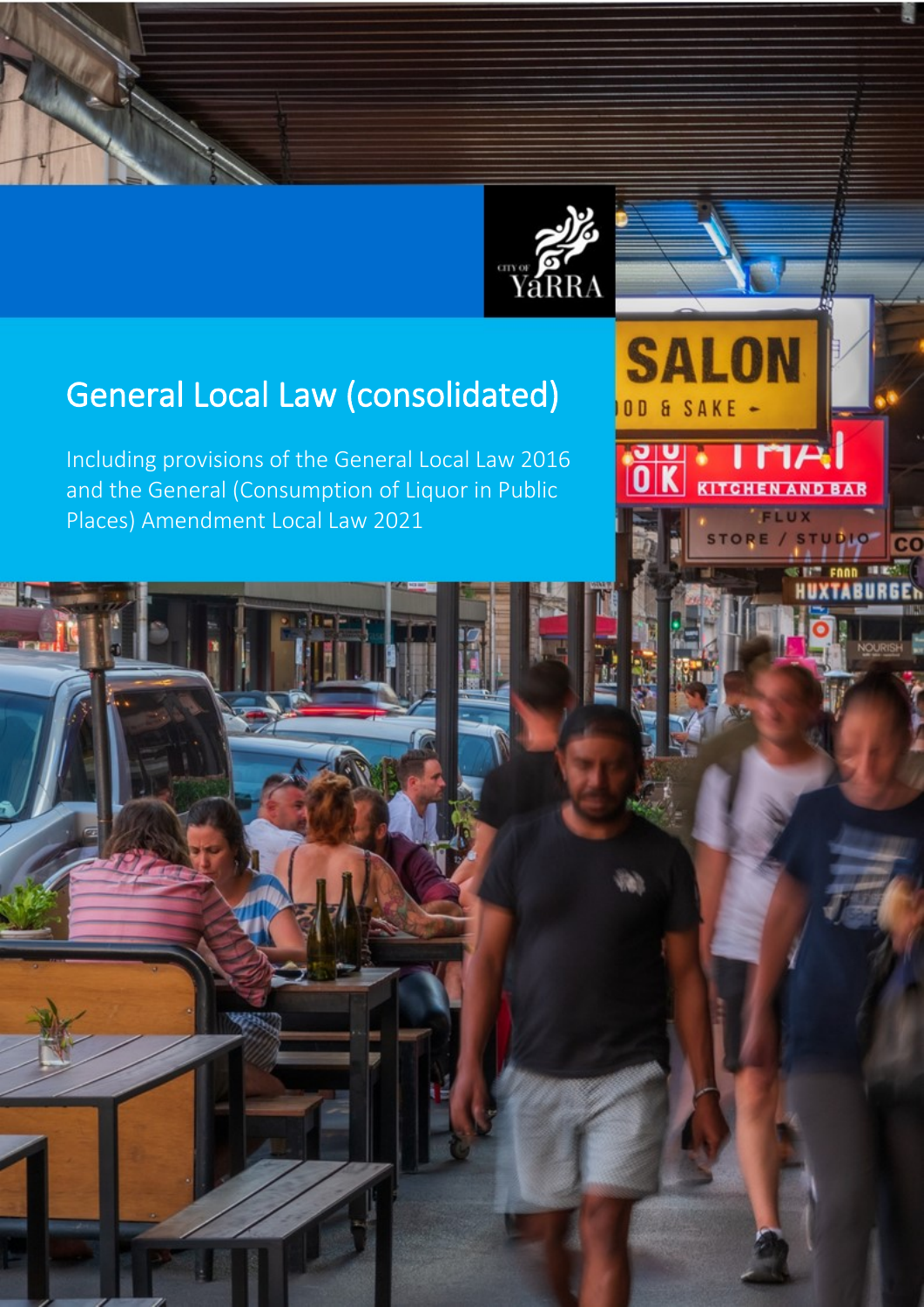|                    | <b>General Local Law</b> | <b>General (Consumption of Liquor</b><br>in Public Places) Amendment<br>Local Law |  |
|--------------------|--------------------------|-----------------------------------------------------------------------------------|--|
| Adopted            | 3 August 2016            | 5 October 2021                                                                    |  |
| Gazetted           | 1 September 2016         | 12 October 2021                                                                   |  |
| <b>Sunset Date</b> | 1 September 2026         | 1 September 2026                                                                  |  |

This consolidated local law includes provisions of the following local laws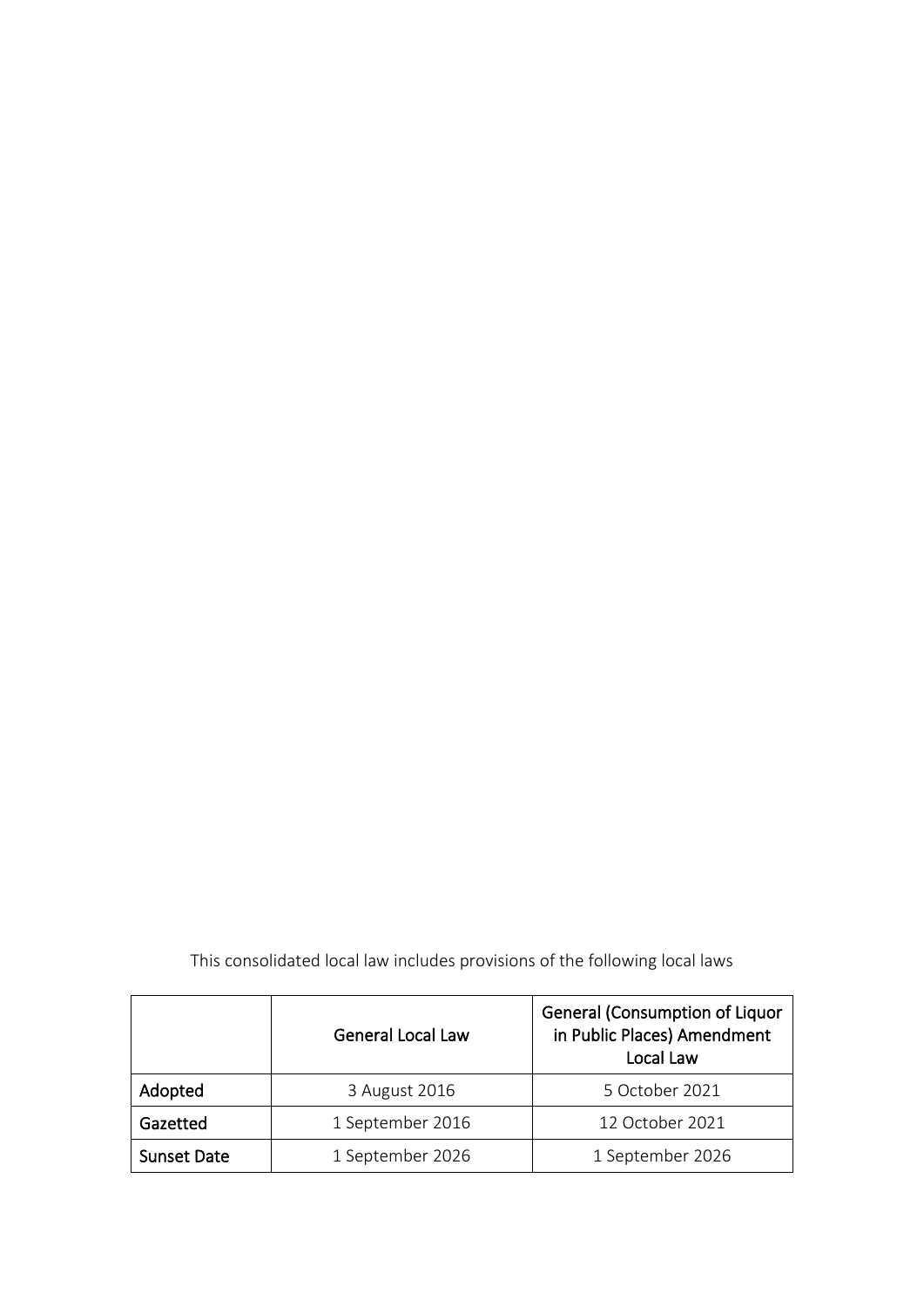# TABLE OF CONTENTS

| 1.  |                                                                                 |  |
|-----|---------------------------------------------------------------------------------|--|
| 2.  |                                                                                 |  |
| 3.  |                                                                                 |  |
| 4.  |                                                                                 |  |
| 5.  |                                                                                 |  |
| 6.  |                                                                                 |  |
| 7.  |                                                                                 |  |
|     |                                                                                 |  |
| 8.  |                                                                                 |  |
|     |                                                                                 |  |
| 9.  |                                                                                 |  |
| 10. |                                                                                 |  |
| 11. |                                                                                 |  |
| 12. |                                                                                 |  |
|     |                                                                                 |  |
| 13. |                                                                                 |  |
|     |                                                                                 |  |
| 14. |                                                                                 |  |
| 15. |                                                                                 |  |
| 16. |                                                                                 |  |
| 17. |                                                                                 |  |
| 18. |                                                                                 |  |
| 19. |                                                                                 |  |
| 20. |                                                                                 |  |
|     |                                                                                 |  |
| 21. |                                                                                 |  |
| 22. |                                                                                 |  |
| 23. | Occupation of Roads or Council Land for Filming Activities or other activity 21 |  |
| 24. |                                                                                 |  |
| 25. |                                                                                 |  |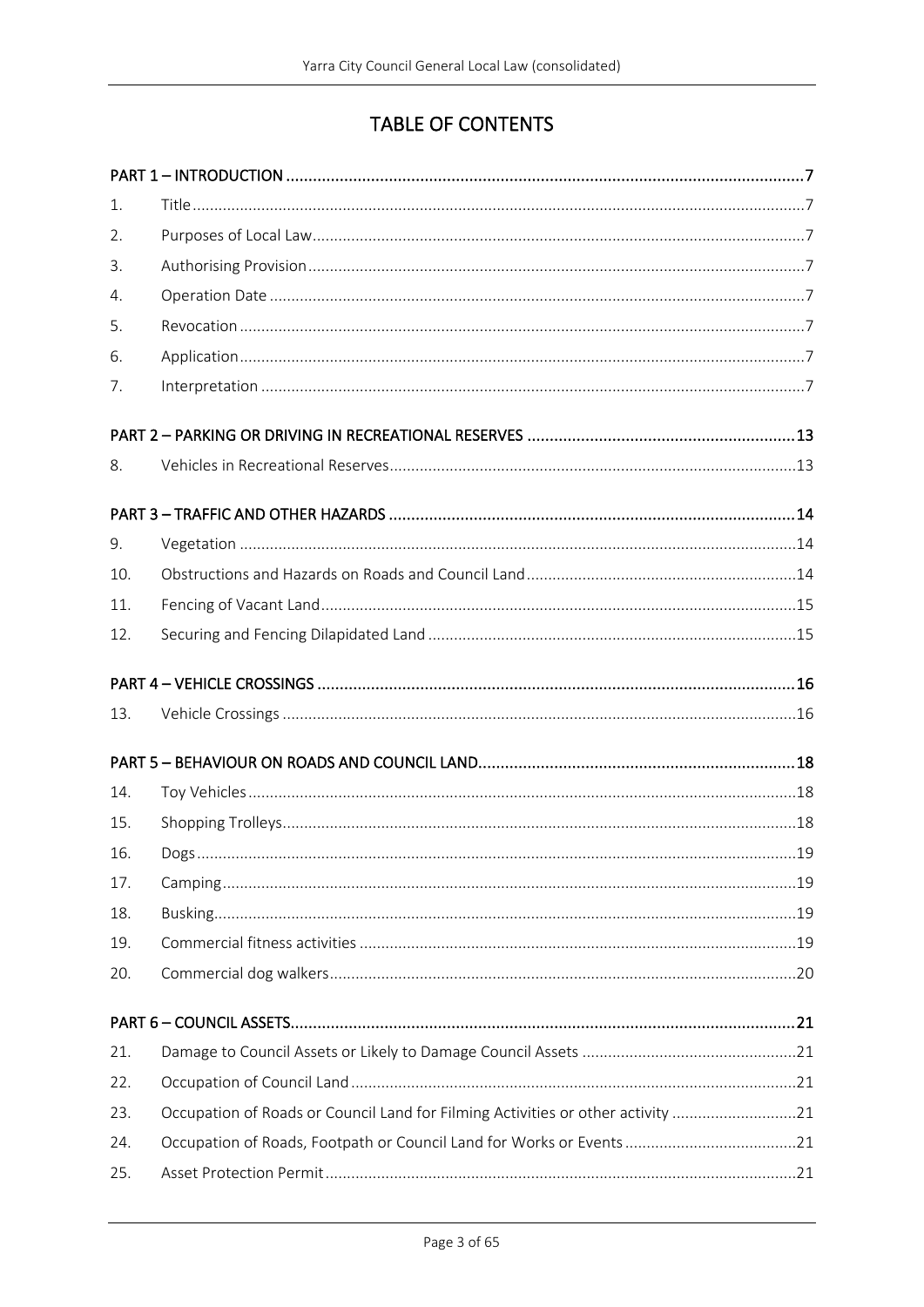| 26. |                                                                                           |  |
|-----|-------------------------------------------------------------------------------------------|--|
|     |                                                                                           |  |
| 27. |                                                                                           |  |
| 28. |                                                                                           |  |
| 29. |                                                                                           |  |
|     |                                                                                           |  |
| 30. |                                                                                           |  |
|     |                                                                                           |  |
| 31. |                                                                                           |  |
|     |                                                                                           |  |
| 32. |                                                                                           |  |
| 33. |                                                                                           |  |
|     |                                                                                           |  |
| 34. |                                                                                           |  |
|     |                                                                                           |  |
| 35. |                                                                                           |  |
| 36. |                                                                                           |  |
| 37. | Offence to accept or to use a Vehicle Parking Permit where not the Vehicle Parking Permit |  |
| 38. |                                                                                           |  |
|     |                                                                                           |  |
| 39. |                                                                                           |  |
|     |                                                                                           |  |
| 40. |                                                                                           |  |
| 41. |                                                                                           |  |
| 42. |                                                                                           |  |
| 43. |                                                                                           |  |
| 44. |                                                                                           |  |
| 45. |                                                                                           |  |
| 46. |                                                                                           |  |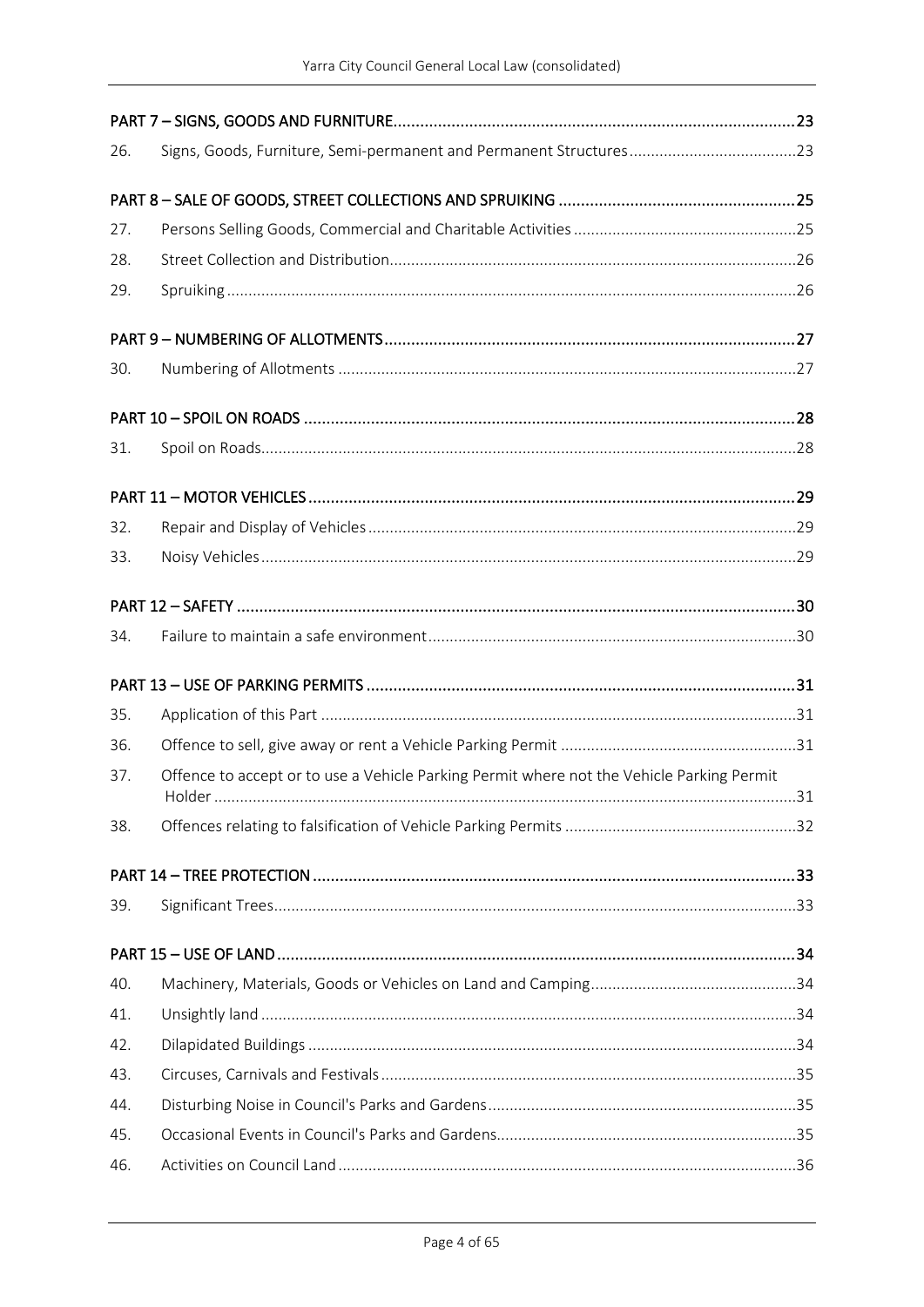| 47.  |  |
|------|--|
| 48.  |  |
|      |  |
|      |  |
| 49.  |  |
|      |  |
| 50.  |  |
| 51.  |  |
| 52.  |  |
| 53.  |  |
| 54.  |  |
| 55.  |  |
| 56.  |  |
| 57.  |  |
| 58.  |  |
|      |  |
|      |  |
| 59.  |  |
| 60.  |  |
| 61.  |  |
| 62.  |  |
|      |  |
|      |  |
| 64.  |  |
| 65.  |  |
|      |  |
|      |  |
| 66.  |  |
| 67.  |  |
| 68.  |  |
|      |  |
| 68A. |  |
| 68B. |  |
| 68C. |  |
| 68D. |  |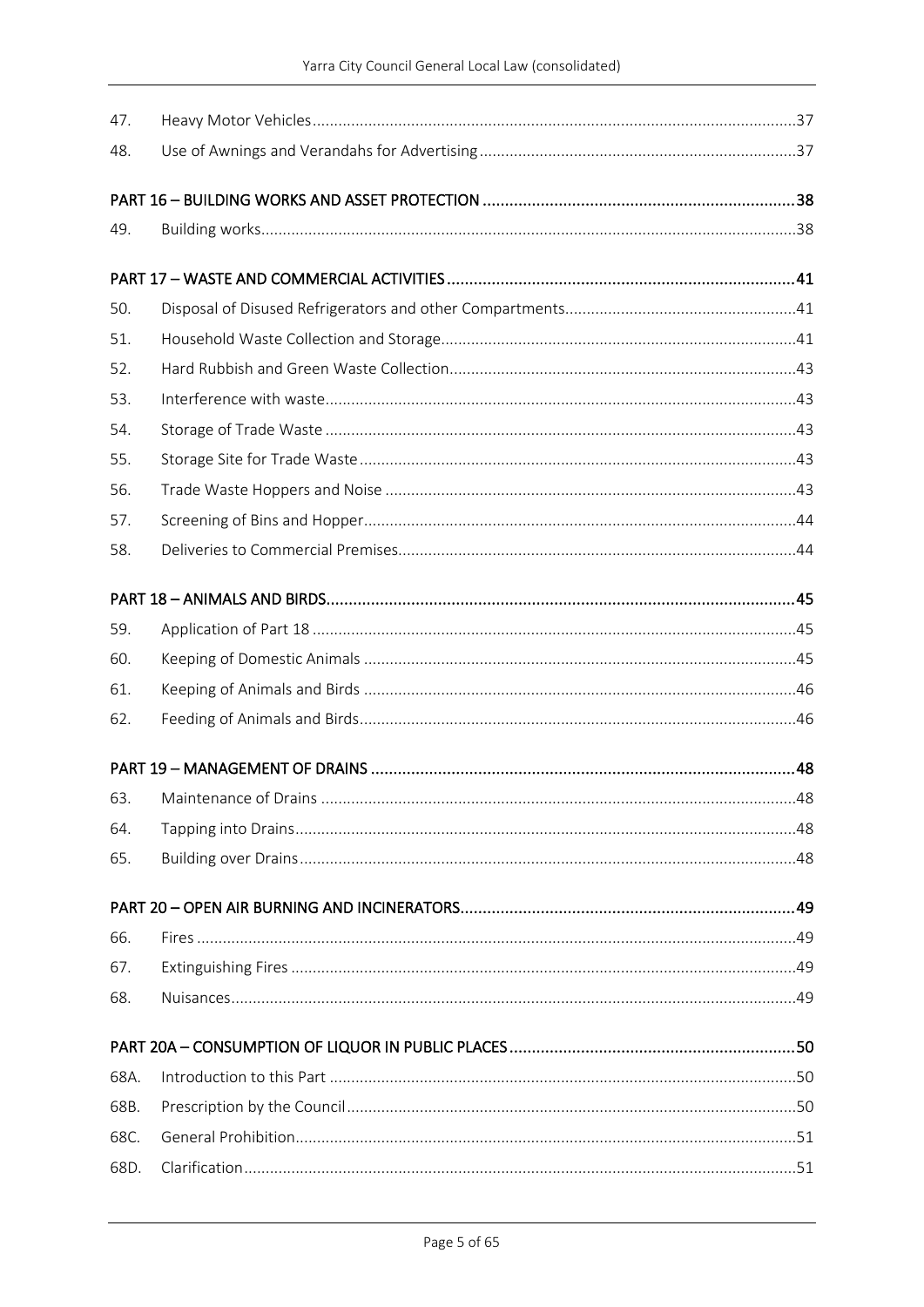| 68E. |  |
|------|--|
| 68F. |  |
| 68G. |  |
|      |  |
| 69.  |  |
| 70.  |  |
| 71.  |  |
| 72.  |  |
| 73.  |  |
| 74.  |  |
| 75.  |  |
| 76.  |  |
| 77.  |  |
| 78.  |  |
| 79.  |  |
| 80.  |  |
|      |  |
|      |  |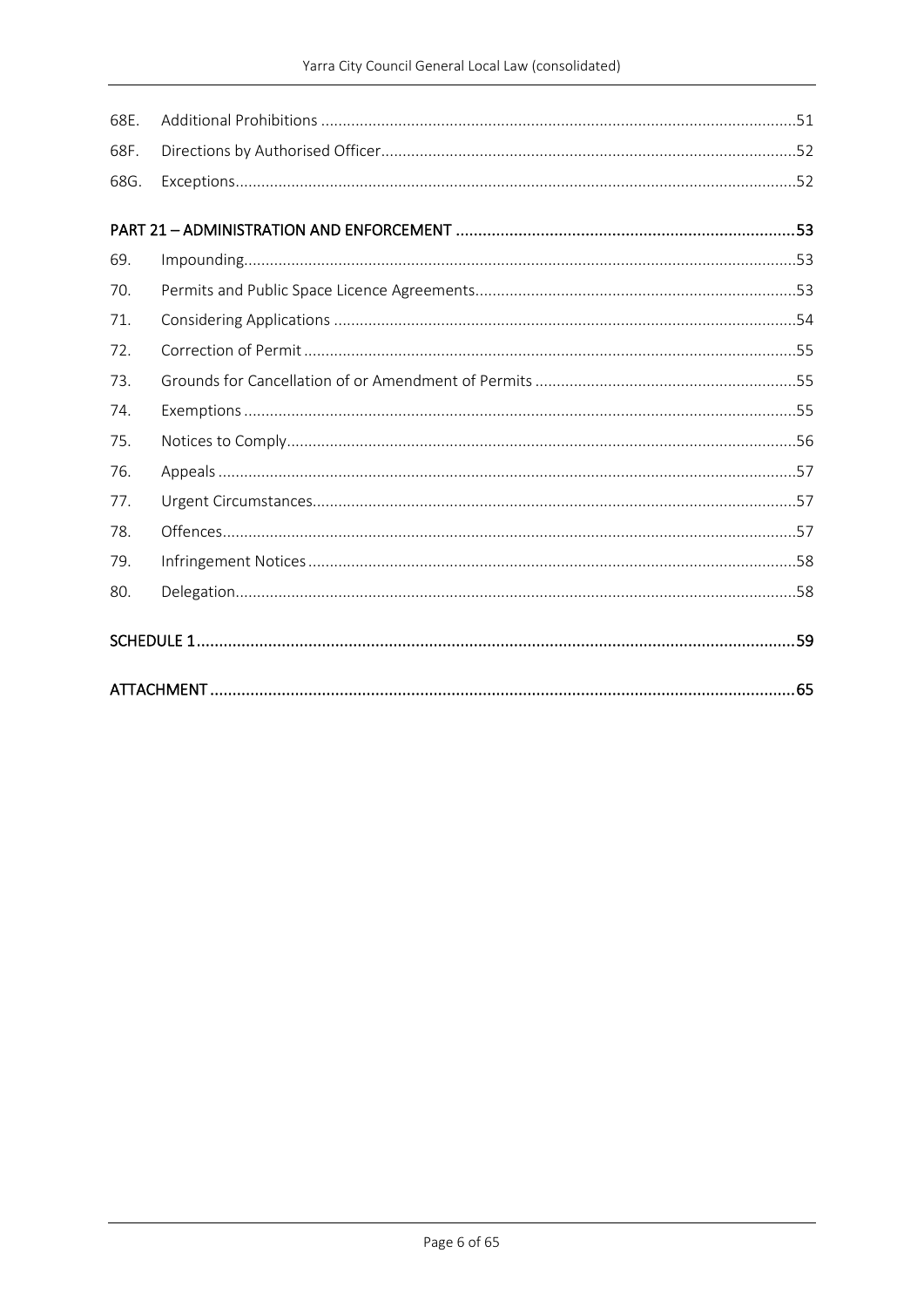# PART 1 – INTRODUCTION

# <span id="page-6-1"></span><span id="page-6-0"></span>1. Title

This Local Law is entitled "General Local Law"

### <span id="page-6-2"></span>2. Purposes of Local Law

This Local Law is made for the purposes of:

- 2.1 providing for the peace, order and good government of the municipal district of Yarra City Council;
- 2.2 promoting a physical and social environment that is accessible inclusive and free from hazards to health, in which the residents of the municipal district can enjoy a quality of life that meets the general expectations of the community;
- 2.3 preventing and suppressing nuisances which may adversely affect the enjoyment of life within the municipal district or the health, safety and welfare of persons within the municipal district; and
- 2.4 prohibiting, regulating and controlling activities which may be dangerous or unsafe or detrimental to the quality of life and the environment of the municipal district.

### <span id="page-6-3"></span>3. Authorising Provision

This Local Law is made under section 111(1) of the Local Government Act 1989.

### <span id="page-6-4"></span>4. Operation Date

This Local Law commences on the day following the notice of making the Local Law is published in the Victorian Government Gazette.

### <span id="page-6-5"></span>5. Revocation

5.1 Upon this Local Law becoming operative, Roads and Council Land Local Law No. 2 of 2012 and Environment Local Law, No. 3 of 2012 are revoked.

### <span id="page-6-6"></span>6. Application

This Local Law applies and has operation throughout the whole of the municipal district.

### <span id="page-6-7"></span>7. Interpretation

Unless the contrary intention appears in this Local Law, the following words and phrases are defined as indicated:

- 7.1 "Act" means the *Local Government Act* 1989;
- 7.2 "accessible" in the purposes of the Local Law means best practice in access for people with disabilities as required by Universal Design Principles;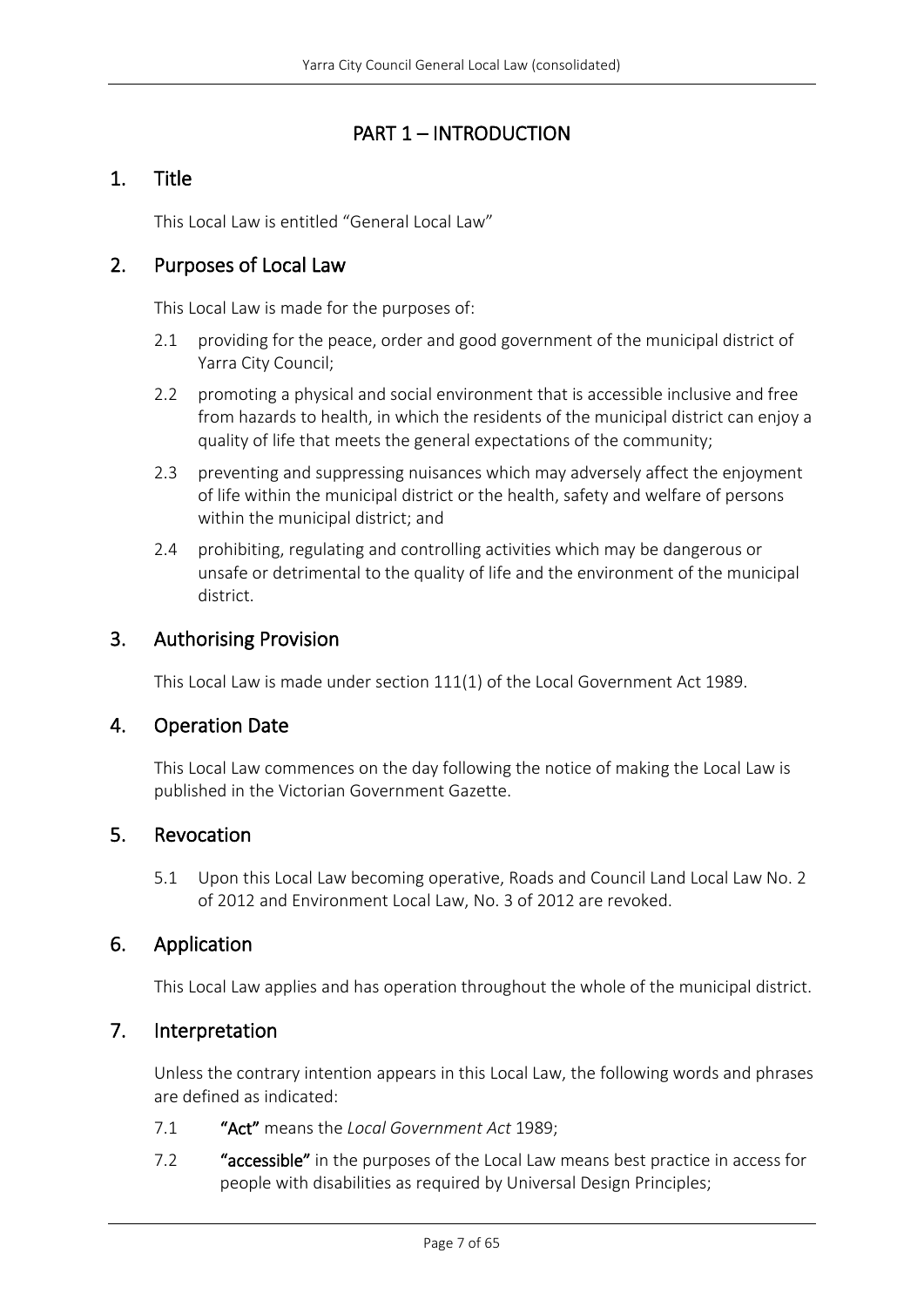- 7.3 "advertising sign" means any placard, board, sign, card or banner, whether portable or affixed or attached to any land, building, vehicle, or other thing, which:
	- 7.3.1 provides information about the occupier of the land or building, or a business or industry; or
	- 7.3.2 advertises goods, services, an event or a competition;
- 7.3A "AFL Grand Final Day" means any day on which the Australian Football League stages the Grand Final;
- 7.4 "animal" means every specimen of four footed animal and every specimen of reptile;
- 7.5 "appointed agent" means a person authorised by an owner of land to make an application on the owner's behalf;
- 7.6 "approved waste receptacle" means a bin or mobile bin of a type and size approved by Council or an authorised officer;
- 7.7 "approved recycling receptacle" means a bin or mobile bin of a type and size approved by Council or an authorised officer;
- 7.8 "Asset Protection Permit" means a permit issued under clause 25 for the protection of assets or infrastructure during *building work*;
- 7.9 "Asset Protection Permit Bond" means a bond, bank guarantee or like security required to be paid under an Asset Protection Permit;
- 7.10 "authorised officer" means any person appointed by the Council to be an authorised officer under section 224 of the Act;
- 7.11 "builder" means a person who has applied to the Council (or any other person to whom an application may be made) for a building permit or the person in charge of any *building work* being carried out;
- 7.12 "building" includes any structure whether permanent or temporary or any part of a building or structure;
- 7.13 "building work" includes any work for or in connection with the construction, demolition, renovation, alteration or removal of any building or structure; and includes any change to the natural or existing condition or topography of land including but not limited to trenching, digging, excavating or filling whether by mechanical or manual methods and the loading or unloading of any goods or materials for or in connection with any *building work*;
- 7.14 "bulk rubbish container" means a bin, skip or other similar container used for the deposit of waste, but excludes an *approved waste receptacle* or an *approved waste recycling receptacle* used in connection with the Council's refuse collection service;
- 7.15 "caravan" includes a mobile home or moveable dwelling;
- 7.16 "Chief Executive Officer" means the Chief Executive Officer of the Council or any person acting in that position and includes a person authorised by the Chief Executive Officer to act on his or her behalf in relation to this Local Law;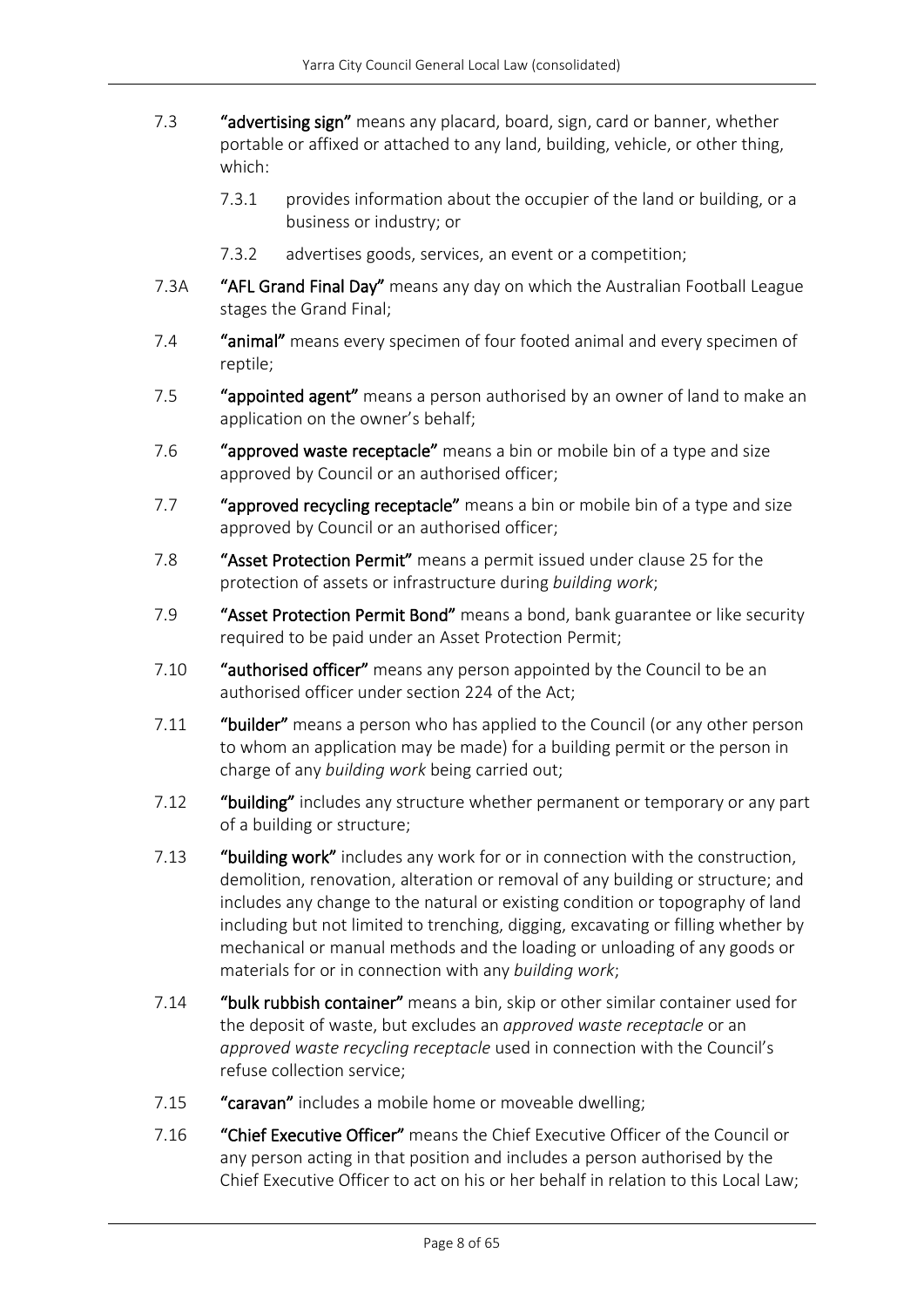- 7.17 "Council" means Yarra City Council;
- 7.18 **"commercial fitness activities"** means any individual or group fitness activities involving a commercial fitness trainer who derives a payment or reward, either directly or indirectly, in connection with such fitness activities, and includes (but is not limited to):
	- 7.18.1 gym sessions (with or without weights, fit-balls, skipping ropes or other personal fitness equipment);
	- 7.18.2 boxing and pad training;
	- 7.18.3 organised aerobic activity;
	- 7.18.4 yoga, tai chi and Pilates classes and like activities;
	- 7.18.5 circuit training;
	- 7.18.6 jogging;
	- 7.18.7 soccer; and
	- 7.18.8 a combination of any of the above.
- 7.19 "commercial fitness trainer" means a person who receives payment or reward for conducting commercial fitness activities;
- 7.20 "Council land" means any land owned by, vested in or under the management or control of the Council, including reserves, footways watercourses, reservations and the like, but excludes a road;
- 7.21 "emergency service" means a body, corporation or person deemed to be an "emergency service" by the Council or an authorised officer from time to time;
- 7.21A "event" means a festival or other event prescribed by Council;
- 7.22 "footway" includes every footpath, lane or other place within the municipal district used by pedestrians, but excludes a road;
- 7.23 "heavy motor vehicle" means a motor vehicle of a net weight of three (3) tonnes or more;
- 7.24 "incinerator" includes a structure, device or piece of equipment which is designed, adapted, used or capable of being used for the burning of any material or substance and which is not enclosed in any building, a barbecue or licenced under the provisions of the *Environment Protection Act 1970*;
- 7.24A "liquor" has the same meaning as in the *Liquor Control Reform Act 1998*;
- 7.25 "minor building work" means *building work* valued at less than \$5,000.00 but excludes demolition and removal of buildings and structures;
- *7.26* "motor vehicle" has the meaning ascribed to it by the *Road Safety Act 1986;*
- 7.27 "municipal district" means the municipal district of the Council;
- 7.27A "municipal reserve" means any area of open space owned by, vested in or under the management or control of Council, and includes parks and gardens;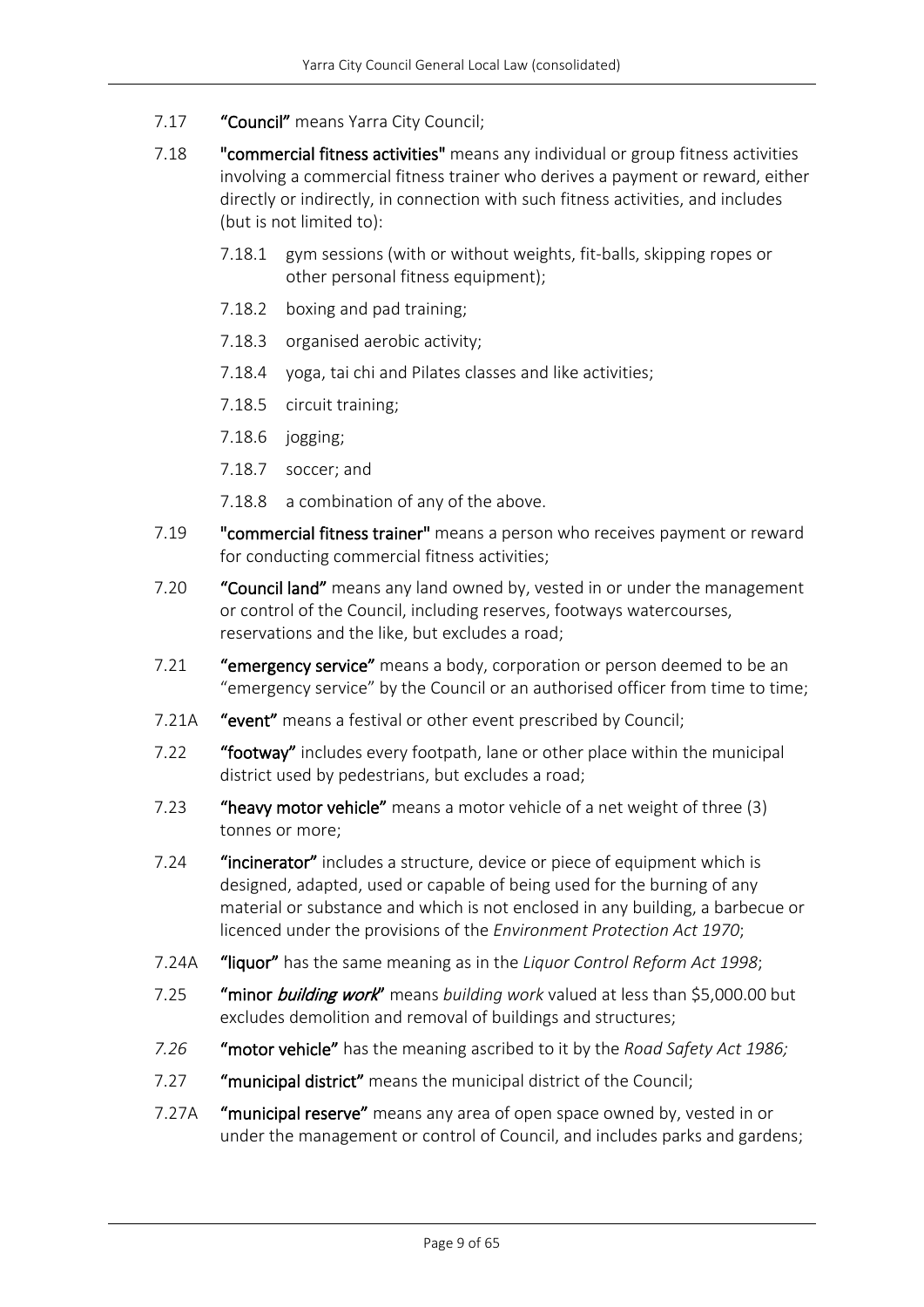- 7.28 "owner" in relation to any land, has the same meaning as it has in section 3 of the Act;
- 7.29 "penalty unit" has the same meaning as it has in the Sentencing Act 1991;
- 7.30 "permit" means a permit or Public Space Licence Agreement in writing issued by an Authorised Officer or Council;
- 7.31 "planning scheme" means the Yarra Planning Scheme as amended from time to time;
- 7.32 "poultry" includes ducks, chickens, geese, peacocks, pheasants, turkeys and guinea fowl of any age;
- 7.32A "prescribe" means determine by resolution;
- 7.32B "Prescribed Area" means a public place (or part of a public place) prescribed by the Council under Part 20A;
- 7.33 "private land" means land that is not:
	- 7.33.1 Council Land; or
	- 7.33.2 7.33.2Non-residential land occupied, managed or controlled by a public authority.
- 7.34 "procedure and protocols manual" means the procedure and protocols manual authorised and published by the Council from time to time and which is incorporated into this Local Law pursuant to section 112 of the Act ;
- 7.35 "public body" means any government department or municipal council or body established for a public purpose by legislation;
- 7.36 "public place" has the same meaning in the *Summary Offences Act* 1966 but does not include land owned or managed by Parks Victoria;
- 7.37 "Public Space Licence Agreement" means any agreement (by way of a lease, licence or otherwise) between the Council and a person under which that person is authorised to occupy a site specified in that agreement for the purpose of displaying goods, placing an advertising sign, or placing a seat, umbrella, table, chair, screen, heater or other furniture on that site or placing, constructing or fixing any semi-permanent or permanent structure on that site.
- 7.38 "road" has the meaning as in section 3 of the Act but does not include a footway;
- 7.39 "security bond" means a payment or guarantee made to council for the purposes of defraying costs to repair damage to assets or as required under the Local Law;
- 7.40 "sell" includes:
	- 7.40.1 sell by means of any machine or mechanical device;
	- 7.40.2 barter or exchange;
	- 7.40.3 agree to sell;
	- 7.40.4 offer or expose for sale; or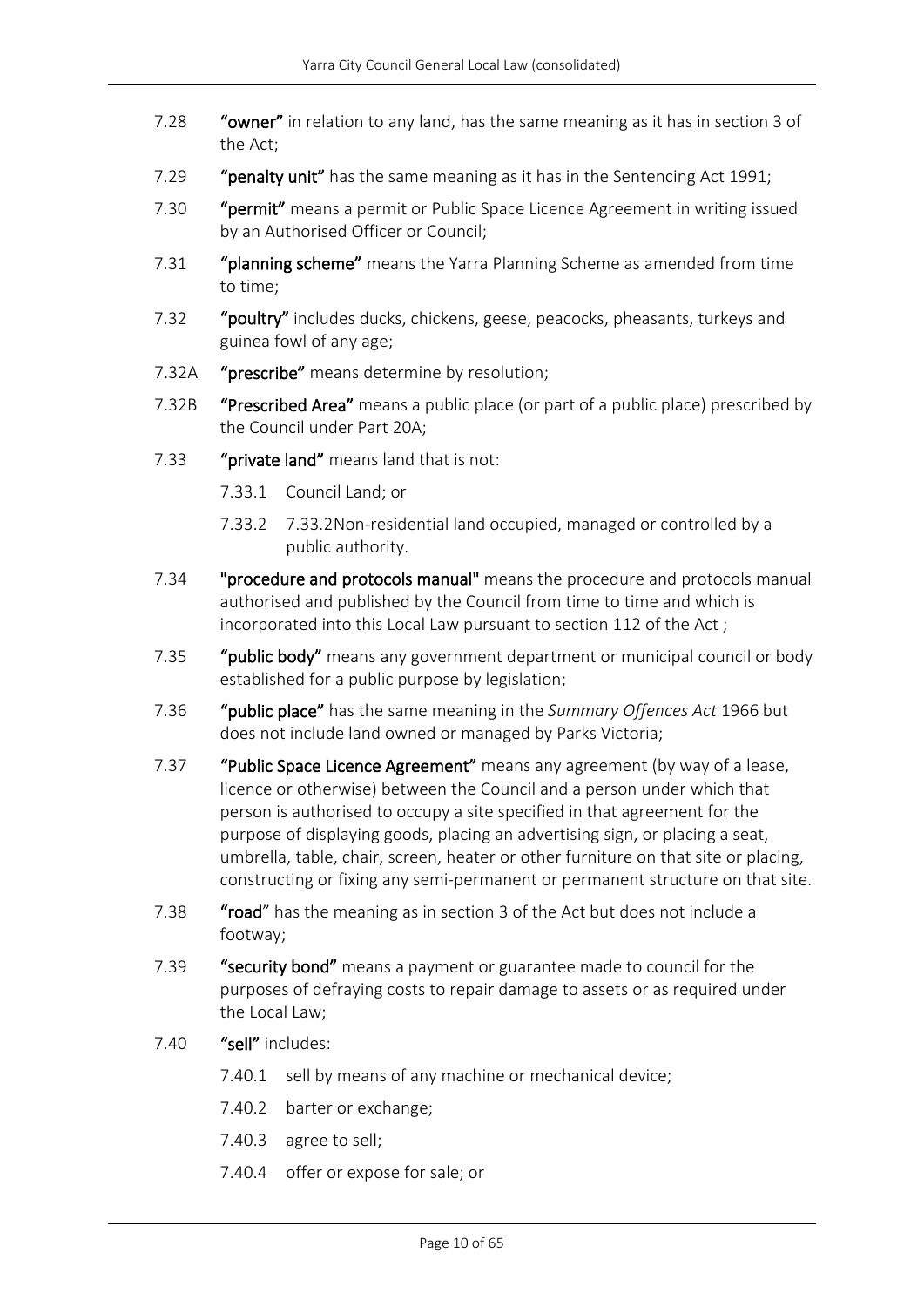7.40.5 keeping or having in possession for sale, or

directing, causing or attempting any of such acts or things;

- 7.41 "service authority" means a body or corporation deemed to be a "service" authority" by the Council or an authorised officer from time to time;
- 7.42 "significant tree" means a tree which meets one or more of the following criteria:
	- 7.42.1 the tree is single trunked with a trunk diameter of 400 mm or greater measured at 1500 mm (1.5m) above the ground; or
	- 7.42.2 the tree is multi-trunked with a combined trunk diameter of 400mm or greater at 1500 mm (1.5m) above the ground; or
	- 7.42.3 the tree is individually listed on the significant tree register;
	- 7.42.4 the tree is one of a group of trees listed on the significant tree register; or
	- 7.42.5 the tree is single trunked with a trunk diameter of 400 mm or greater measured at ground level; or
	- 7.42.6 the tree is multi-trunked with a combined trunk diameter of 400 mm or greater measured at ground level;
- 7.43 "significant tree register" means a register of trees of cultural significance to the Council, which is kept and maintained by Council;
- 7.44 "storm water system" means storm water system which provides for the conveyance of storm water run-off including kerb and channel, open channels, underground pipe systems and natural waterways;
- 7.45 "toy vehicle" means a vehicle, built to transport a person and designed to be propelled by human power or gravity, and ordinarily used for recreation or play and includes roller skates, roller blades, a skateboard or similar wheeled device, but does not include a pram, stroller or trolley, or bicycle or wheelchair but includes a drone notwithstanding it does not transport a person or is propelled by human power or gravity;
- 7.46 "trade waste" means any waste, refuse, slops or other matter arising from or generated by any trade, industry or commercial undertaking;
- 7.47 "trade waste hopper" means a purpose built receptacle for the deposit of trade waste that is ordinarily emptied by mechanical means;
- 7.48 "traffic control item" means any sign, mark, structure or device displayed, placed or erected for the purpose of controlling, directing, guiding, regulating or warning drivers, cyclists or pedestrians, and includes a traffic control signal;
- 7.49 "traffic control signal" means a device, however, operated, which uses words symbols, lights or other means to control or regulate traffic;
- 7.50 "trailer" has the same meaning as in the *Road Safety Act* 1986;
- 7.51 "vehicle" has the same meaning in the *Road Safety Act* 1986;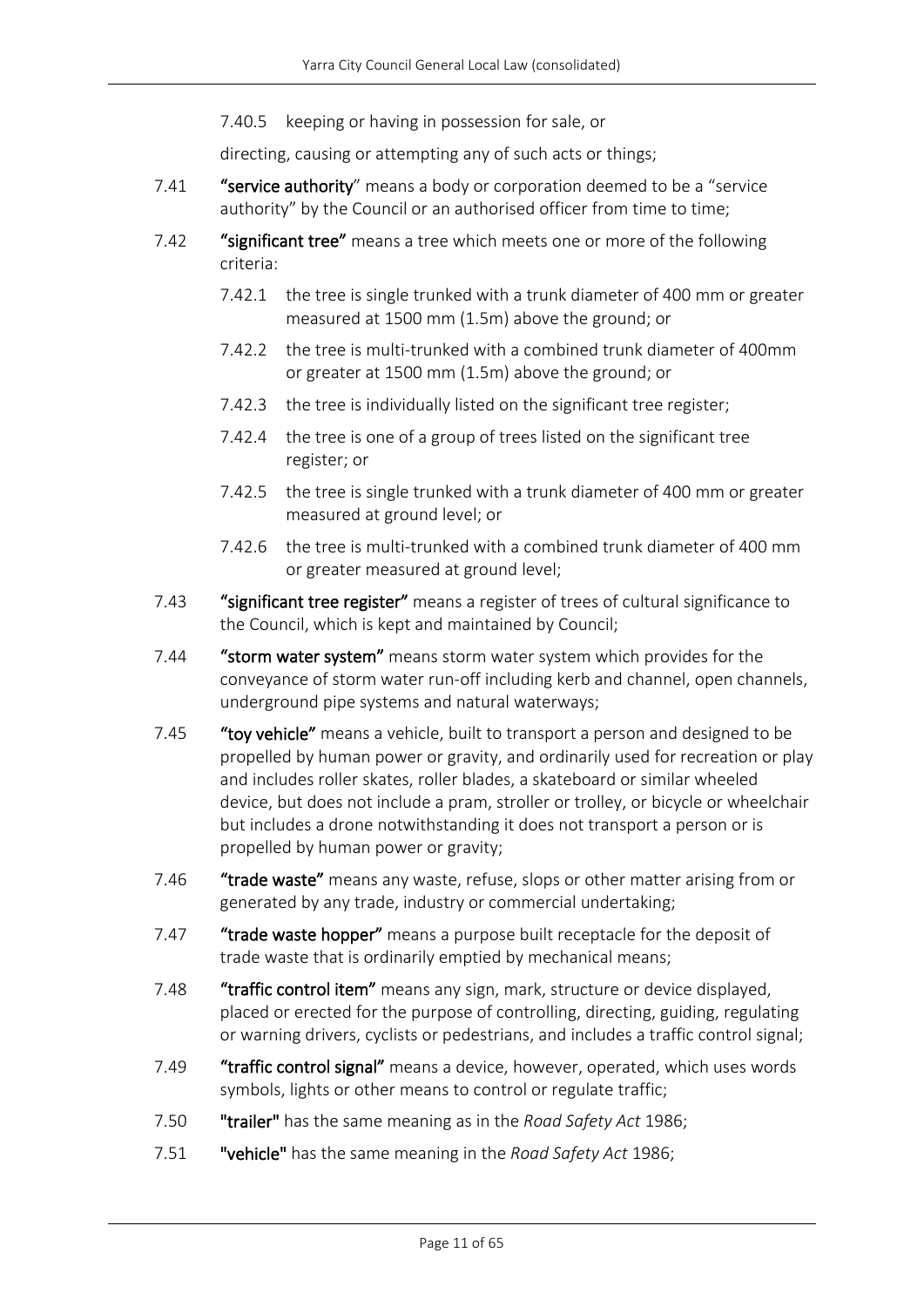- 7.52 "Vehicle Parking Permit Holder" means the person to whom a Vehicle Parking Permit has been issued by Council in accordance with a Resident Parking Scheme established pursuant to Schedule 11 to the Act;
- 7.53 "Vehicle Parking Permit" means a Vehicle Parking Permit issued by Council in accordance a Resident Parking Scheme established by Council pursuant to Schedule 11 to the Act to regulate motor vehicle parking, and includes a Visitor Permit;
- 7.54 "visitor" means a person visiting a property for which a Visitor Permit has been issued; and
- 7.55 "Visitor Permit" means a Vehicle Parking Permit issued for use in respect of a vehicle used by a person visiting at the place of residence of a Vehicle Parking Permit Holder;
- 7.56 "Waste management guidelines" means the document titled 'Builders Code of Practice and Waste Management Guidelines' and associated documents, as amended from time to time and published on the Council's website;
- 7.57 "Waste management plan" means a plan prepared in accordance with the waste management guidelines that deals with waste minimisation and published on the Council's website.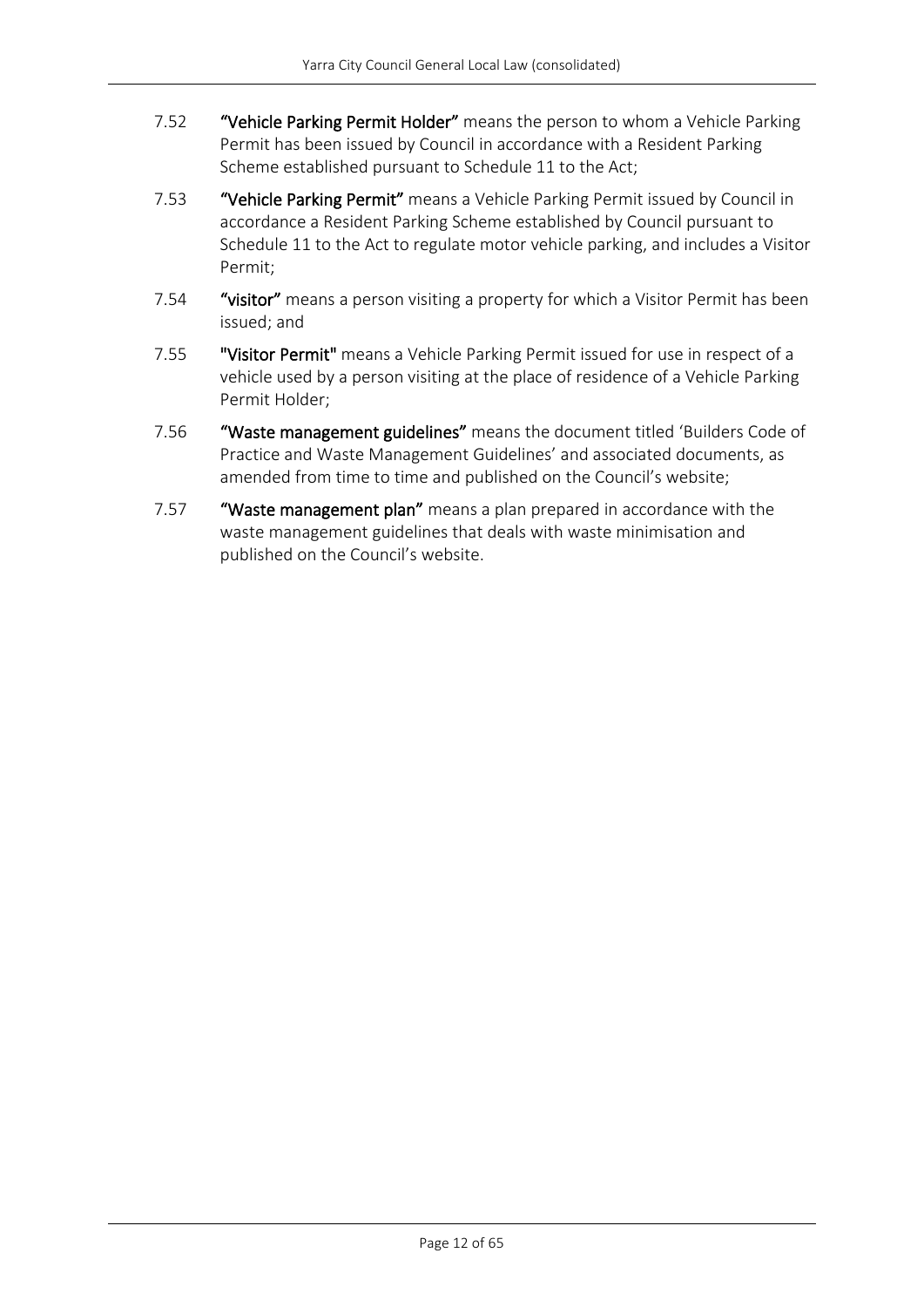# PART 2 – PARKING OR DRIVING IN RECREATIONAL RESERVES

### <span id="page-12-1"></span><span id="page-12-0"></span>8. Vehicles in Recreational Reserves

- 8.1 In this clause "*recreational reserve*" means any land within the *municipal district* that is owned, occupied or controlled by the *Council* and is dedicated or used for cultural, recreational or entertainment purposes and includes *Council's* parks and gardens.
- 8.2 A person must not, without a *permit*, on any recreational reserve:
	- 8.2.1 drive a *vehicle* into or onto a recreational reserve; or
	- 8.2.2 allow a *vehicle* which they are the owner, or otherwise in charge of, to remain in or on a recreational reserve.
- 8.3 For the purpose of clause 8.2, *vehicle* does not include the following:
	- 8.3.1 a bicycle;
	- 8.3.2 a child's toy vehicle;
	- 8.3.3 a pram, baby or child carriage, wheelchair, mobility scooter or similar device.
- 8.4 Clause 8.2 does not apply to:
	- 8.4.1 a staff member of the *Council* or a *public body* (or other person authorised by the *Council* or the *public body* for this purpose), member of the police force or a staff member of an *emergency service* acting in the course of his or her duties;
	- 8.4.2 or in accordance with any applicable Act or regulation.
- 8.5 Where damage is caused to a recreational reserve, or anything in or on a recreational reserve, by a person in breach of clause 8.2, the *Council* may institute proceedings to recover the costs incurred by or on behalf of the *Council* in rectifying the damage.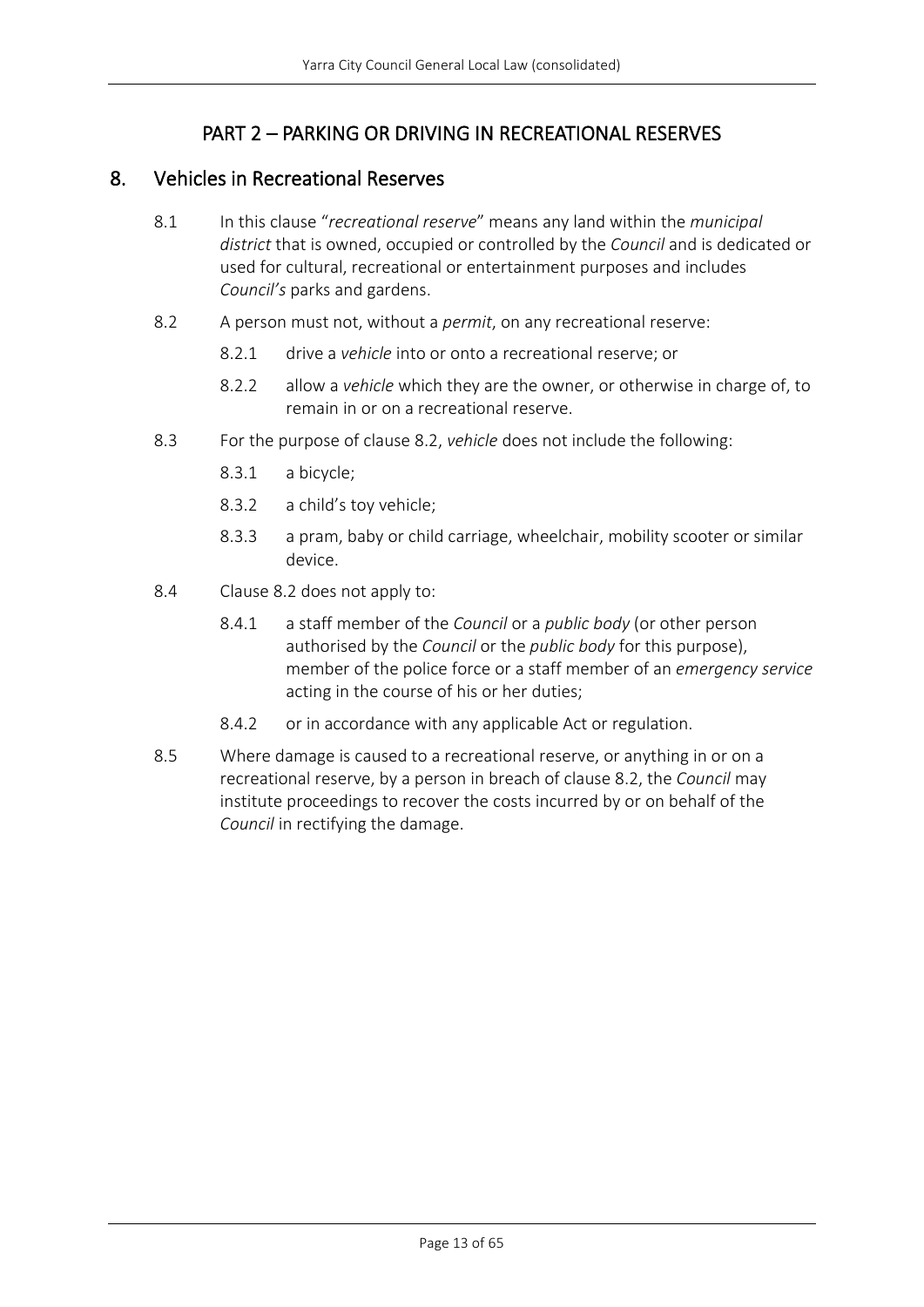# PART 3 – TRAFFIC AND OTHER HAZARDS

### <span id="page-13-1"></span><span id="page-13-0"></span>9. Vegetation

- 9.1 The *owner* or occupier of *private land* must not allow any tree, shrub, hedge or other vegetation on the *private land* to obstruct the clear view:
	- 9.1.1 by a driver of any:
		- 9.1.1.1 pedestrian;
		- 9.1.1.2 *vehicle*; or
		- 9.1.1.3 *traffic control item*; or
	- 9.1.2 by a pedestrian of any:
		- 9.1.2.1 *vehicle*; or
		- 9.1.2.2 *traffic control item*.
- 9.2 An *owner* or occupier of *private land* must not allow a tree, shrub, hedge or other vegetation to encroach on *Council Land*, a *road* or *footway* at a height less than 2.4 metres from the surface of the *road, Council Land* or *footway*.

### <span id="page-13-2"></span>10. Obstructions and Hazards on Roads and Council Land

- 10.1 An *owner* or occupier of *private land* must not allow an *advertising sign* or any other similar object to:
	- 10.1.1 encroach onto *Council Land*, a *road* or a *footway* at a height less than 2.4 metres; or
	- 10.1.2 remain on *private land* or be placed on *private land* which obstructs the clear view of a *traffic control item* by a person in a *vehicle* or a person on a *footway*.
- 10.2 A person must not, without a *permit*, place, allow to be placed or cause to be placed on any *road*, *footway* or *Council Land*:
	- 10.2.1 a *bulk rubbish container*; or
	- 10.2.2 any other thing which interferes with the use of the *road*, *footway* or *Council Land*.
- 10.3 A person must not place a bulk rubbish container on any road, footway or Council land or collect a bulk rubbish container from any private land or Council land at any time except:
	- 10.3.1 From 7am to 8pm on a Monday to Saturday (inclusive); or
	- 10.3.2 From 9am to 8pm on a Sunday or Public Holiday.
- 10.4 This clause does not apply to the works or activities of a *service authority*.
- 10.5 A person must not, without a *permit*, obstruct or restrict the use of any *road, footway* or *Council Land* by any means.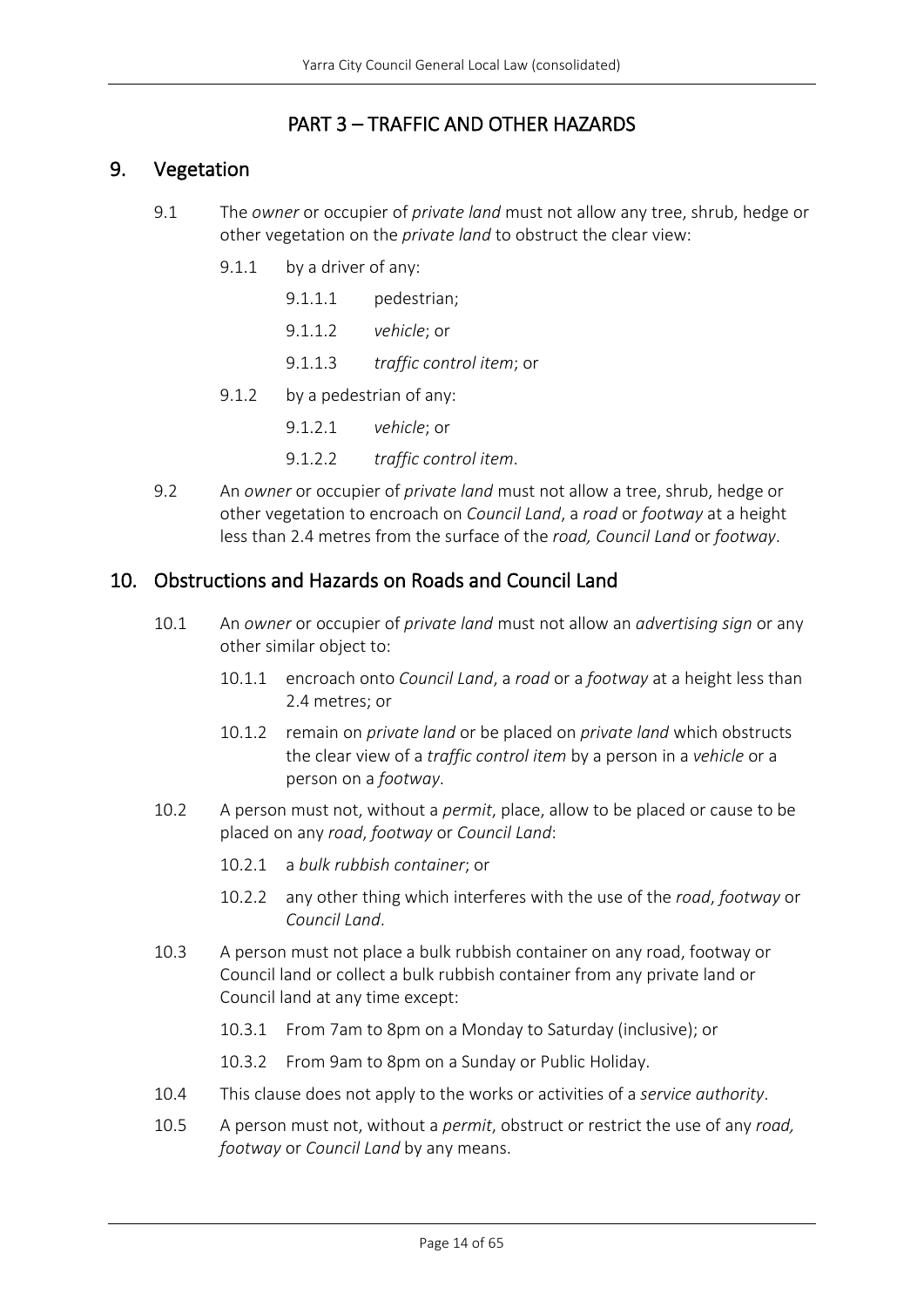# <span id="page-14-0"></span>11. Fencing of Vacant Land

- 11.1 If *Council* or an *authorised officer,* reasonably believes that vacant land is unsightly or waste is being dumped or is dangerous, may by notice in writing, direct the *owner* or occupier of any vacant land to:
	- 11.1.1 erect;
	- 11.1.2 repair;
	- 11.1.3 replace; or
	- 11.1.4 modify,

fencing enclosing the vacant land. A notice under this clause may specify:

- 11.1.5 the material with which any fencing to be erected must be constructed; and
- 11.1.6 the height and other dimensions of the fencing to be erected.
- 11.2 The *owner* or occupier of any land must comply with a notice directed to that person under clause 11.1 and must perform any work specified in the notice within the time specified in the notice.

### <span id="page-14-1"></span>12. Securing and Fencing Dilapidated Land

- 12.1 The *Council* or an *authorised officer* may, by notice in writing, direct the *owner* or occupier of land on which any dilapidated dwelling exists to:
	- 12.1.1 secure or better secure the dwelling; or
	- 12.1.2 fence the land.
- 12.2 The *owner* or occupier of any land must comply with a notice directed to that person under clause 12.1 and must perform any work specified in the notice within the time specified in the notice.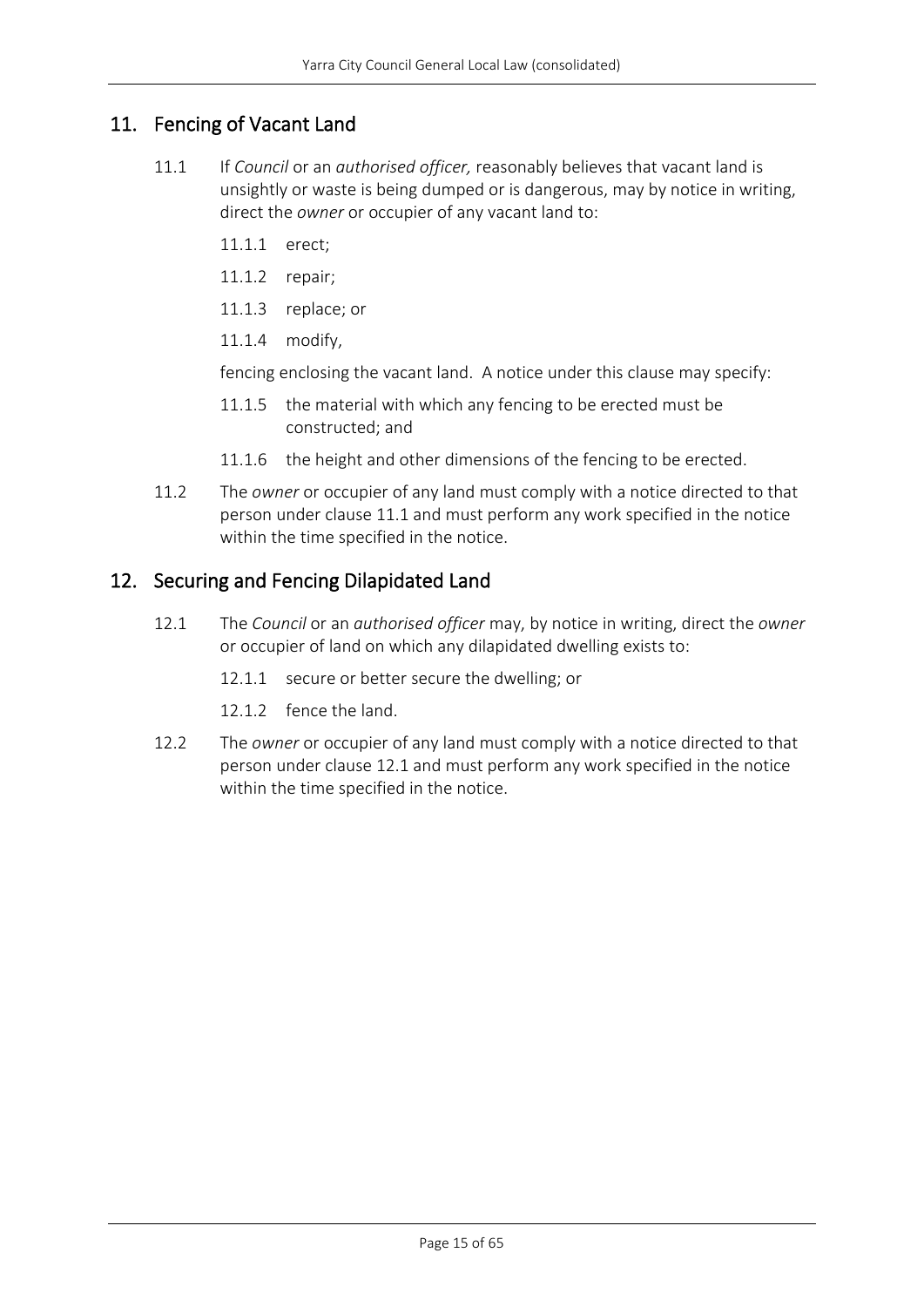### PART 4 – VEHICLE CROSSINGS

### <span id="page-15-1"></span><span id="page-15-0"></span>13. Vehicle Crossings

- 13.1 A person must not, without a *permit*, construct, repair, reconstruct or remove a temporary or permanent vehicle crossing.
- 13.2 The *Council* or an *authorised officer* may, by notice in writing, require:
	- 13.2.1 the construction of a temporary or permanent vehicle crossing or adjacent footpath;
	- 13.2.2 the repair or reconstruction of a vehicle crossing or adjacent footpath;
	- 13.2.3 the removal of a vehicle crossing in accordance with clause 13.9; or
	- 13.2.4 the repair or reconstruction of a footway adjacent to a vehicle crossing which itself is being constructed, repaired, reconstructed or removed

by the *owner* or occupier of any adjacent allotment by a date determined by the *Council* or an *authorised officer*, having regard to the size, cost and complexity of the required works.

- 13.3 A person must comply with a notice directed to that person under clause 13.2 and must perform any work specified in the notice within the time specified in the notice.
- 13.4 The *owner* or occupier of any allotment required, by notice in writing, to construct, repair, reconstruct or remove a vehicle crossing or adjacent footway under this clause must make an application to the *Council* for a *permit* under clause 13.1.
- 13.5 Any work in respect of a footway, kerb, drain, or vehicle crossing performed under clause 13.1 must be performed to the satisfaction of the *Council* or an *authorised officer*.
- 13.6 If *building work* is to be carried out or is being carried out on *private land*, a person must not drive a *motor vehicle* over a kerb, nature strip or footpath to access the *private land* unless a temporary vehicle crossing is in place and the motor vehicle drives over that temporary vehicle crossing.
- 13.7 If the *Council* or *an authorised officer* has required the *owner* or occupier of any *private land* on which *building work* is to occur to construct a temporary vehicle crossing under clause 13.2 the *owner* or occupier must not carry out, cause or allow the *building work* to commence until the *permit* has been granted and the temporary vehicle crossing has been constructed.
- 13.8 If *vehicles* enter or leave the carriageway of any *road* adjacent to any *private land,* on which any *building work* is being conducted, the *owner* or occupier of the *private land* must repair any damage to any permanent vehicle crossing, *road, footway,* kerb or drain that results from the passing of any *motor vehicle* over the vehicle crossing leaving or entering the carriageway of an adjacent *road*.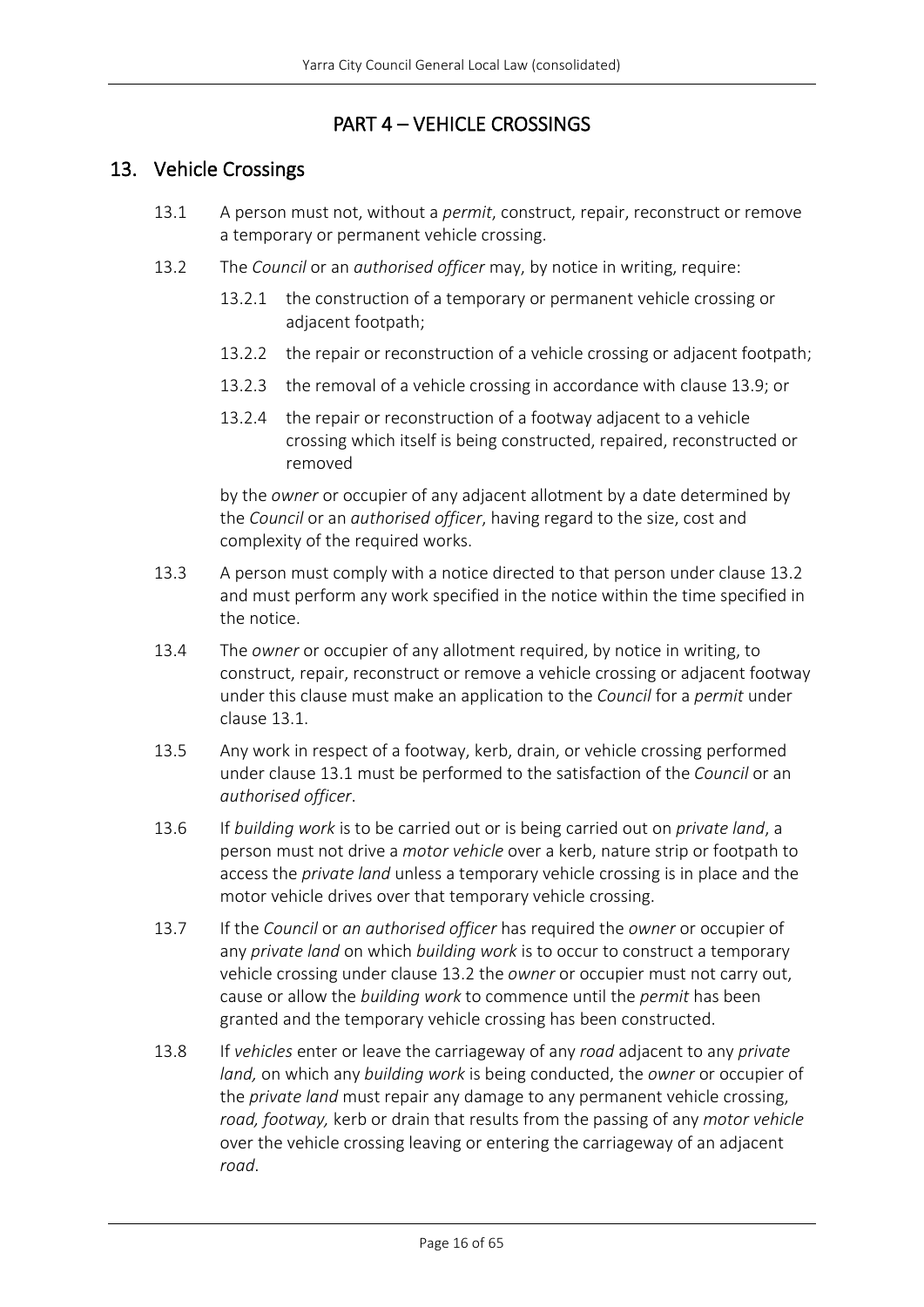- 13.9 The *Council* or an *authorised officer* may, by notice in writing, require the removal of any vehicle crossing and the reinstatement of any kerb, drain, *footway*, nature strip or other part of a *road* if, in the opinion of the *Council* or an *authorised officer*, the vehicle crossing is redundant or has been constructed in breach of any provision of clause 13 or a *permit*.
- 13.10 A person must comply with a notice directed to that person under clause 13.7 and must perform any work specified in the notice within the prescribed time.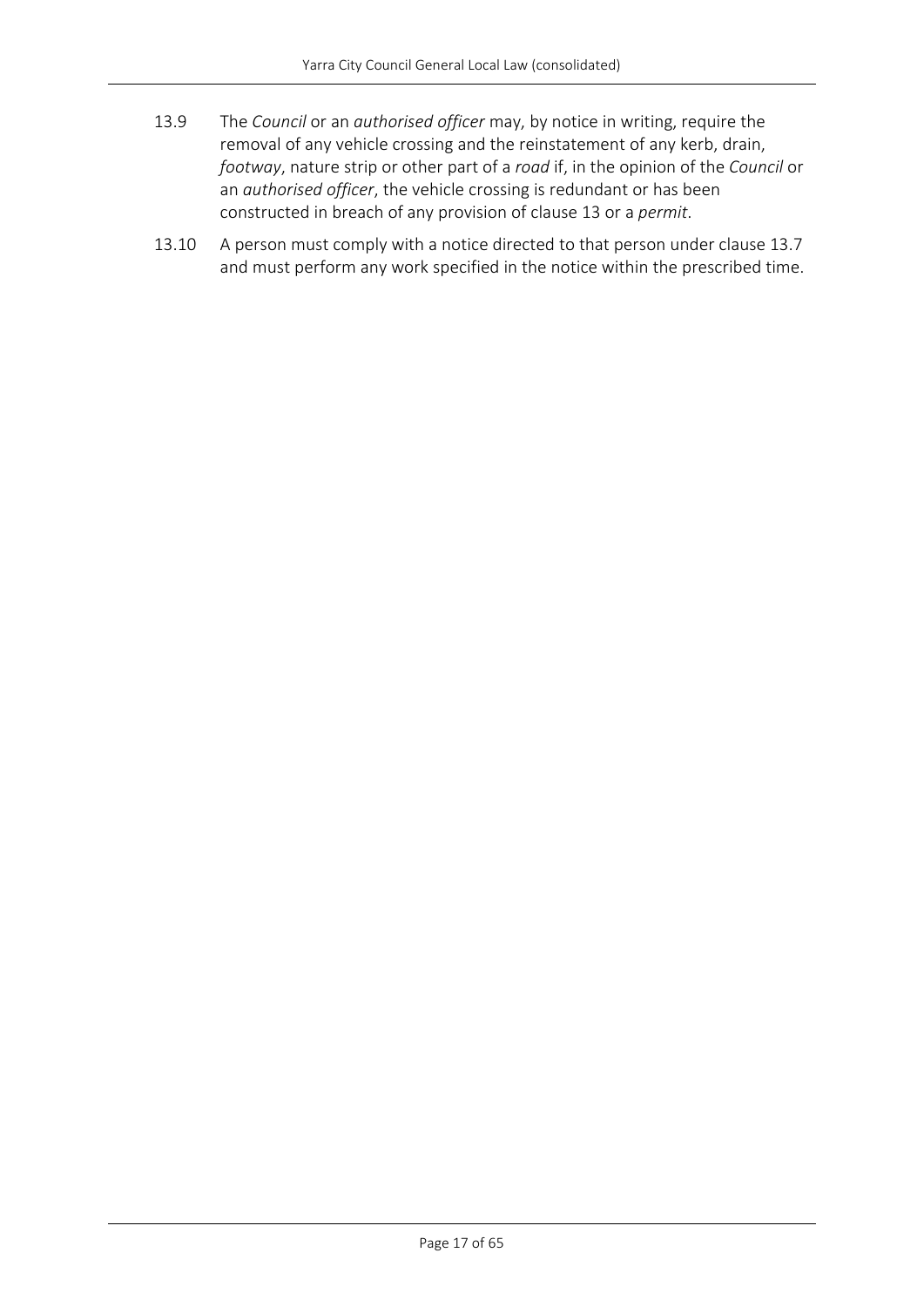# PART 5 – BEHAVIOUR ON ROADS AND COUNCIL LAND

### <span id="page-17-1"></span><span id="page-17-0"></span>14. Toy Vehicles

- 14.1 For the purpose of clause 14.4 and 14.5 a *"wheeled recreational vehicle"* means any mini bike, trail bike, motor bike, motor scooter, go-cart or other vehicle propelled by a motor which is normally used for recreational purposes, but does not include a motorised wheelchair or electric bicycle.
- 14.2 A person:
	- 14.2.1 must not; or
	- 14.2.2 must not allow a person under his or her care and control:

in any area of the *municipal district*:

- 14.2.3 use; or
- 14.2.4 leave

a *toy vehicle* in a manner which:

- 14.2.5 interferes with the passage of;
- 14.2.6 intimidates, obstructs, hinders or causes a nuisance to; or
- 14.2.7 endangers,

any person or *vehicle* in the *municipal district*.

- 14.3 A person must not use or leave a *toy vehicle* in an area where the use of *toy vehicles* is prohibited by a sign erected by the *Council* or an *authorised officer*.
- 14.4 The owner or occupier of any *private land* must not, without a *permit*, use, or permit a person to use, a wheeled recreational vehicle on the *private land*.
- 14.5 A person must not, without a *permit*, use, or permit a person to use, a wheeled recreational vehicle on *Council Land*, *a road*, or *footway*.

### <span id="page-17-2"></span>15. Shopping Trolleys

- 15.1 In this clause *"shopping trolley"* means a wheeled receptacle supplied by a retailer of goods to enable persons purchasing any of those goods to transport them from one place to another.
- 15.2 A person must not leave a shopping trolley in any area except in an area designated for the leaving of shopping trolleys.
- 15.3 The owner of a shopping trolley must, within 24 hours of being notified by an *authorised officer* of the location of a shopping trolley, collect the shopping trolley.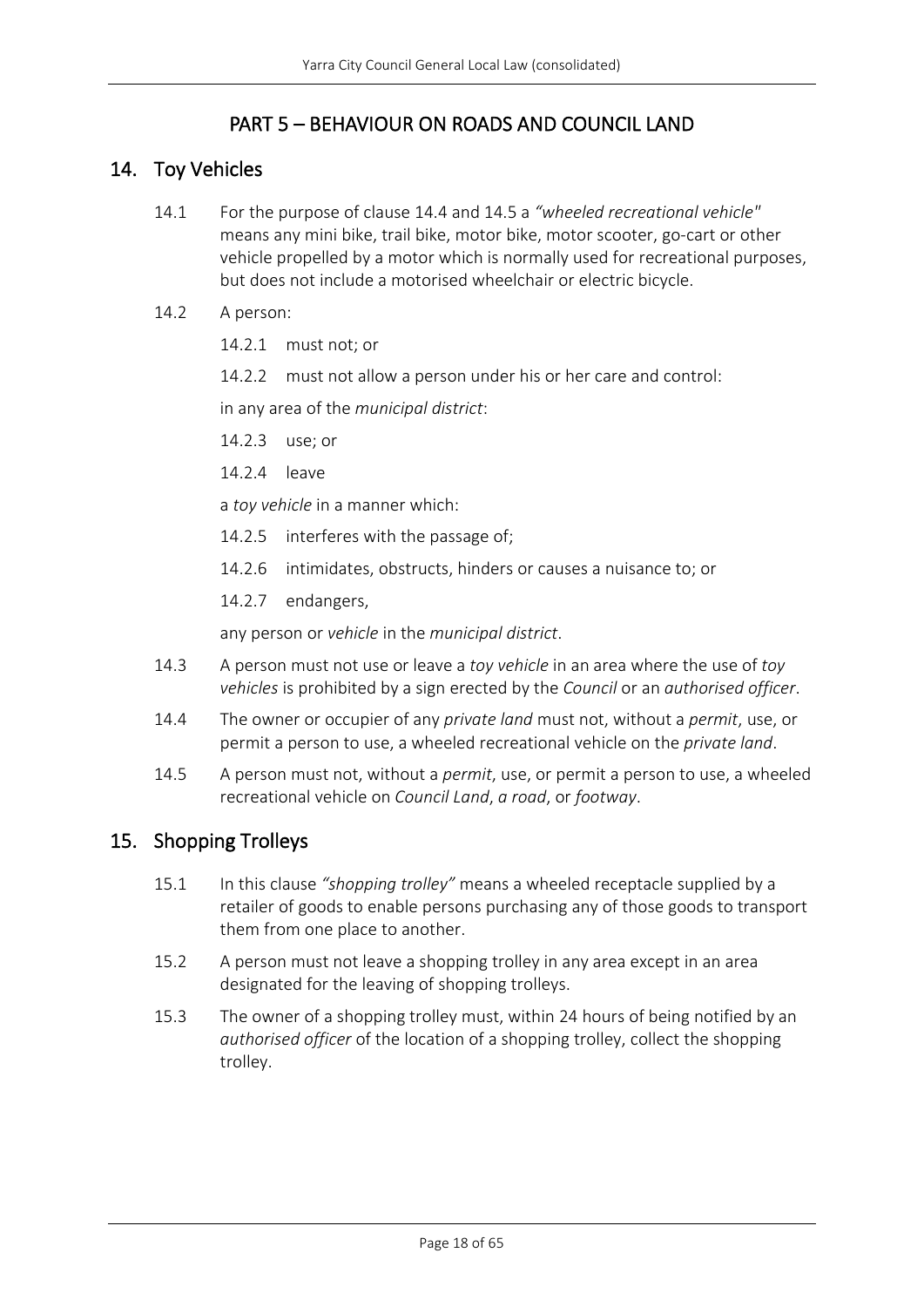### <span id="page-18-0"></span>16. Dogs

- 16.1 In this clause a *"litter device"* means a device suitable for the purpose of collecting, removing and disposing of an *animal's* faeces and includes a paper or plastic bag.
- 16.2 A person in charge of an *animal* on any *road*, *footway*, *Council Land* or other *public place* must carry a litter device at all times and must produce the litter device on the request of an *authorised officer*.
- 16.3 A person in charge of an *animal* that excretes faecal matter on a *road*, *footway*, *Council Land* or other *public place* must immediately collect and dispose of the excrement.
- 16.4 A person in charge of an *animal* must not allow any part of the *animal's* excrement to remain on any *road*, *footwa*y, *Council Land* or other *public place*.

### <span id="page-18-1"></span>17. Camping

- 17.1 A person must not, without a *permit*, camp in or on any *public place* in a *vehicle*, tent, *caravan* or any type of temporary or provisional form of accommodation.
- 17.2 The registered owner of a *vehicle* used for the purpose of camping in contravention of clause 17.1 is guilty of the same offence as the person who contravenes clause 17.1.

### <span id="page-18-2"></span>18. Busking

- 18.1 For the purpose of this clause, *"busk"* means playing any musical instrument, singing, haranguing, reciting, performing, juggling, dancing, and engaging in miming or puppetry or any other performance for money, gifts or other reward.
- 18.2 A person must not, without a *permit*, on any *road*, *footway* or *Council Land* busk.

### <span id="page-18-3"></span>19. Commercial fitness activities

- 19.1 In this clause "*recreational reserve*" means any land within the municipal district that is owned, occupied or controlled by the Council and is dedicated or used for cultural, recreational or entertainment purposes and includes Council's parks and gardens.
- 19.2 In this clause "*exclusion zone*" means any of the following areas within a recreational reserve:
	- 19.2.1 10 metres from any memorial;
	- 19.2.2 10 metres from any playground or play equipment;
	- 19.2.3 10 metres from any public change room, toilet or kiosk area;
	- 19.2.4 15 metres from any residential dwelling;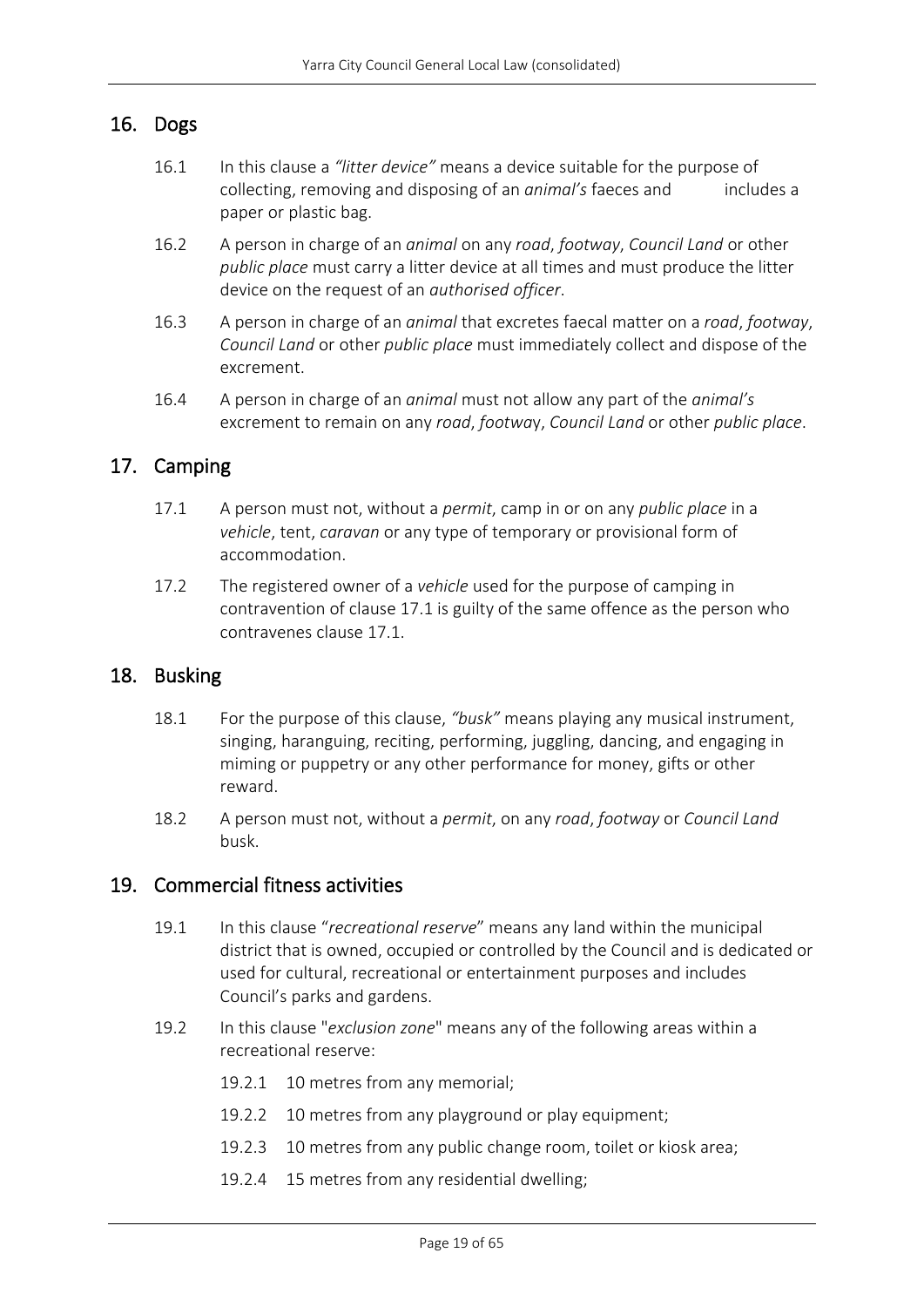- 19.2.5 any sports field or facility without a specific booking;
- 19.2.6 stairways and pathways; and
- 19.2.7 picnic sheds and benches.
- 19.3 A *commercial fitness trainer* must not, without a *permit*, conduct *commercial fitness activities* in a recreational reserve.
- 19.4 A *commercial fitness trainer* must not conduct *commercial fitness activities* in contravention of a condition of a *permit*.
- 19.5 A *commercial fitness trainer* must not conduct *commercial fitness activities* in an exclusion zone.
- 19.6 A person must not participate in *commercial fitness activities* in an exclusion zone.
- 19.7 Clause 19.3 does not apply if the *commercial fitness trainer* or person participating in the *commercial fitness activities* was, at the time of the contravention using a stairway or pathway to access a non-exclusion zone.
- 19.8 A *commercial fitness trainer* must produce a permit on the request of an authorised officer when conducting *commercial fitness activities* in a recreational reserve.
- 19.9 A *commercial fitness trainer* must not use amplified music or audio equipment when conducting *commercial fitness activities* in a recreational reserve.
- 19.10 A *commercial fitness trainer* conducting *commercial fitness activities*, and persons participating in *commercial fitness activities* in a recreational reserve must not engage in aggressive or intimidating behaviour, or cause a nuisance.

### <span id="page-19-0"></span>20. Commercial dog walkers

- 20.1 A person must not, without a *permit*, conduct a commercial enterprise of exercising dogs or any other *animals* on any *Council Land* or in any *public place*.
- 20.2 A person must when conducting a commercial enterprise of exercising dogs or any other *animals,* while exercising dogs or other *animals*, on any *Council land* or in any *public place*:
	- 20.2.1 have a *permit* and carry it with them while conducting that business and produce it on the request of an authorised officer;
	- 20.2.2 maintain effective control of dogs or other *animals* at all times; and
	- 20.2.3 must not have more than 4 dogs or other *animals* exercised or walked by a person at any one time.
- 20.3 if an *authorised officer* or Council is of the opinion that there is, or has been, a breach of clause 20.2, he or she may do any one or more of the following:
	- 20.3.1 require the walking or exercise activity to immediately cease;
	- 20.3.2 inspect the *permit* for the activity; or
	- 20.3.3 revoke any *permit* if the operator is found to be in breach.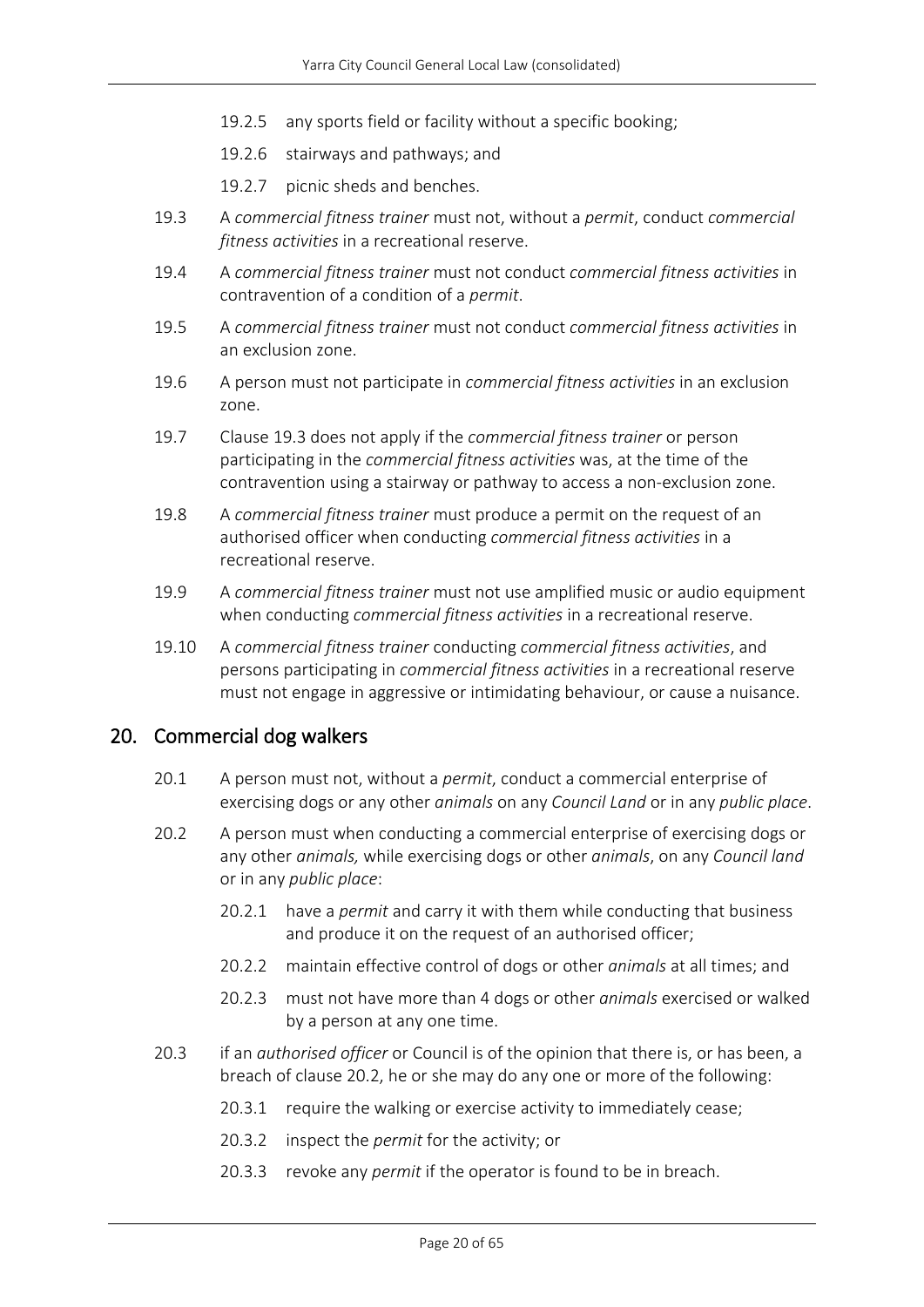# PART 6 – COUNCIL ASSETS

### <span id="page-20-1"></span><span id="page-20-0"></span>21. Damage to Council Assets or Likely to Damage Council Assets

21.1 A person must not, without a *permit*, destroy, damage, remove, interfere with, attach to or change in any way anything in, on or under a *road*, *footway* or *Council Land,* except where the asset is designed for that use.

### <span id="page-20-2"></span>22. Occupation of Council Land

- 22.1 A person must not, without a *permit*, occupy *Council Land*, *road* or *footway* by:
	- 22.1.1 placing on; or
	- 22.1.2 leaving;

any boat, *trailer*, *caravan*, equipment or other thing for longer than one hour unless it is attached to a registered motor vehicle.

# <span id="page-20-3"></span>23. Occupation of Roads or Council Land for Filming Activities or other activity

23.1 A person must not, without a *permit*, occupy or allow the occupation of any *road*, *footway* or *Council Land* for the purposes of filming for commercial purposes or public exhibition or the placement of any equipment associated with such an activity, street parties or other like event.

# <span id="page-20-4"></span>24. Occupation of Roads, Footpath or Council Land for Works or Events

- 24.1 A person must not, without a *permit*, or allow or suffer another person, without a *permit*, to:
	- 24.1.1 occupy or fence off;
	- 24.1.2 leave or store building or construction material on;
	- 24.1.3 erect a hoarding or scaffolding on;
	- 24.1.4 use any plant or equipment on; or
	- 24.1.5 remove, damage or interfere with a temporary traffic signal, sign, barrier or other structure erected to protect pedestrians or regulate traffic on –

any *road* or *footway* or part of a *road* or *footway*, or on any *Council land*.

24.2 Any contradiction of Clause 24.1 by an individual who is an owner of residential land, other than an individual who is carrying out building work to develop residential land for sale, is liable to an infringement penalty half that specified in Schedule 1.

### <span id="page-20-5"></span>25. Asset Protection Permit

25.1 If a building permit is required for *building work* on land and that *building work*, person or class of persons have not been exempted: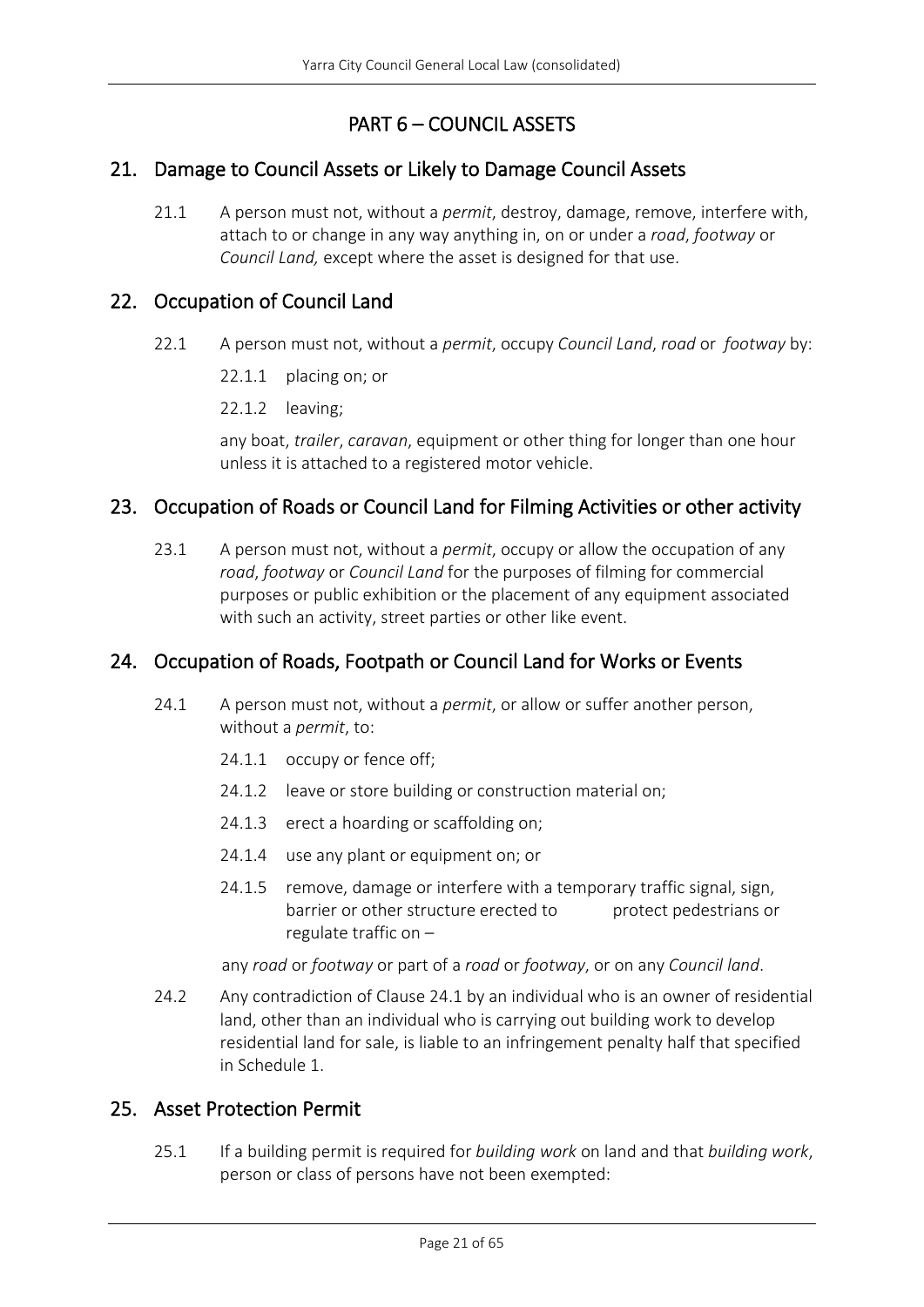- 25.1.1 the *owner* of the relevant land;
- 25.1.2 the *builder* engaged to carry out *building work* on the land;
- 25.1.3 any *appointed agent*; or
- 25.1.4 any demolition contractor engaged to demolish some object on the land as part of the *building work*

must:

- 25.1.5 not carry out or allow to be carried out *building work* on that land unless an *Asset Protection Permit* has been obtained;
- 25.1.6 not carry out or allow to be carried out *building work* on that land in breach of any conditions of an *Asset Protection Permit* that has been obtained; and
- 25.1.7 pay any *Asset Protection Permit Bond* determined by the *Council* from time to time, in accordance with the *procedure and protocols manual*.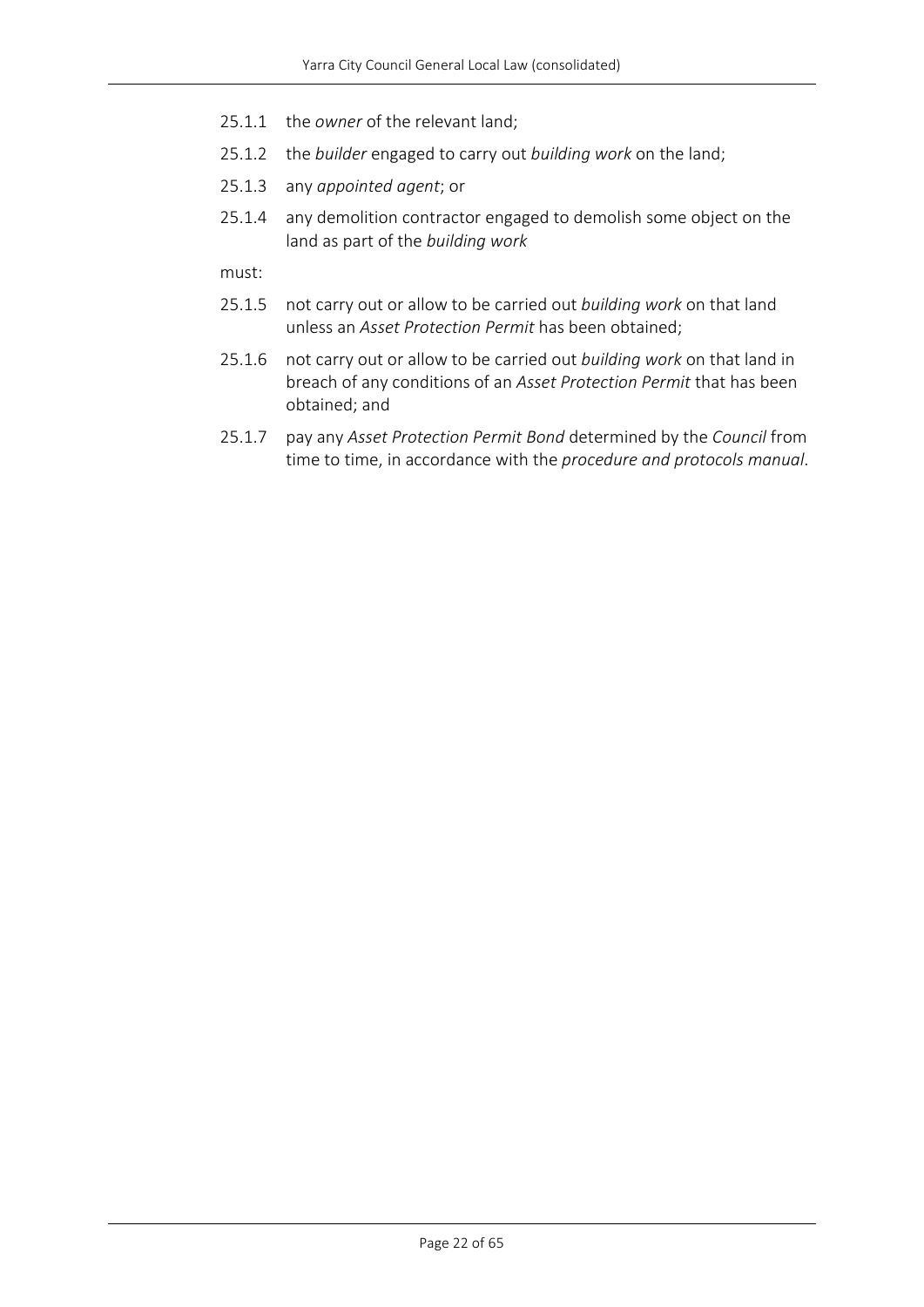# PART 7 – SIGNS, GOODS AND FURNITURE

### <span id="page-22-1"></span><span id="page-22-0"></span>26. Signs, Goods, Furniture, Semi-permanent and Permanent Structures

- 26.1 A person must not, unless authorised by a *Public Space Licence Agreement*:
	- 26.1.1 display or allow to be displayed any goods on a *road*, *footway* or *Council land*;
	- 26.1.2 place or allow to be placed an *advertising sign* on a *road*, *footway* or *Council land*;
	- 26.1.3 place or allow to be placed a seat, umbrella, table, chair, screen, heater or other furniture on a *road*, *footway* or *Council land;* or
	- 26.1.4 place or allow to be placed, construct or allow to be constructed, fix or allow to be fixed, or occupy or use or allow to be occupied or used any semi-permanent or permanent structure on a *road*, *footway* or *Council land*.
- 26.2 If a use of a *road* or *footway* is a use:
	- 26.2.1 described in clause 26.1;
	- 26.2.2 authorised by a *Public Space Licence Agreement*; and
	- 26.2.3 associated with the use of adjoining land-

then, for the purposes of clause 62 of the Planning Scheme, the use is to be taken as a use authorised by *Council* under this Local Law and it is intended that no planning permit need be obtained in respect of such use.

- 26.3 Nothing in clause 26.1.1 prevents a person from placing goods, and nothing in clause 26.1.3 prevents a person from placing a seat, umbrella, table, chair or other furniture, in an area within a recreational reserve designed or adapted for such placement.
- 26.4 A person who has placed, permitted to be placed, displayed or permitted to be displayed:
	- 26.4.1 goods;
	- 26.4.2 an *advertising sign* on a structure which is not permanently or semi permanently fixed to public space; or
	- 26.4.3 a seat, umbrella, table, chair, screen, heater or other furniture which is not permanently or semi permanently fixed to public space,

on a *road*, *footway* or *Council land*, whether in accordance with a Public *Space Licence Agreement* or not, must move or remove the:

- 26.4.4 goods;
- 26.4.5 *advertising sign*; or
- 26.4.6 seat, umbrella, table, chair, screen, heater or other furniture,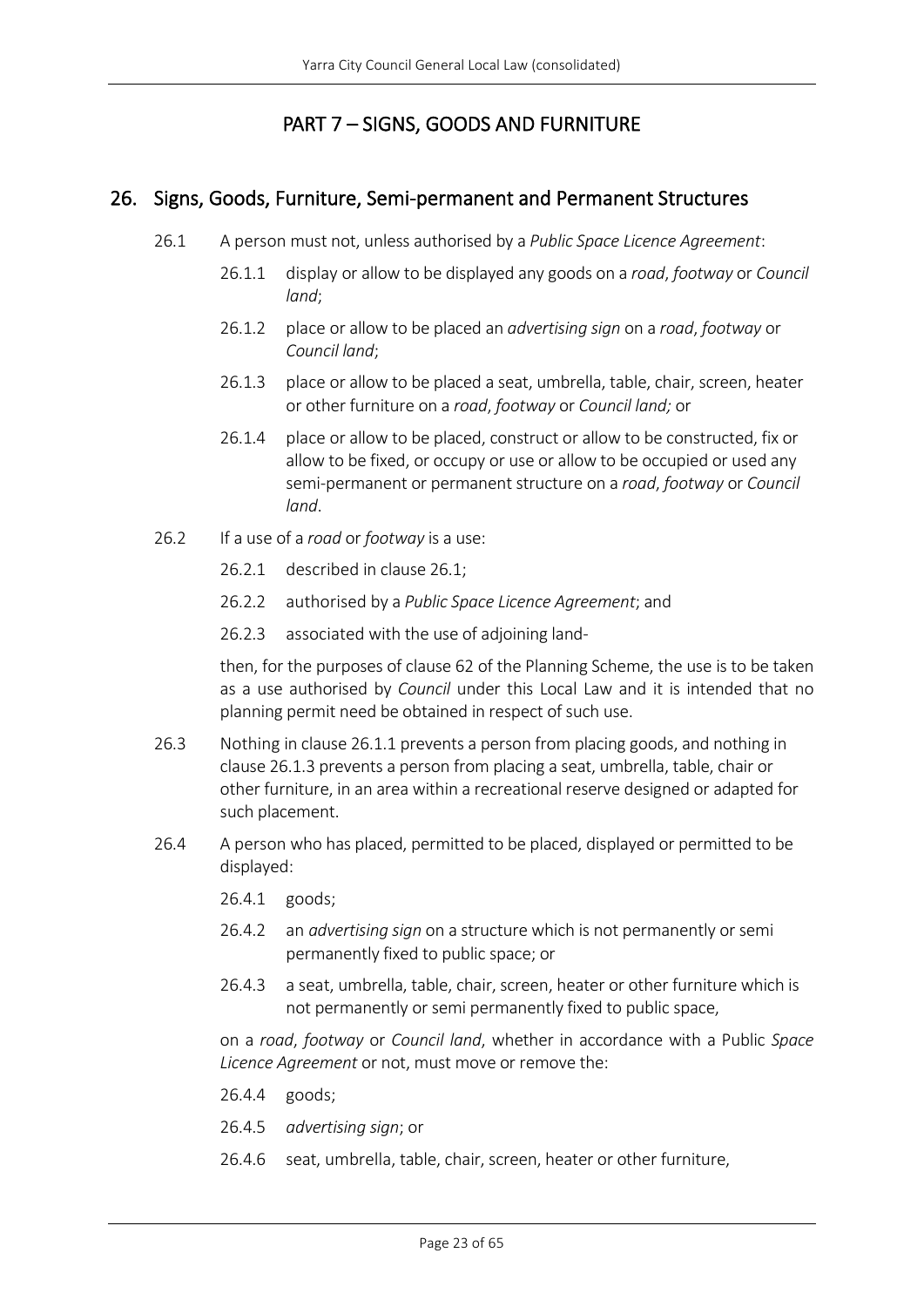if directed to do so by:

- 26.4.7 an *authorised officer*;
- 26.4.8 a member of the Victoria Police; or
- 26.4.9 a member of an *emergency service*.
- 26.5 A person who has placed or allowed to be placed, constructed or allowed to be constructed, fixed or allowed to be fixed, occupied or used or allowed to be occupied or used any semi-permanent or permanent structure on a road, footway or Council land, whether in accordance with a *Public Space Licence Agreement* or not, must remove, vacate or cease to use the permanent or semipermanent structure if directed to do so by an *authorised officer*, a member of the Victoria Police, or a member of an *emergency service*.
- 26.6 A person must not allow or cause to be allowed the display of a sign, which advertises the leasing of a *building* or land, more than fourteen (14) days after the date of the lease of the *building* or land.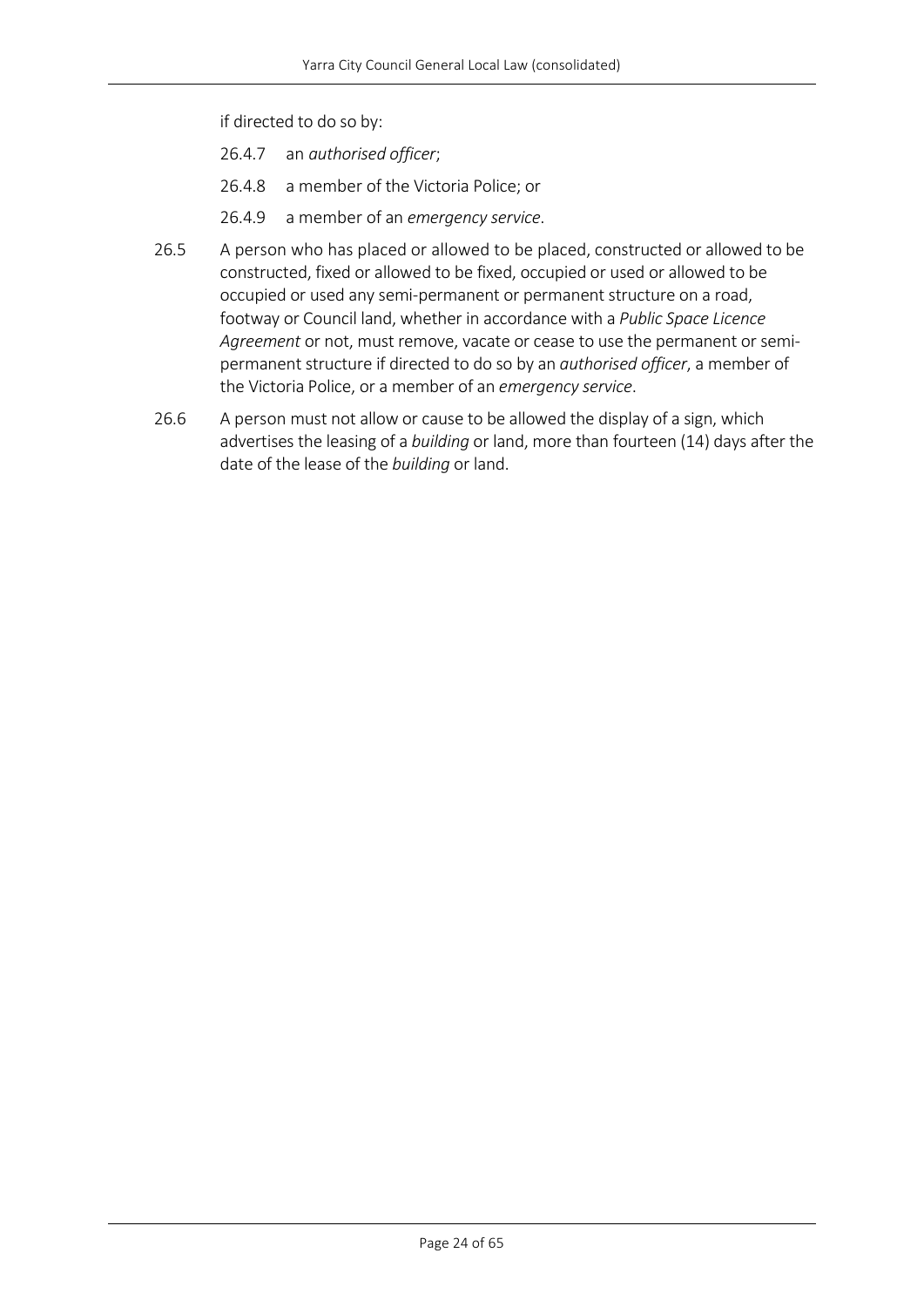# PART 8 – SALE OF GOODS, STREET COLLECTIONS AND SPRUIKING

### <span id="page-24-1"></span><span id="page-24-0"></span>27. Persons Selling Goods, Commercial and Charitable Activities

- 27.1 A person must not, without a *permit*, *sell* or advertise any goods from:
	- 27.1.1 a stall;
	- 27.1.2 a *vehicle*;
	- 27.1.3 a caravan;
	- 27.1.4 a *trailer*;
	- 27.1.5 a barrow;
	- 27.1.6 a box;
	- 27.1.7 a crate;
	- 27.1.8 a bag;
	- 27.1.9 tent or temporary structure, or
	- 27.1.10 any other receptacle,

standing or placed on:

- 27.1.11 a *road*;
- 27.1.12 a *footway*;
- 27.1.13 *Council land*;
- 27.1.14 vacant land; or
- 27.1.15 land which is not ordinarily occupied by the person to persons-
- on a *road*, *footway* or *Council land*.
- 27.2 If a use of a *road* or *footway* is a use:
	- 27.2.1 described in clause 27.1;
	- 27.2.2 which is authorised by a *permit*; and
	- 27.2.3 associated with the use of adjoining land

then, for the purposes of clause 62 of the *Planning Scheme*, the use is to be taken as a use authorised by Council under this Local Law and it is intended that no planning permit need be obtained in respect of such use.

- 27.3 A person must not, without a *permit*, sell any goods carried about on the person or on any animal or *vehicle*:
	- 27.3.1 on a *road*;
	- 27.3.2 on a *footway*;
	- 27.3.3 on *Council land*; or
	- 27.3.4 from door to door.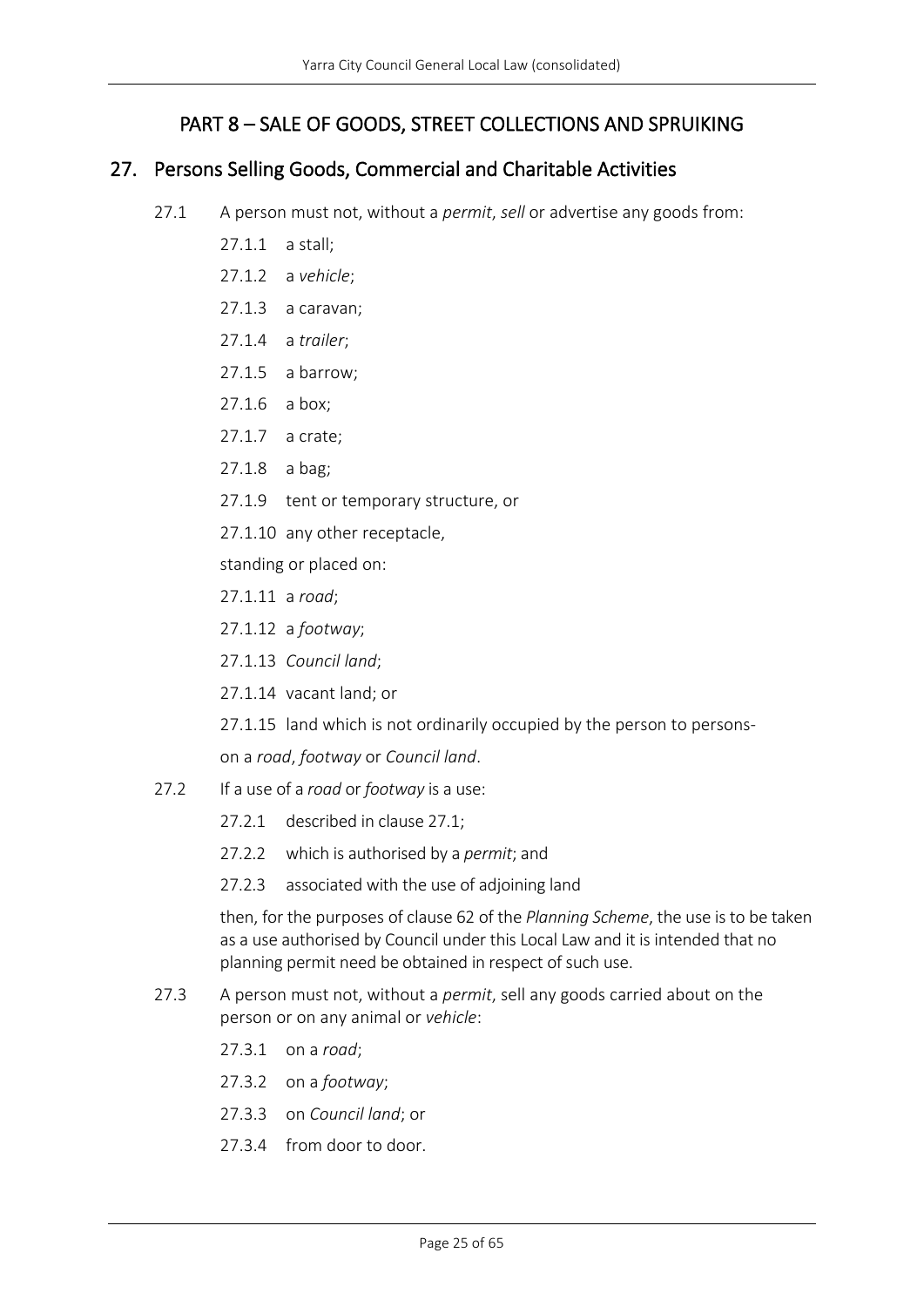27.4 Nothing in this clause requires a person to obtain a *permit* for a private function which is carried out on land where a person sells or advertises goods for sale to the people on the land.

### <span id="page-25-0"></span>28. Street Collection and Distribution

- 28.1 A person must not, without a *permit*, solicit or collect any money, gifts or subscriptions for any purpose or cause or authorise another person to do so:
	- 28.1.1 on a *road*;
	- 28.1.2 on a *footway*;
	- 28.1.3 on *Council land*; or
	- 28.1.4 from door to door.

### <span id="page-25-1"></span>29. Spruiking

- 29.1 A person must not, without a *permit*, on a *road*, *footway* or *Council land* or from any land adjacent to a *road*, *footway* or *Council land* -
	- 29.1.1 spruik, tout or solicit the sale of any goods or services; or
	- 29.1.2 hand out or give to persons on any *road*, *footway* or *Council Land* a document that advertises a commercial event, venture

or the like or is of a fundraising nature.

29.2 Clause 29.1 does not apply to a person participating in highway collections approved under *Road Safety Act* 1986.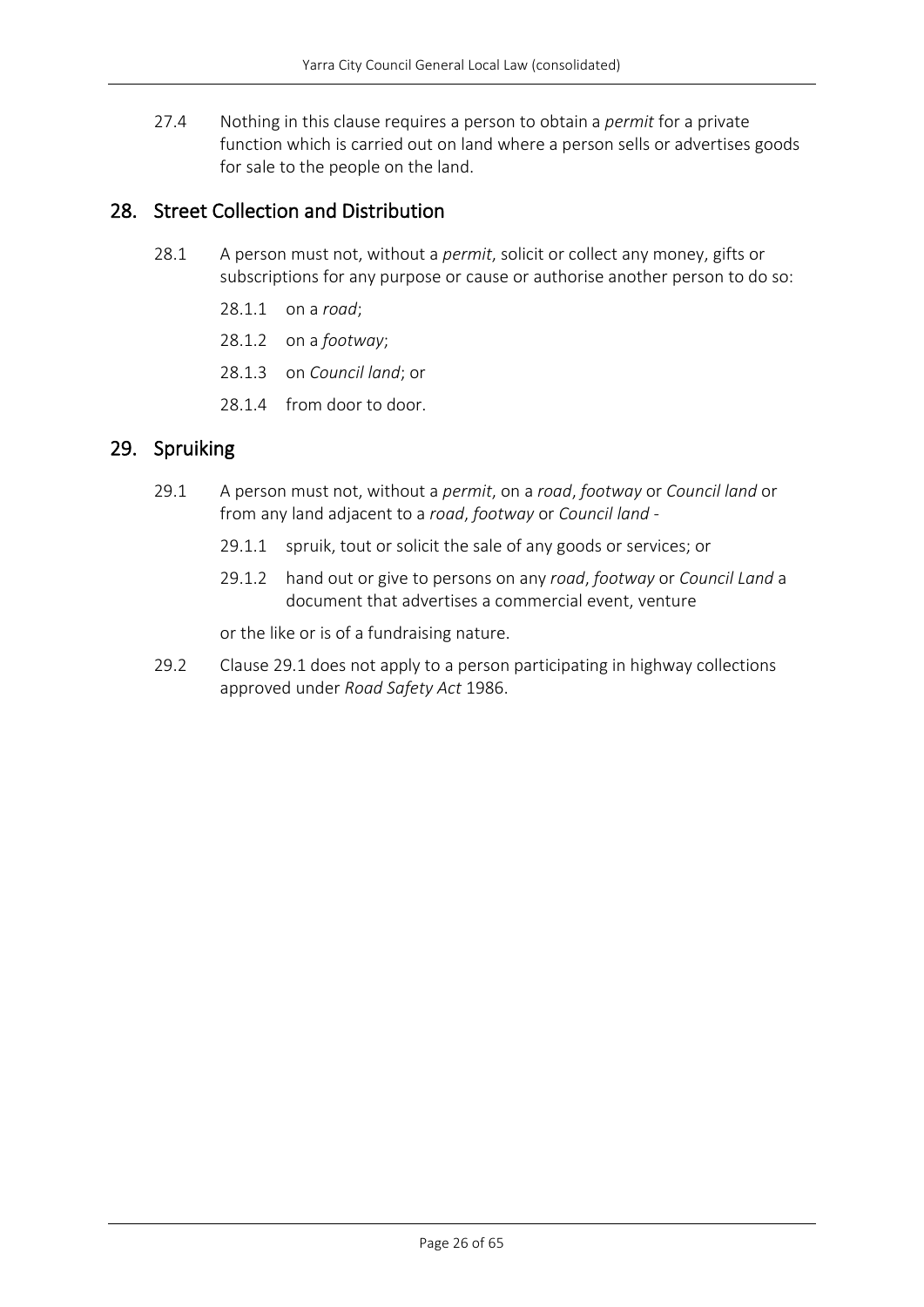# PART 9 – NUMBERING OF ALLOTMENTS

### <span id="page-26-1"></span><span id="page-26-0"></span>30. Numbering of Allotments

- 30.1 The *Council* or an *authorised officer* may from time to time allocate a number to an allotment and may from time to time allocate a different number to an allotment or otherwise change the numbering.
- 30.2 The *owner* or occupier of an allotment to which a number has been allocated by the *Council* or an *authorised officer* must mark the allotment with the number in a form that is legible, visible, and clear of vegetation and other obstructions and of a minimum size of 80 mm.
- 30.3 The *owner* or occupier of an allotment must ensure that all numbers marking the allotment are:
	- 30.3.1 made of durable materials;
	- 30.3.2 kept in a good state of repair; and
	- 30.3.3 renewed as often as may be necessary.
- 30.4 A person must not display a number on an allotment unless the number has been allocated to the allotment by the *Council* or an *authorised officer*.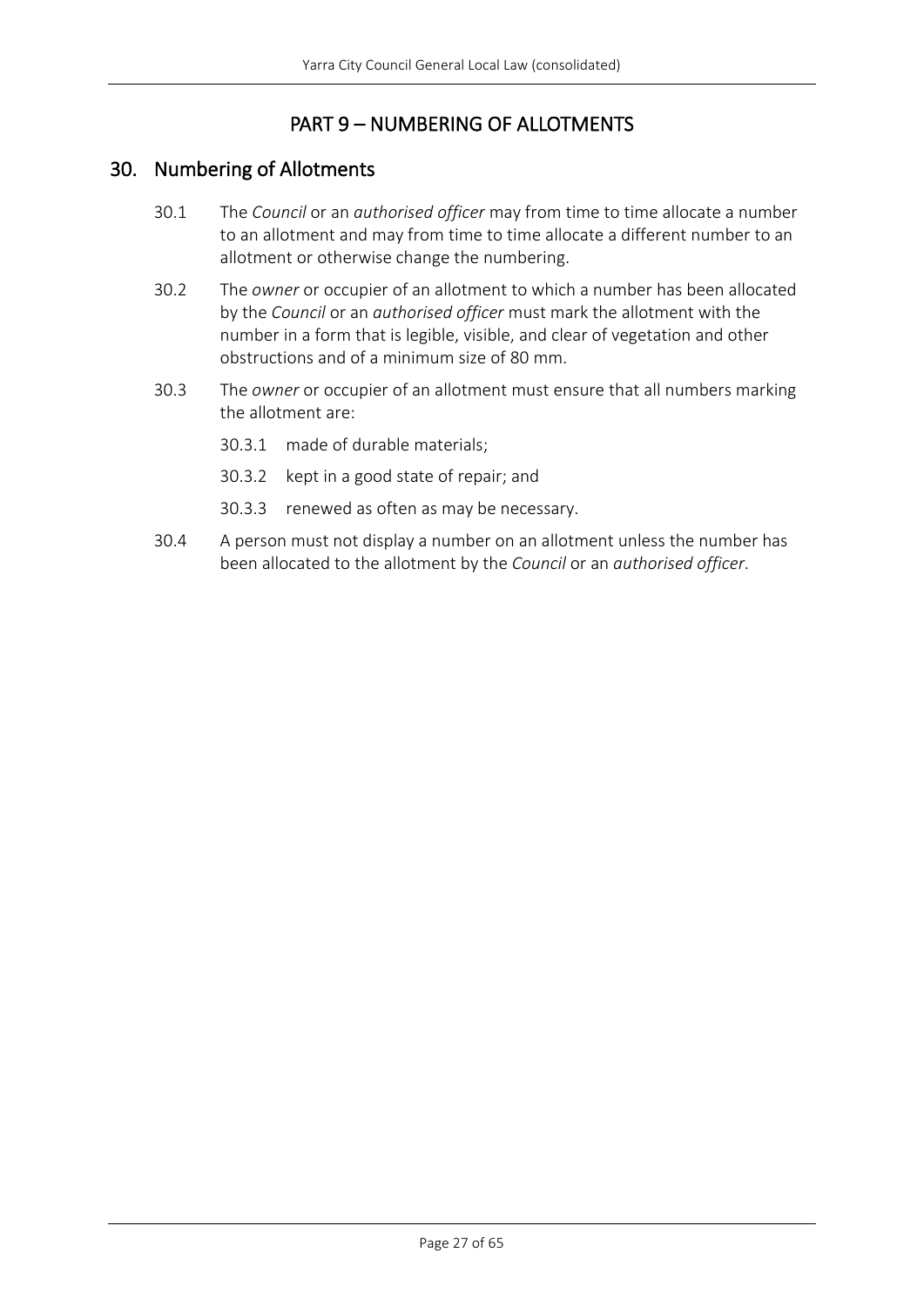### PART 10 – SPOIL ON ROADS

### <span id="page-27-1"></span><span id="page-27-0"></span>31. Spoil on Roads

- 31.1 A person must not:
	- 31.1.1 drive; or
	- 31.1.2 permit or cause to be driven,

a *vehicle* on a *road* or *footway* in the course of any trade, industry or commercial undertaking, unless the:

31.1.3 wheels; and

31.1.4 tyres,

of the *vehicle* are free from soil, earth, clay or like substances.

- 31.2 A person must not allow any produce, soil, earth, mud, clay, liquid waste or like substance to fall from or escape onto a *road* or *footway* from any *vehicle* which he or she is driving or any equipment which he or she is operating in the course of any trade, industry or commercial undertaking.
- 31.3 A person must not allow any grease, oil, mud, clay or like substance to run off a *motor vehicle* he or she is cleaning in the course of any trade, industry or commercial undertaking onto a *road*, *footway* or into a drain.
- 31.4 An individual who is an owner of residential land, other than an individual who is carrying out *building work* to develop residential land for sale, who contravenes or fails to comply with clause 31.1 is liable to an infringement penalty half that specified in schedule 1.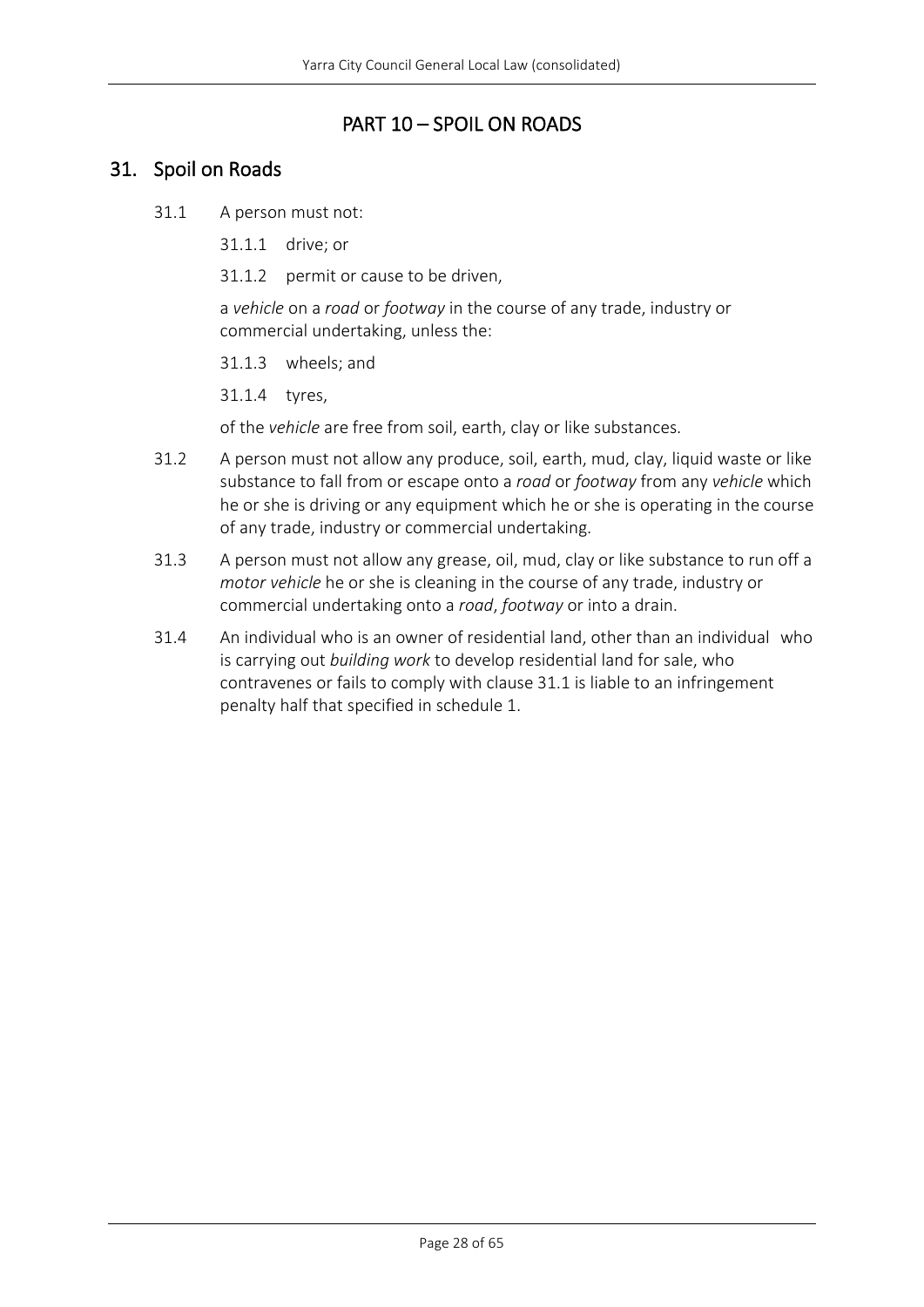# PART 11 – MOTOR VEHICLES

### <span id="page-28-1"></span><span id="page-28-0"></span>32. Repair and Display of Vehicles

- 32.1 A person must not:
	- 32.1.1 paint;
	- 32.1.2 service;
	- 32.1.3 carry out maintenance on or perform any work on; or
	- 32.1.4 display for sale in the course of a business for the sale of *vehicles*-

a *vehicle* on a *road*, *footway* or *Council land*.

- 32.2 Clause 32.1 does not apply if maintenance or work is carried out to enable a *vehicle,* which has broken down, to be removed from the *road*, *footway* or *Council land*.
- 32.3 Notwithstanding the exception in clause 32.2, a person commits an offence if the *vehicle* is within 100 metres of premises occupied by that person or that person's employer for the purposes of motor repairs or panel beating.

### <span id="page-28-2"></span>33. Noisy Vehicles

- 33.1 A person must not:
	- 33.1.1 leave the engine of a *heavy motor vehicle* running while the *heavy motor vehicle* is stationary, except for a period of five (5) minutes:
		- 33.1.1.1 immediately after the *heavy motor vehicle* has stopped moving; or
		- 33.1.1.2 immediately before the *heavy motor vehicle* is to start moving; or
	- 33.1.2 allow a refrigeration unit mounted on a *motor vehicle* to run between the hours of 7pm and 7am while the motor vehicle is parked or standing on any *road* located in or abutting an area zoned as residential or predominantly residential under the *Planning Scheme*.
- 33.2 Clause 33.1 does not apply to a person employed by:
	- 33.2.1 a *service authority*;
	- 33.2.2 an *emergency service*; or
	- 33.2.3 the *Council*-

while acting in the course of his or her duties.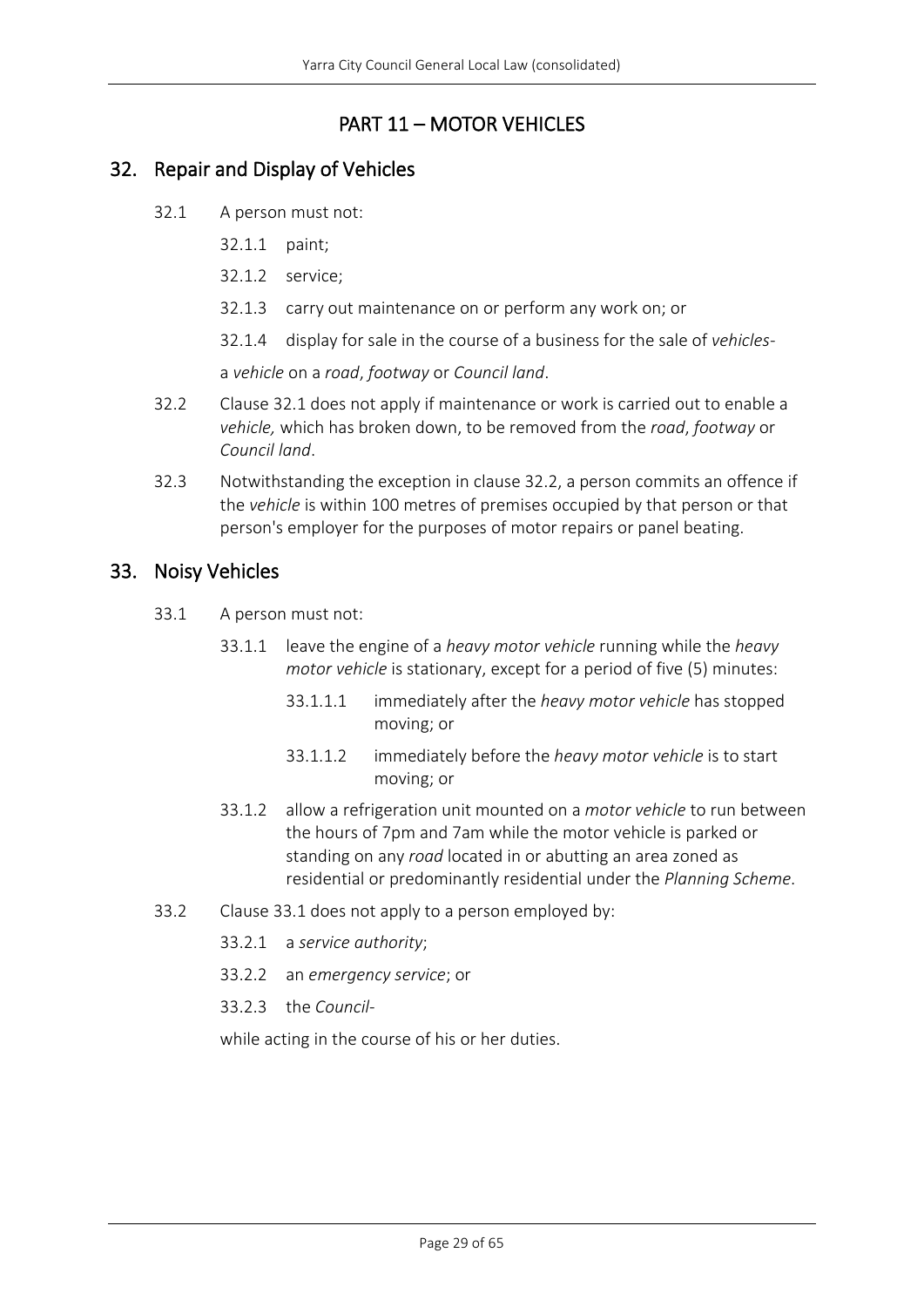# PART 12 – SAFETY

### <span id="page-29-1"></span><span id="page-29-0"></span>34. Failure to maintain a safe environment

- 34.1 The *owner*, or a person in charge, of any:
	- 34.1.1 land on which works are being undertaken on or adjacent to any *road*, *footway* or *Council land*; or
	- 34.1.2 *vehicle* parked on or adjacent to any *road*, *footway* or *Council land*, must ensure that the land is maintained, and the *vehicle* is parked and loaded, in such a way so as not to cause or potentially cause any:
		- (i) injury to a person or animal;
		- (ii) damage to a *Council* owned or controlled asset or any other asset not owned or controlled by the owner or person in charge; or
		- (iii) detriment to the amenity of adjacent land or the neighbourhood.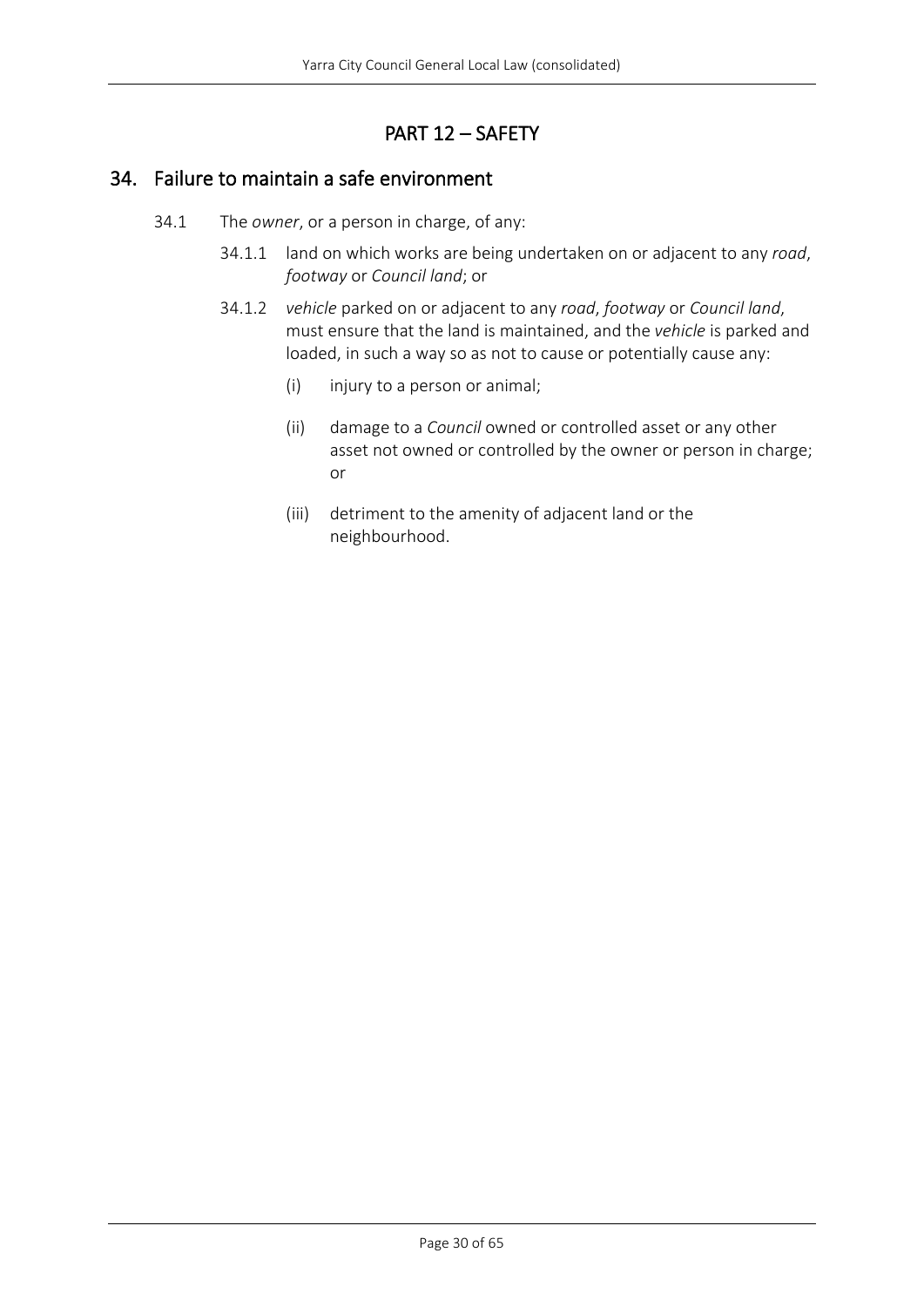# PART 13 – USE OF PARKING PERMITS

### <span id="page-30-1"></span><span id="page-30-0"></span>35. Application of this Part

- 35.1 This Part applies to *Vehicle Parking Permits* issued by the *Council* in accordance with a Resident Parking Scheme established pursuant to Schedule 11 to the *Act* and any *Council* policies regarding the operation of Resident Parking Schemes in the *municipal district*.
- 35.2 This Part is intended to operate in conjunction with any policy of the *Council* relating to the operation of Resident Parking Schemes and any conditions imposed on *Vehicle Parking Permits*.
- 35.3 Nothing in this Part is intended to derogate from any rights which the *Council* or an *authorised officer* may have under any *Council* policies regulating the operation of Resident Parking Schemes and the use of *Vehicle Parking Permits* or any conditions imposed on *Vehicle Parking Permits*.
- 35.4 A decision by the *Council* or an *authorised officer* not to enforce this Part does not affect the power of the *Council* or an *authorised officer* to enforce any relevant *Council* policy or conditions imposed on *Vehicle Parking Permits*.

### <span id="page-30-2"></span>36. Offence to sell, give away or rent a Vehicle Parking Permit

- 36.1 A *Vehicle Parking Permit Holder* must not:
	- 36.1.1 sell or offer to sell a *Vehicle Parking Permit*;
	- 36.1.2 give away for no charge, or offer to give away for no charge, a *Vehicle Parking Permit* (other than a *Visitor Permit* to be used by a legitimate *visitor*);
	- 36.1.3 lend or license, or offer to lend or license a *Vehicle Parking Permit* (other than a temporary *Visitor Permit* to be used by a legitimate *visitor*); or
	- 36.1.4 otherwise allow a *Vehicle Parking Permit* (other than a temporary *Visitor Permit* being used by a legitimate *visitor*) to be used by any person other than a *Vehicle Parking Permit Holder*.

# <span id="page-30-3"></span>37. Offence to accept or to use a Vehicle Parking Permit where not the Vehicle Parking Permit Holder

- 37.1 A person (other than a legitimate *visitor* using a *Visitor Permit* in accordance with any applicable policies or conditions) must not:
	- 37.1.1 purchase or induce to purchase a *Vehicle Parking Permit* from any *Vehicle Parking Permit Holder* or other person not authorised to issue a *Vehicle Parking Permit*;
	- 37.1.2 otherwise receive (whether for a charge or not), or induce to receive (whether for a charge or not), a *Vehicle Parking Permit* from any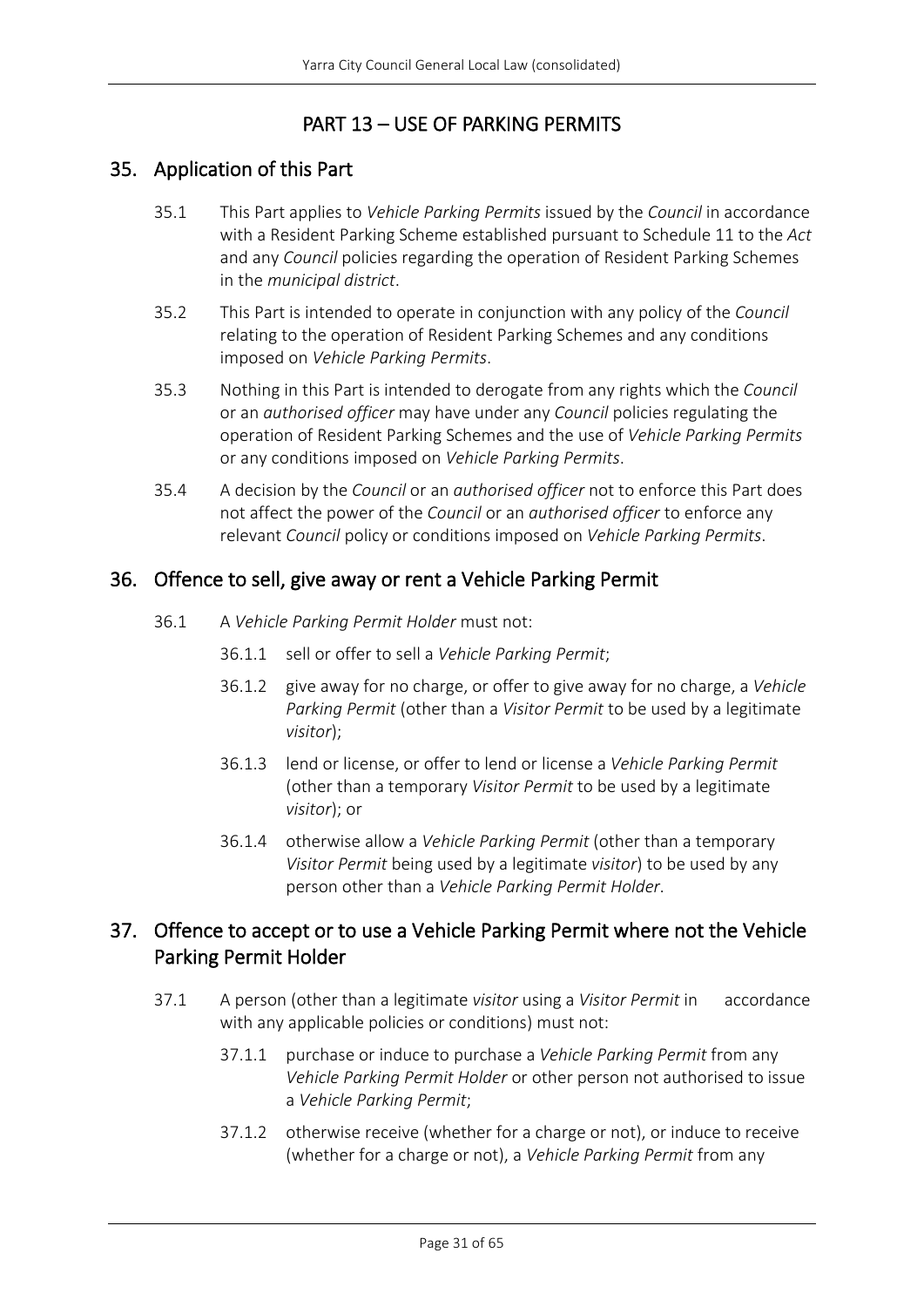*Vehicle Parking Permit Holder* or other person not authorised to issue a *Vehicle Parking Permit*;

- 37.1.3 accept a lent or licensed *Vehicle Parking Permit*, or induce to receive a lent or licensed *Vehicle Parking Permit* from any *Vehicle Parking Permit Holder* or other person not authorised to issue a *Vehicle Parking Permit*; or
- 37.1.4 otherwise use or attempt to use a *Vehicle Parking Permit* in instances where he or she is not the relevant *Vehicle Parking Permit Holder*.

### <span id="page-31-0"></span>38. Offences relating to falsification of Vehicle Parking Permits

- 38.1 A person must not:
	- 38.1.1 forge or counterfeit a *Vehicle Parking Permit*; or
	- 38.1.2 knowingly use, deal with or tender a false *Vehicle Parking Permit*.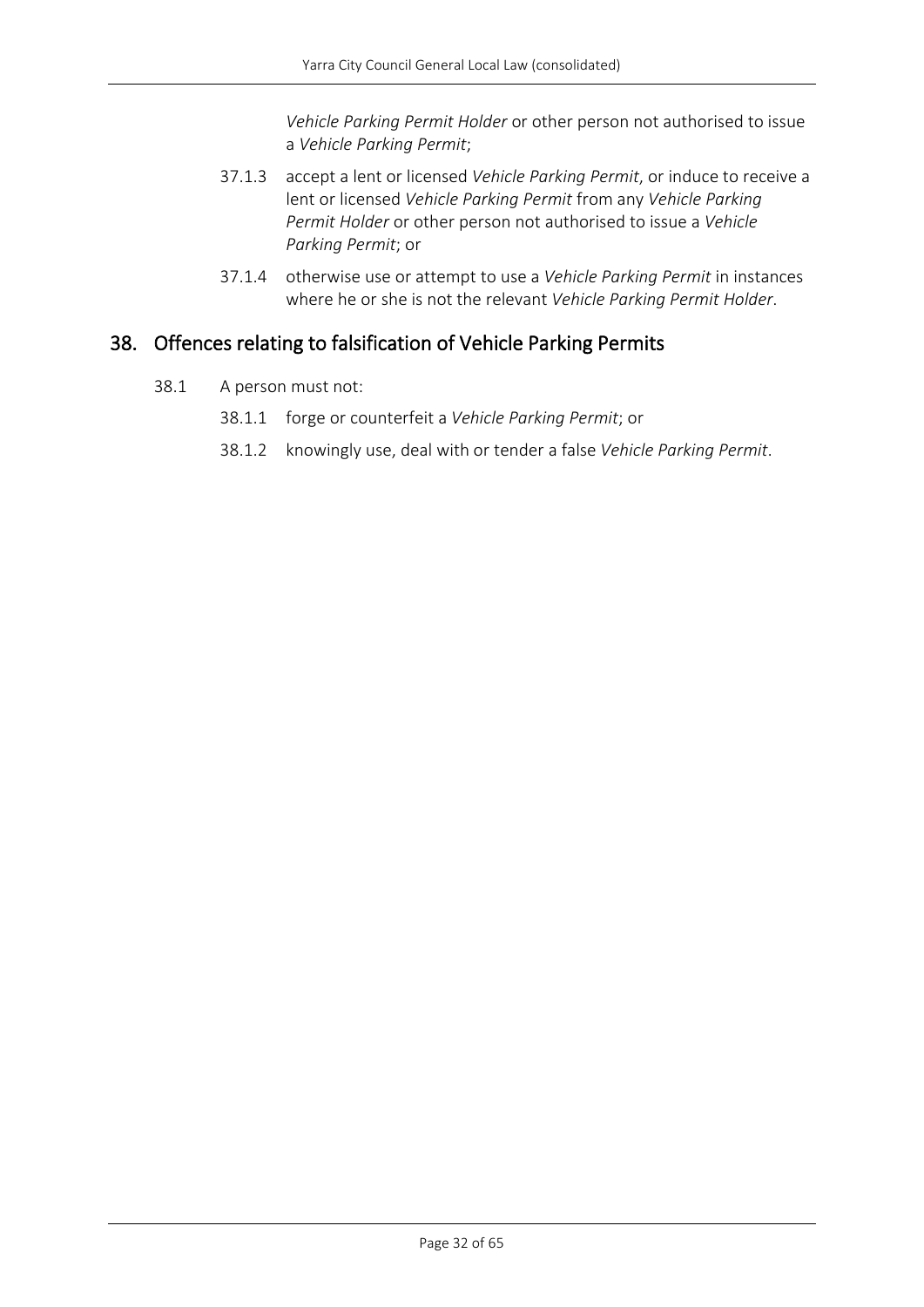### PART 14 – TREE PROTECTION

### <span id="page-32-1"></span><span id="page-32-0"></span>39. Significant Trees

- 39.1 A person must not, without a permit, remove, damage, destroy or lop a *significant tree*.
- 39.2 In deciding whether to grant a permit under sub-clause 39.1, the Council must have regard to the *procedure and protocols manual.*
- 39.3 The requirement to obtain a *permit* under sub-clause 39.1 does not apply:
	- 39.3.1 where a person cuts, trims or prunes a tree to ensure compliance with any other provision of this or any other statutory authority; or
	- 39.3.2 where Council is lopping, destroying, damaging or removing a significant tree that is a Council tree.
- 39.4 If a significant tree is removed, damaged, destroyed or lopped, the owner of the land on which the significant tree is located is guilty of an offence, whether or not the person who actually interfered with the tree is identified or prosecuted.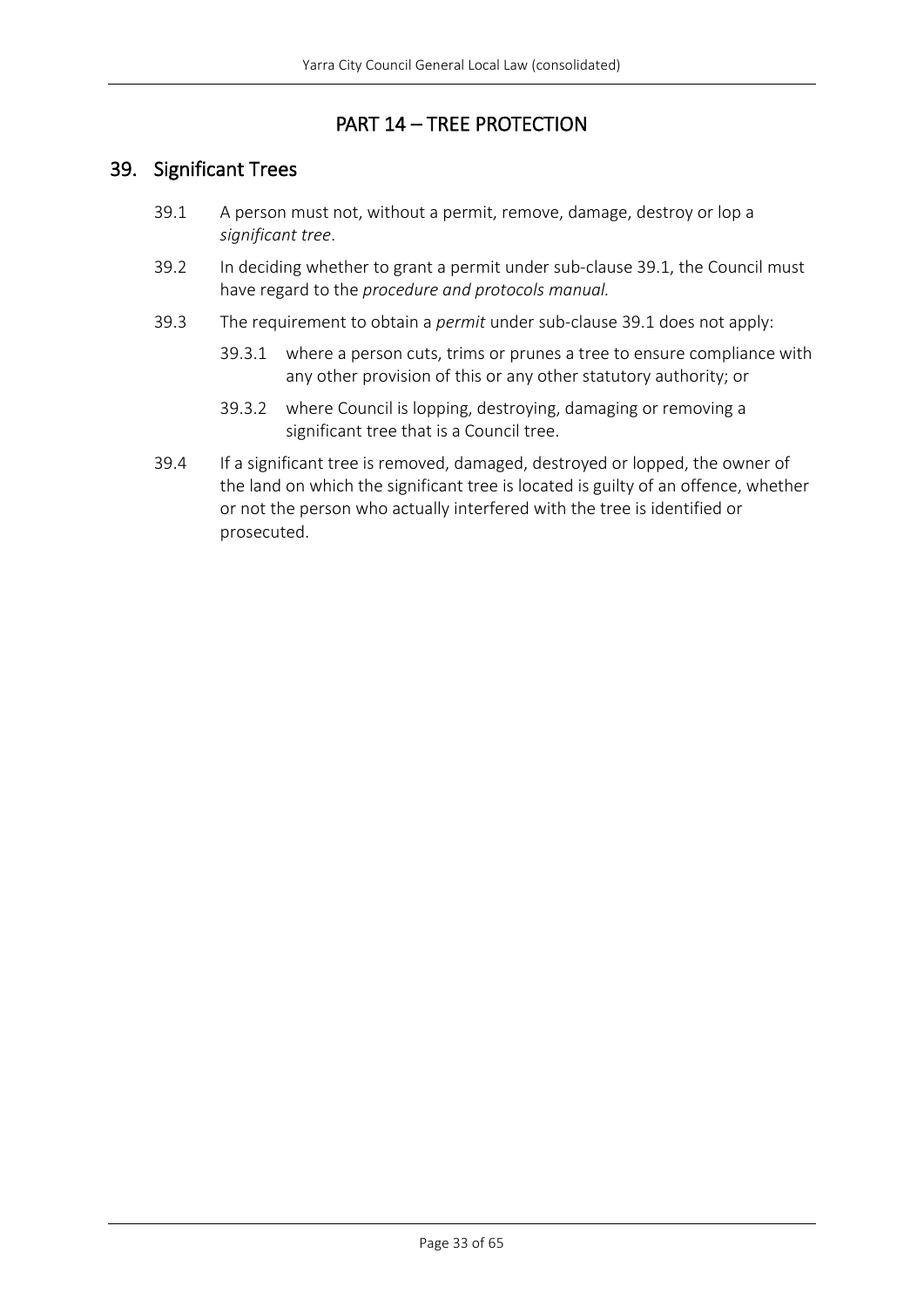# PART 15 – USE OF LAND

### <span id="page-33-1"></span><span id="page-33-0"></span>40. Machinery, Materials, Goods or Vehicles on Land and Camping

- 40.1 Unless permitted under the *Planning Scheme*, a person must not, without a *permit*, use any land:
	- 40.1.1 for the storage of old, used or second hand machinery, *vehicles*, materials or goods; or
	- 40.1.2 for the assembly, or dismantling, of old, used or second hand machinery, *vehicles*, materials or goods-

which detrimentally affects the amenity of the neighborhood.

- 40.2 A person must not repair a *motor vehicle* on any land, other than a *motor vehicle* registered in the name of or owned by a person who is a resident of the land.
- 40.3 The *owner* and occupier of any *private land* must not, without a permit or unless authorised under the *Planning Scheme,* occupy or place or cause to be placed for the purposes of occupation any caravan, tent, or like structure.
- 40.4 A person must not, without a permit or unless authorised under the Planning Scheme, occupy or cause to be occupied any caravan, tent or like structure.

### <span id="page-33-2"></span>41. Unsightly land

- 41.1 The owner or occupier of any land must not cause or allow the land to be kept in a condition which is unsightly or detrimental to the amenity of the neighborhood.
- 41.2 The owner or occupier of any land must ensure that:
	- 41.2.1 the land is not a danger, or likely to be a danger, to the health or property of any person;
	- 41.2.2 weeds or grass on the land does not exceed 150mm in height;
	- 41.2.3 there is no unconstrained waste on the land;
	- 41.2.4 the land is not a harborage for vermin;
	- 41.2.5 there is not an accumulation of building waste and materials;
	- 41.2.6 the land is not used for the storage of unregistered motor vehicles; and
	- 41.2.7 noxious weeds not allowed to exist on the land.

### <span id="page-33-3"></span>42. Dilapidated Buildings

- 42.1 The owner or occupier of any land must not allow any building or other structure on the land to:
	- 42.1.1 become dilapidated; or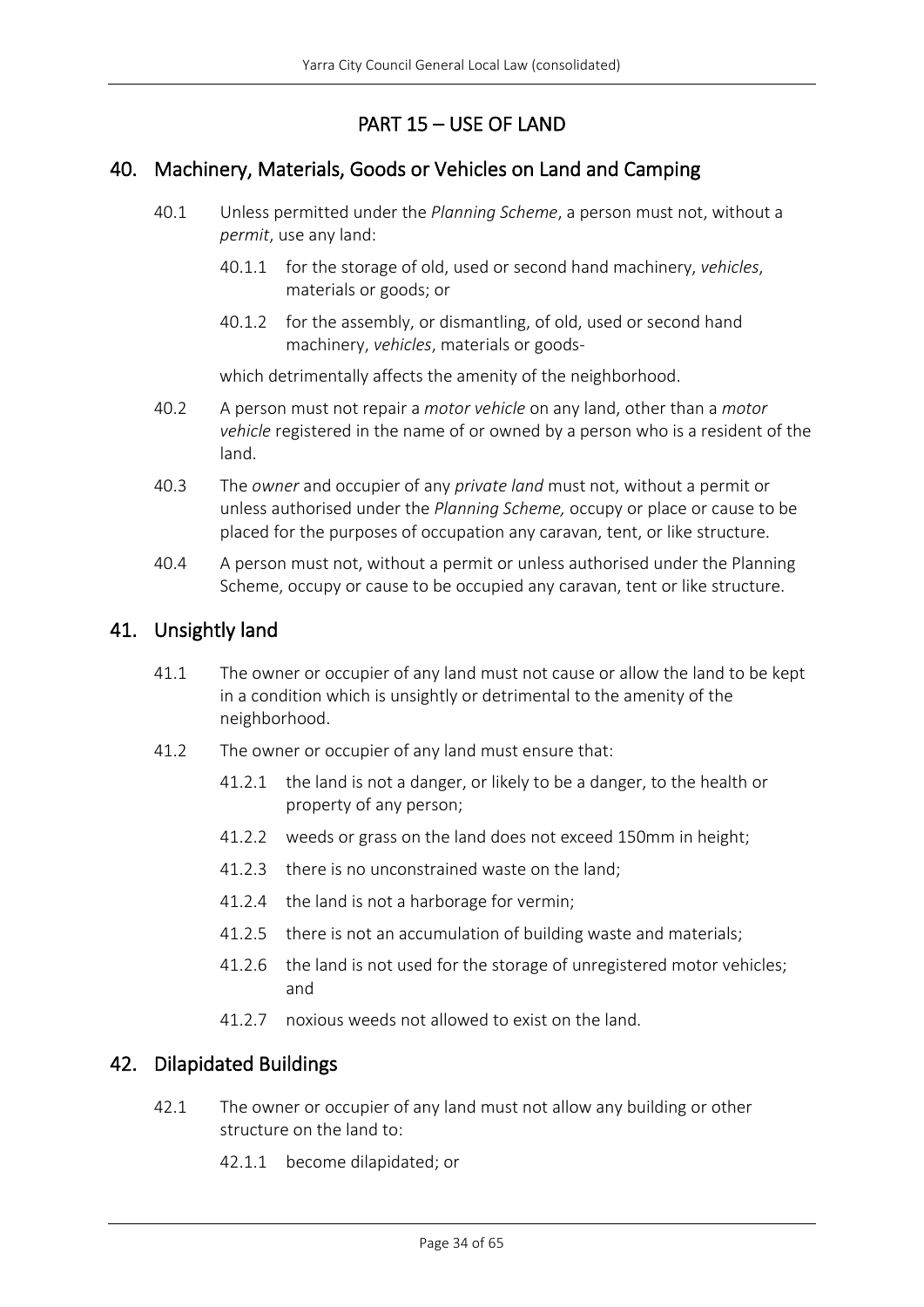42.1.2 be in a state of disrepair.

### <span id="page-34-0"></span>43. Circuses, Carnivals and Festivals

- 43.1 Unless permitted under a Planning Scheme a person must not in the municipal district, without a permit, hold or permit to be held:
	- 43.1.1 a circus;
	- 43.1.2 a carnival; or
	- 43.1.3 a festival-

on any land.

43.2 Clause 43.1 does not apply to the Council in respect of any festival it conducts on land in the municipal district.

### <span id="page-34-1"></span>44. Disturbing Noise in Council's Parks and Gardens

- 44.1 In this clause "Council land" means any land being a reservation, garden or park owned by, vested in or under the management or control of Council.
- 44.2 A person who is in or on any Council land must not, without a permit use any:
	- 44.2.1 internal combustion generator or like object together with an amplifier or speakers for the purpose of amplifying music or voices;
	- 44.2.2 drum or other form of percussion instrument;
	- 44.2.3 megaphone, loudhailer or other like device;
	- 44.2.4 car radio audible to any person outside the motor car;
	- 44.2.5 device that plays music or videos at a volume that can be heard in a habitable room of a dwelling in the area of the Council land.
- 44.3 A person who is in or on any Council land must not, without a permit, play or operate any device that produces a sound so that the sound is heard within a habitable room of any dwelling.
- 44.4 This clause does not apply to any indoor or outdoor venues within the meaning of the State Environment Protection Policy (Control of Music Noise from Public Premises) No N-2.

### <span id="page-34-2"></span>45. Occasional Events in Council's Parks and Gardens

- 45.1 In this clause *"Council land"* means any land being a reservation, garden or park owned by, vested in or under the management or control of *Council*
- 45.2 In this clause *"occasional event"* means a gathering of 50 or more persons where a sound producing device will be used. The including where dancing or the playing or performing of amplified music is the predominant activity (such as a rave or dance party).
- 45.3 A person must not, without a *permit*, conduct an occasional event in Council land.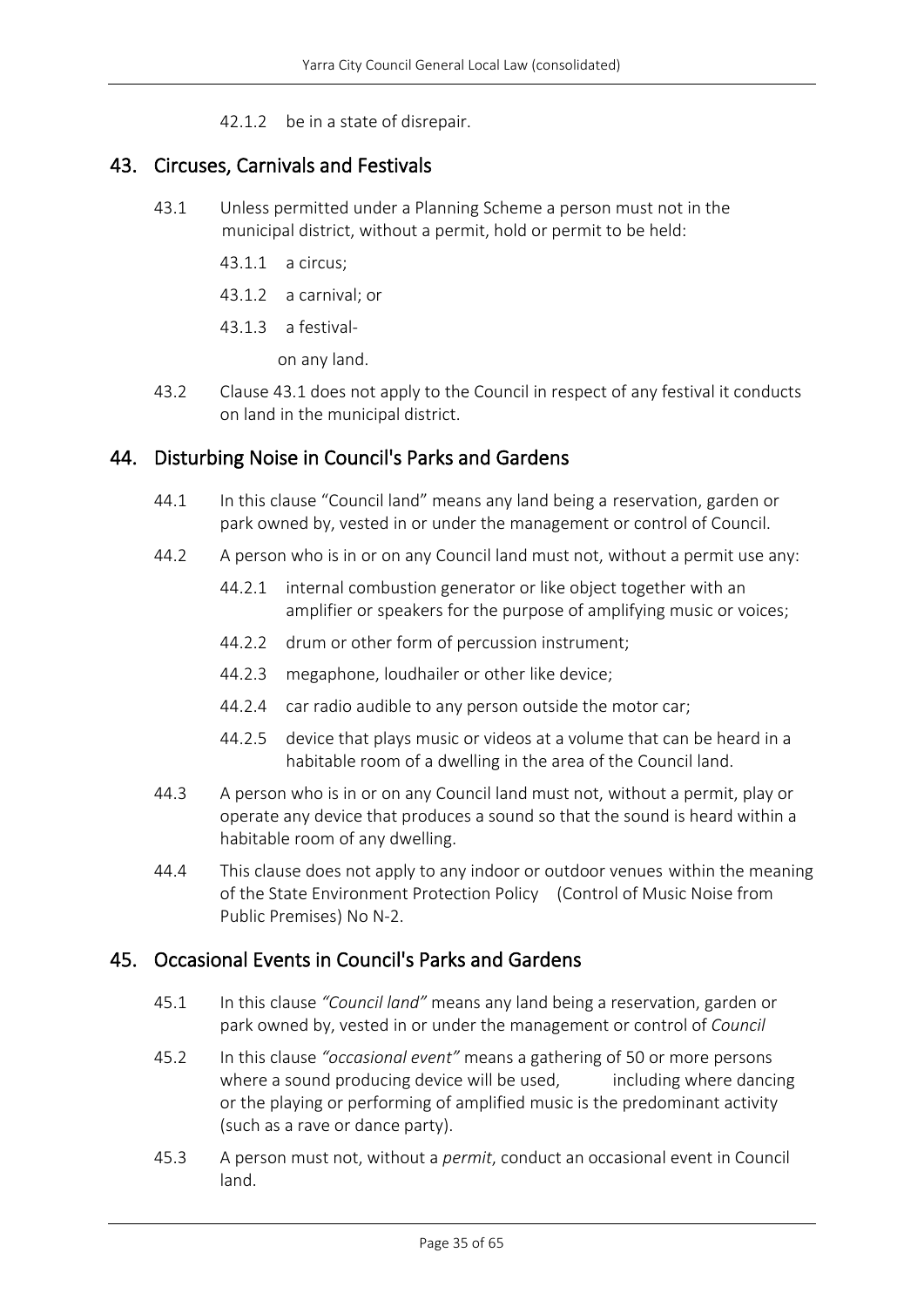45.4 A person to whom a *permit* has been granted under this clause must comply with any conditions contained in the *permit*.

### <span id="page-35-0"></span>46. Activities on Council Land

- 46.1 A person must not, without a *permit,* use any *Council land*, *road* or *footway* to launch or land a hot air balloon.
- 46.2 Clause 46.1 does not apply to a person who lands on *Council land*, *road* or *footway* in a hot air balloon because of an emergency landing.
- 46.3 A person who is on *Council land* must not:
	- 46.3.1 fail to comply with any direction or requirement specified on a sign erected by the *Council* or an *authorised officer*;
	- 46.3.2 behave or carry on an activity which unreasonably interferes with any other person using the *Council land*; or
	- 46.3.3 do any of the following things without a *permit*:
		- 46.3.3.1 fly or permit to be flown any aircraft (including a powered model plane or drone);
		- 46.3.3.2 ride or drive a vehicle or animal in a manner or in a place which is likely to damage or ruin any grassed area or turf surface or otherwise interfere with the use of the Council land by another person;
		- 46.3.3.3 light a fire or permit any fire to remain alight except in a barbecue provided by the *Council* or a barbecue using a portable gas bottle;
		- 46.3.3.4 play, organise, practice or engage in any organised competitive sport or game;
		- 46.3.3.5 play or practice golf;
		- 46.3.3.6 construct any line, string, rope or other similar thing to any tree or other object;
		- 46.3.3.7 camp, pitch, erect or occupy any camp, tent, caravan or temporary structure;
		- 46.3.3.8 conduct or celebrate a wedding;
		- 46.3.3.9 make a collection of money;
		- 46.3.3.10 destroy, damage or interfere with any flora or kill, injure or interfere with any fauna; or
		- 46.3.3.11 stand, walk or run on any plot, bed, border or any other area set aside for vegetation.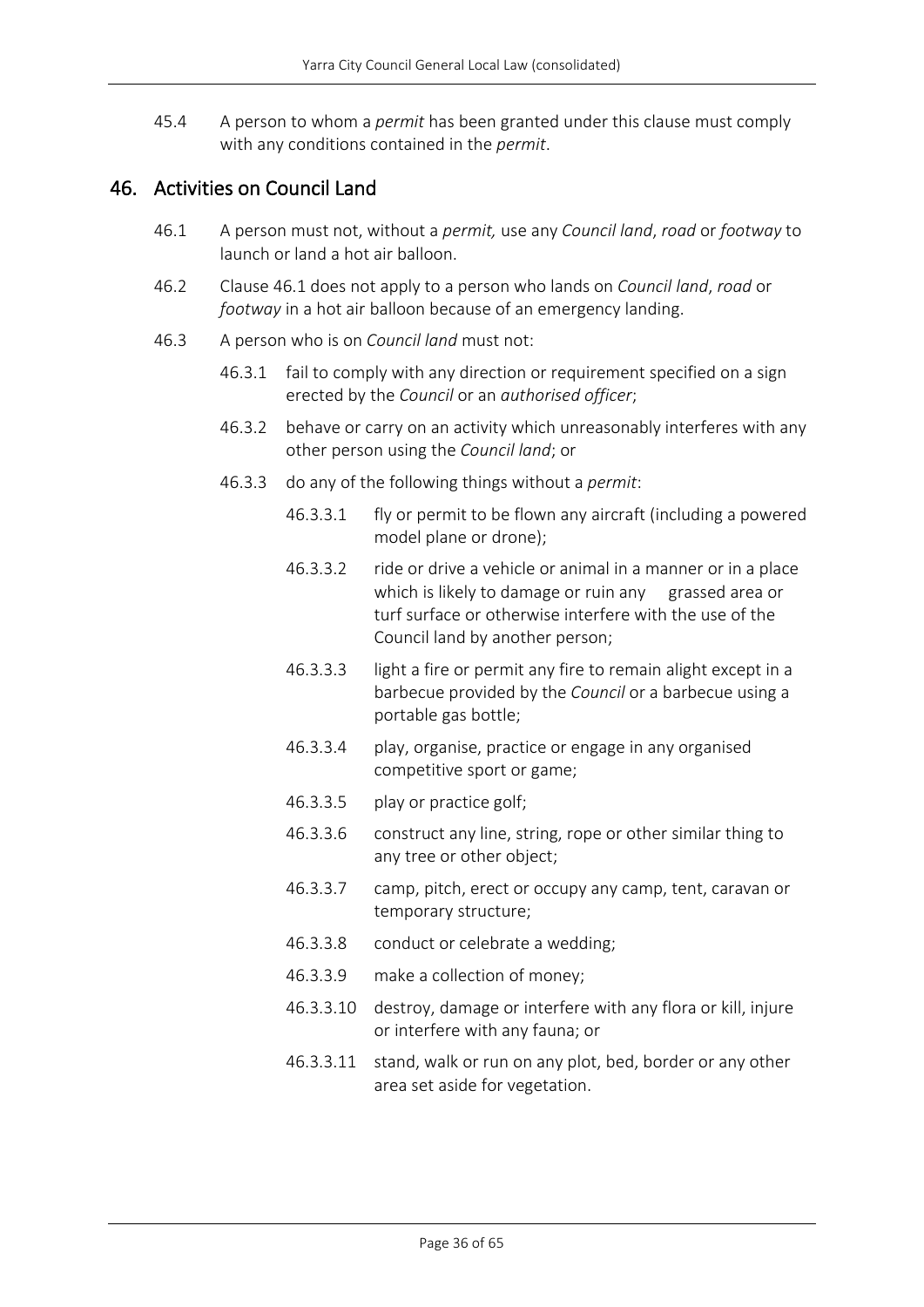# <span id="page-36-0"></span>47. Heavy Motor Vehicles

47.1 Unless permitted under the *Planning Scheme* applicable to the land, the *owner* or occupier of any land must not, without a *permit*:

47.1.1 keep; or

47.1.2 allow to be kept-

a *heavy motor vehicle* on any land in a residential area.

# <span id="page-36-1"></span>48. Use of Awnings and Verandahs for Advertising

- 48.1 Unless permitted under the *Planning Scheme* applicable to the land on which the *building* is located, a person must not, without a *permit*, attach or allow to be attached any:
	- 48.1.1 *advertising sign*; or
	- *48.1.2 banner, flag, bunting or like decoration;*

to an awning or verandah on a *building* which is not a dwelling.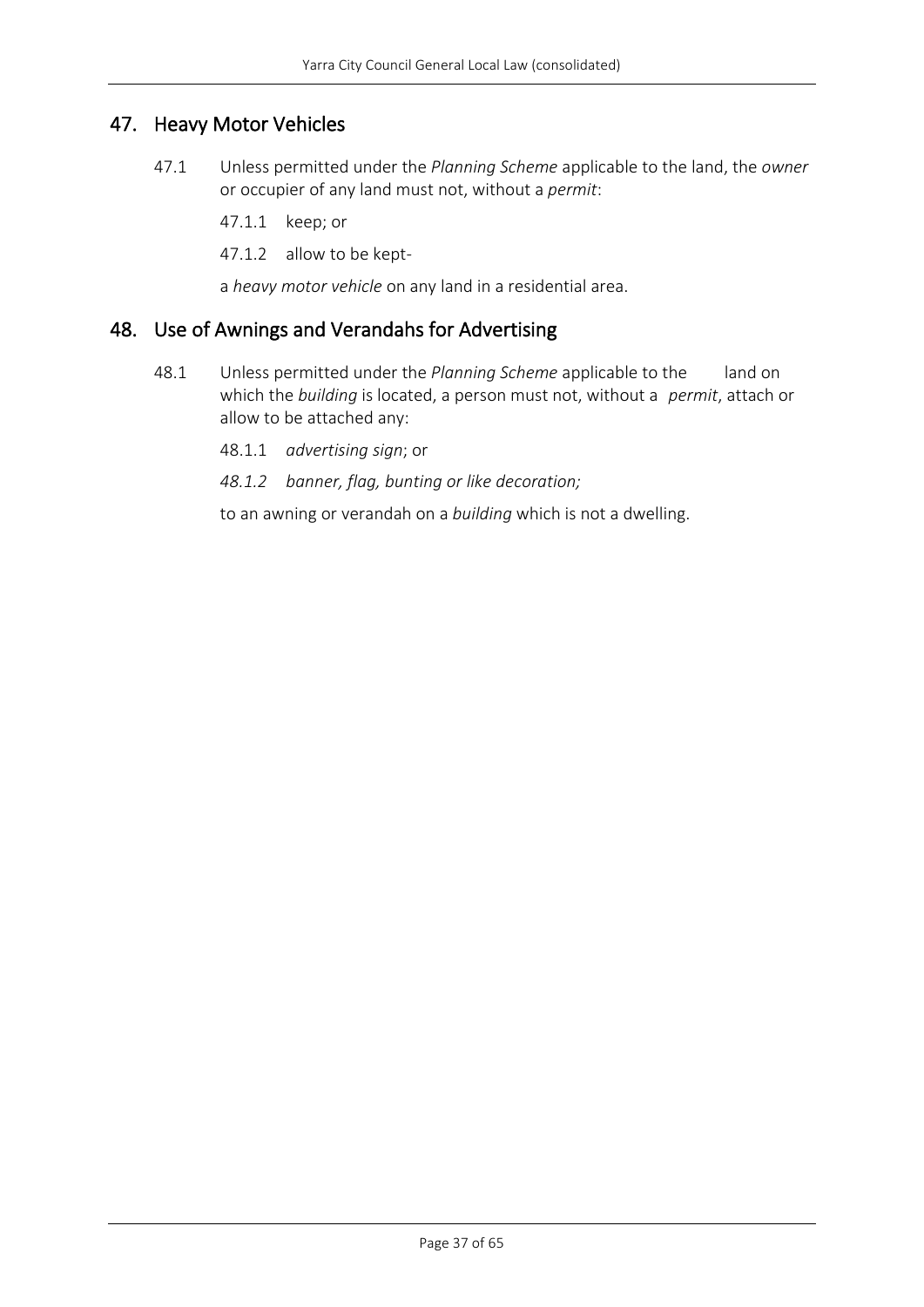# PART 16 – BUILDING WORKS AND ASSET PROTECTION

### <span id="page-37-1"></span><span id="page-37-0"></span>49. Building works

- 49.1 A person must not, without a *permit*, carry out or allow to be carried out, *building work* between the following hours:
	- 49.1.1 Before 7am or after 6pm on a Monday to Friday (inclusive);
	- 49.1.2 Before 9am or after 3pm on a Saturday;
	- 49.1.3 on a Sunday; or
	- 49.1.4 on Anzac Day, Good Friday, Christmas Day or the Monday after Christmas Day when Christmas Day is a Saturday or the Tuesday after Christmas Day when Christmas Day is a Sunday.
- 49.2 Clause 49.1 does not apply to:
	- 49.2.1 any employee or agent of a permit holder;
	- 49.2.2 any building work required because of an emergency;
	- 49.2.3 any building work which is subject to a permit issued under the Planning and Environment Act 1987 if that permit contains a condition which:
		- 49.2.3.1 restricts the times during which *building work* may be performed; and
		- 49.2.3.2 the condition is more restrictive than clause 49.1; or
	- 49.2.4 any person to whom section 48A(5) of the *Environment Protection Act* 1970 applies; or
	- 49.2.5 *building work* which is carried out by an occupier or owner of land being home maintenance.
- 49.3 Where building work is being carried out on any land the owner, the builder, a contractor or appointed agent to carry out the building work must ensure that contaminated water including, run off of chemicals, sediments, concrete, soil, wash down, animal waste or other pollutants does not enter the storm water system from the land or the washing or cleaning of tools or in any other way.
- 49.4 The owner of land on which building work is being carried out (other than minor building work) must ensure that:
	- 49.4.1 a facility is provided for refuse and is of a size and construction that adequately contains all refuse;
	- 49.4.2 the refuse facility remains on the land during the period of the building work (other than when required to be emptied);
	- 49.4.3 the facility is not placed on Council land, road or footway without a permit; and
	- 49.4.4 the facility is emptied whenever full, and, if necessary, provide a replacement facility.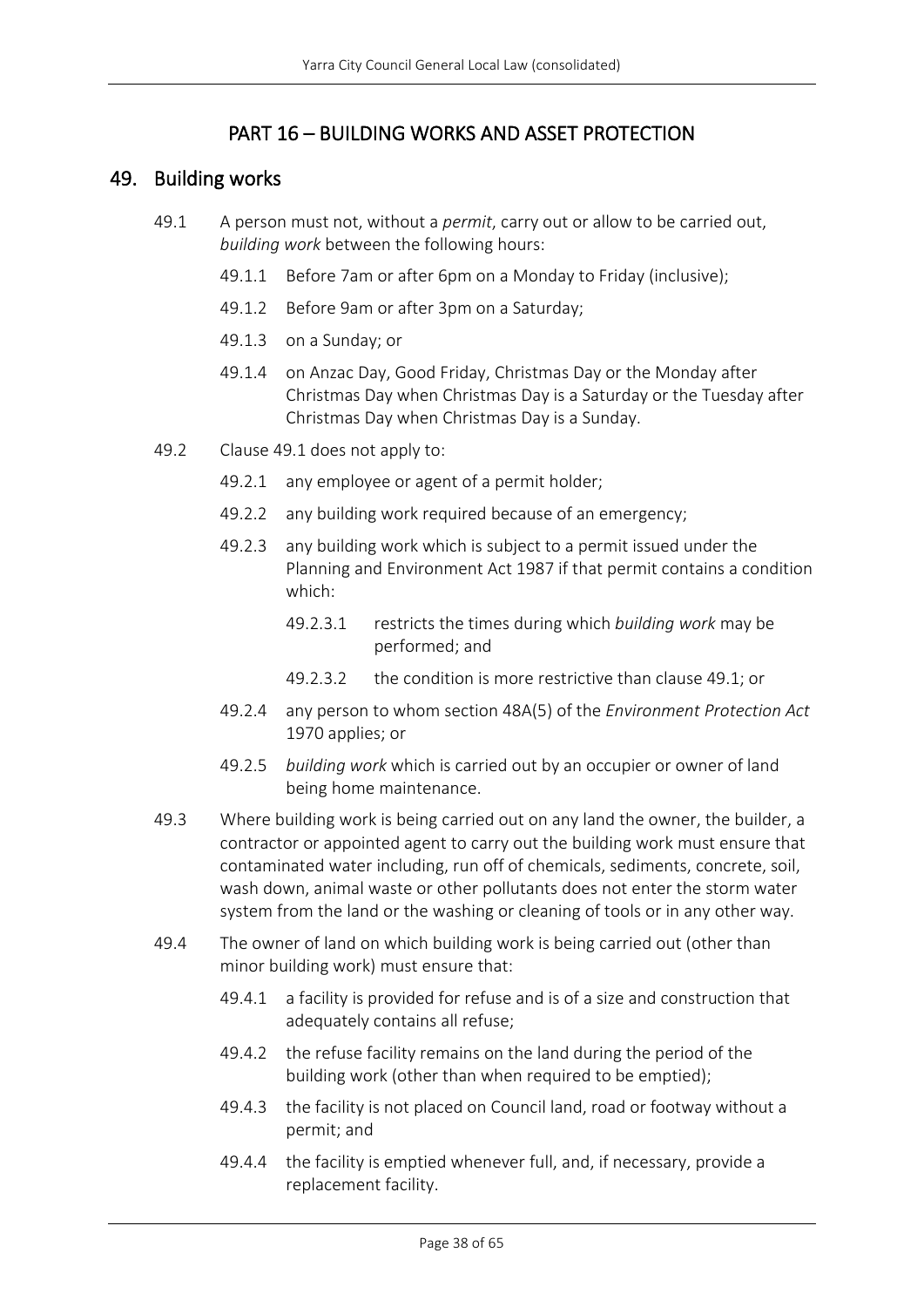#### 49.5 During building work, the:

- 49.5.1 *owner* of land on which the *building work* is being carried out; or
- 49.5.2 *builder* engaged to carry out the *building work*; or
- 49.5.3 *appointed agent*-

must ensure that:

- 49.5.4 all refuse which requires containment is placed in the refuse facility referred to in clause 49.4;
- 49.5.5 the refuse is not deposited in or on any land other than in accordance with clause 49.4, and
- 49.5.6 the *builder*'s refuse is not deposited in or over any part of the storm water system.
- 49.6 On any land where building work is being, or has been, carried out, the:
	- *49.6.1 owner* of the land on which the building work is being or has been carried out*;*
	- *49.6.2 builder* engaged to carry out the building work or

#### *49.6.3 appointed agent-*

must remove and lawfully dispose of all refuse, including refuse in the refuse facility referred to in clause 49.4, within seven (7) days of the completion of the building work or issue of an occupancy permit, whichever occurs last.

- 49.7 The driver of any vehicle involved in placing or removing a facility required by clause 49.4 on or from land must access the land by way of a temporary vehicle crossing.
- 49.8 The:
	- 49.8.1 owner of the land on which the building work is being or is to be carried out; or
	- 49.8.2 builder engaged to carry out the building work; or
	- 49.8.3 appointed agent-
	- 49.8.4 must not undertake or carry on any building, engineering or other work necessitating the employment or engagement of persons on the land unless:
	- 49.8.5 a sewered toilet or a fresh water flush with water seal type portable toilet (closed) system is provided; and
	- 49.8.6 is serviced as required or at lease monthly to the satisfaction of Council or an authorised officer.
- 49.9 Clause 49.8 does not apply if:
	- 49.9.1 buildings are being constructed on adjacent land simultaneously by the same person; and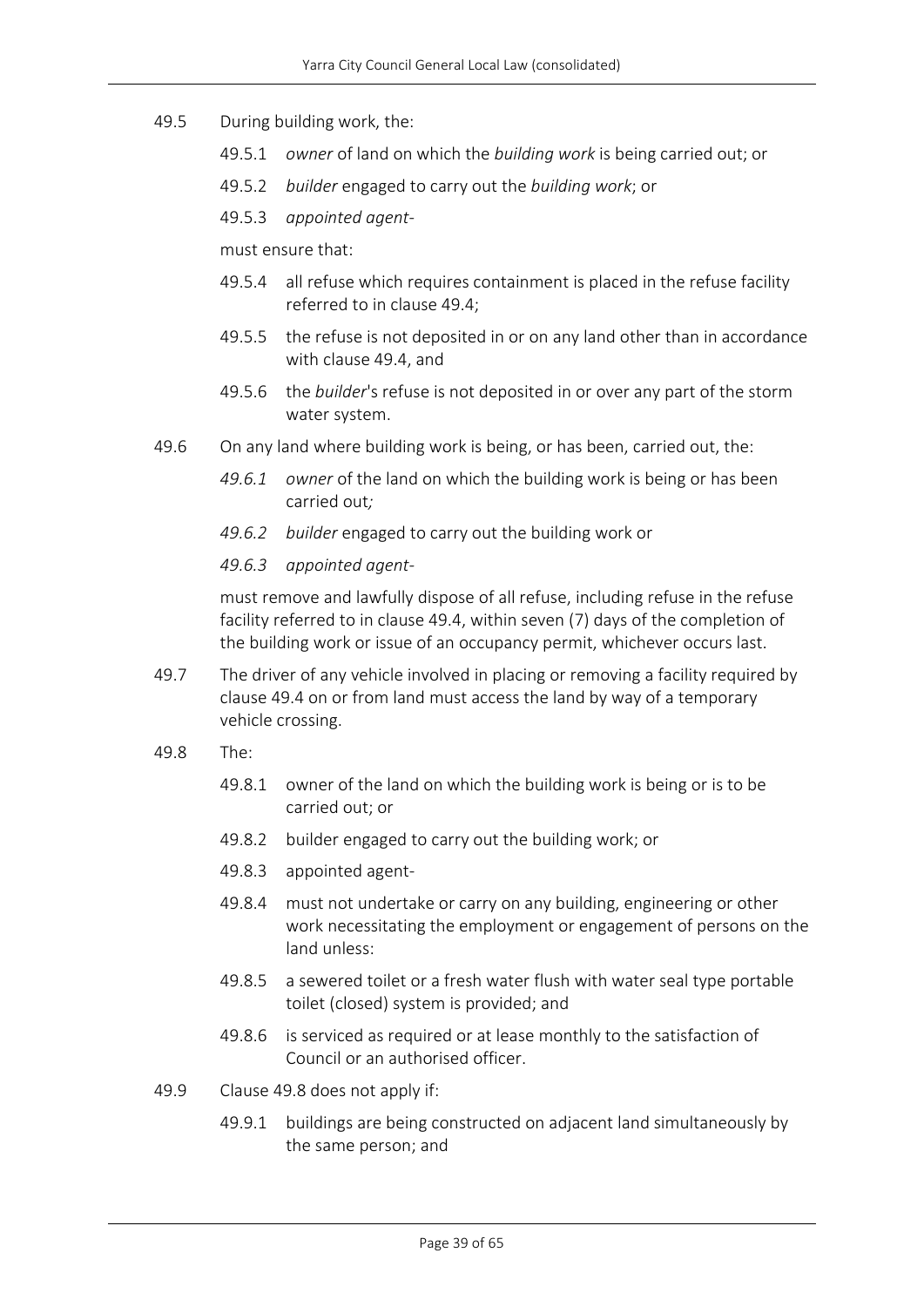- 49.9.2 there is provided one (1) sewered toilet system or a fresh water flush with water seal type portable toilet (closed) system serviced as required for three (3) building sites.
- 49.10 Before commencing any building work on any land, the owner of the land, the builder engaged to carry out building work on the land or the appointed agent must prepare and submit to the Council a waste management plan.
- 49.11 The *Council* or an *authorised* officer may approve a *waste management plan*.
- 49.12 A person must not carry out any *building work* on any land unless the *waste management plan* prepared under clause 49.10 has been approved under clause 49.11.
- 49.13 Where any *building work* is being carried out on any land, the owner of the land, the *builder* engaged to carry out *building work* on the land and the *appointed agent* must in respect of that *building work*:
	- 49.13.1 comply with the *waste management plan* approved under clause 49.11; and
	- 49.13.2 ensure that all work is carried out on the land in accordance with the Waste Management Guidelines.
- 49.14 The:
	- 49.14.1 owner of the land on which the building work is being or is to be carried out;
	- 49.14.2 builder engaged to carry out the building work; or
	- 49.14.3 appointed agent-

must ensure:

- 49.14.4 that a crane does not exceed the noise limits specified in the *procedure and protocols manual*; or
- 49.14.5 building work carried out on the land does not adversely affect the amenity of the neighborhood through the emission of noise, dust, odour or other way.
- 49.15 Any building work carried out by an individual who is an owner of residential land, other than an individual who is carrying out building work to develop residential land for sale, who contravenes or fails to comply with a requirement in this Part is liable to an infringement penalty half that specified in Schedule 1.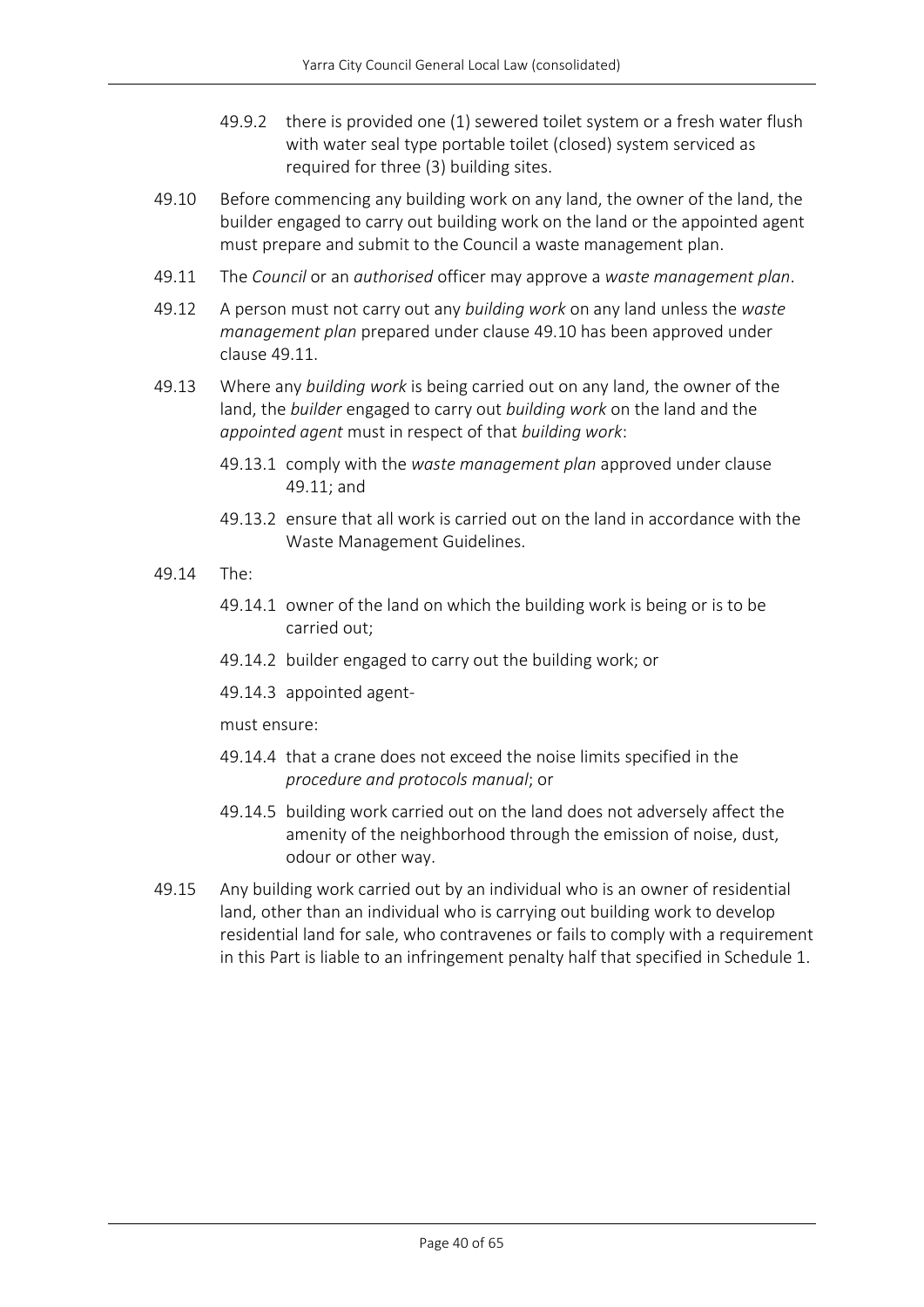# PART 17 – WASTE AND COMMERCIAL ACTIVITIES

### <span id="page-40-1"></span><span id="page-40-0"></span>50. Disposal of Disused Refrigerators and other Compartments

50.1 A person must not place:

a disused refrigerator, an ice chest, an ice box, a trunk, a chest or any other similar article-

with a compartment having a capacity of 0.04 cubic metres or more upon any:

rubbish tip, Council land; road, footway, or other public place; or unfenced vacant land-

without having first removed from it every door, lid, lock, catch and hinge attached to a door or lid or rendered every door and lid incapable of being fastened.

50.2 A person must not place a disused refrigerator, an ice chest, an ice box, a trunk, a chest or any other similar article on Council land, a road, footway or other public place unless it is a placed during a period designated by Council for the collection of hard rubbish.

### <span id="page-40-2"></span>51. Household Waste Collection and Storage

- 51.1 The *Owner* and occupier of *private land* to which *Council* provides a domestic waste collection service must:
	- 51.1.1 use an *approved waste receptacle*;
	- 51.1.2 ensure the lid of the *approved waste receptacle* is closed after refuse is placed in or removed from the receptacle;
	- 51.1.3 keep the *approved waste receptacle* in a clean, and sanitary condition;
	- 51.1.4 ensure the *approved waste receptacle* is kept on the *private land* other than when placed out for collection;
	- 51.1.5 ensure that the *approved waste receptacle* is placed out for collection not more than 24 hours prior the scheduled waste collection and is returned to the *private land* not more than 24 hours after collection;
	- 51.1.6 ensure the approved waste receptacle is placed on the adjacent footpath or nature-strip in accordance with *Council* guidelines unless *Council* or an *authorised officer* directs that the *approved waste receptacle* be placed in another position; and
	- 51.1.7 remove any refuse which has spilled from an *approved waste receptacle* onto any *Council land*, *road* or *footway.*
- 51.2 The Owner and occupier of private land to which Council provides a domestic recycling collection service must:
	- 51.2.1 use an *approved recycling receptacle*;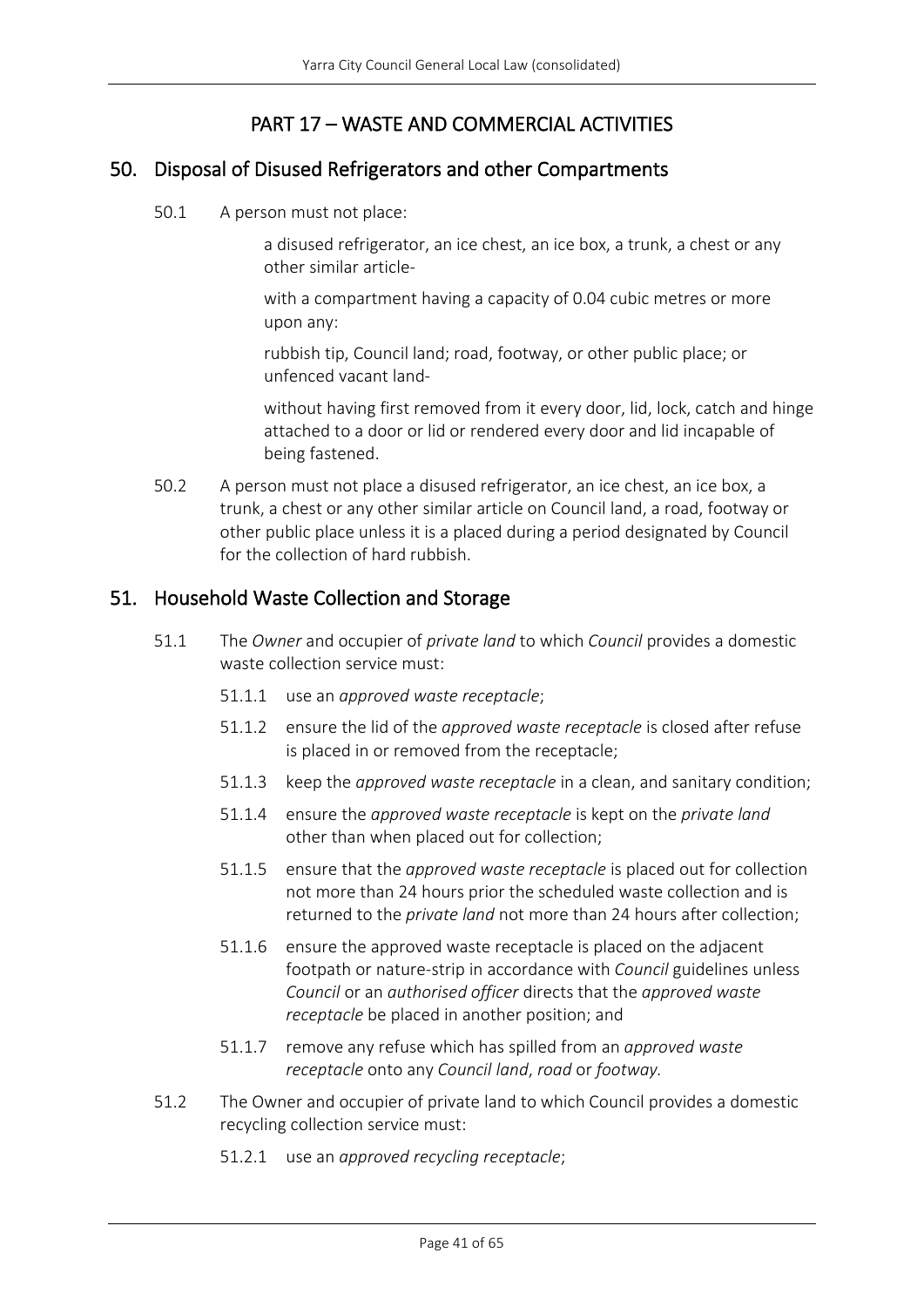- 51.2.2 ensure the lid of the *approved recycling receptacle* is closed after refuse is placed in or removed from the receptacle;
- 51.2.3 keep the *approved recycling receptacle* in a clean, and sanitary condition;
- 51.2.4 ensure the *approved recycling receptacle* is kept on the *private land* other than when placed out for collection;
- 51.2.5 ensure that the *approved recycling receptacle* is placed out for collection not more than 24 hours prior the scheduled waste collection and is returned to the *private land* not more than 24 hours after collection;
- 51.2.6 ensure the *approved recycling receptacle* is placed on the adjacent footpath or nature-strip in accordance with *Council* guidelines unless *Council* or an *authorised officer* directs that the *approved recycling receptacle* be placed in another position; and
- 51.2.7 remove any material which has spilled from an *approved recycling receptacle* onto any *Council land*, *road* or *footway.*
- 51.3 The *owner* or occupier of any land must not, without a permit, place out for collection more than one (1) waste receptacle or recycling receptacle.
- 51.4 A person must not place an *approved waste receptacle* or *approved recycling receptacle* out for collection which has a gross weight of more than 72 kilograms.
- 51.5 A person must not place any waste or other material in an *approved waste receptacle* or *approved recycling receptacle* that prevents the lid of the receptacle being closed.
- 51.6 A person must not place out for collection any *approved waste receptacle* or *approved recycling receptacle* or hard rubbish so as to cause a hazard to a pedestrian, vehicle or person.
- 51.7 An occupier of any land must ensure that any area where an *approved waste receptacle* or an *approved recycling receptacle* is kept is maintained in a clean and sanitary condition.
- 51.8 An occupier of any land must not:
	- 51.8.1 use; or

51.8.2 permit to be used-

an *approved waste receptacle* or an *approved recycling receptacle* for any purpose other than the deposit of relevant waste in accordance with this Local Law.

*51.9* A person must not damage or destroy an *approved waste receptacle* or an *approved recycling receptacle.*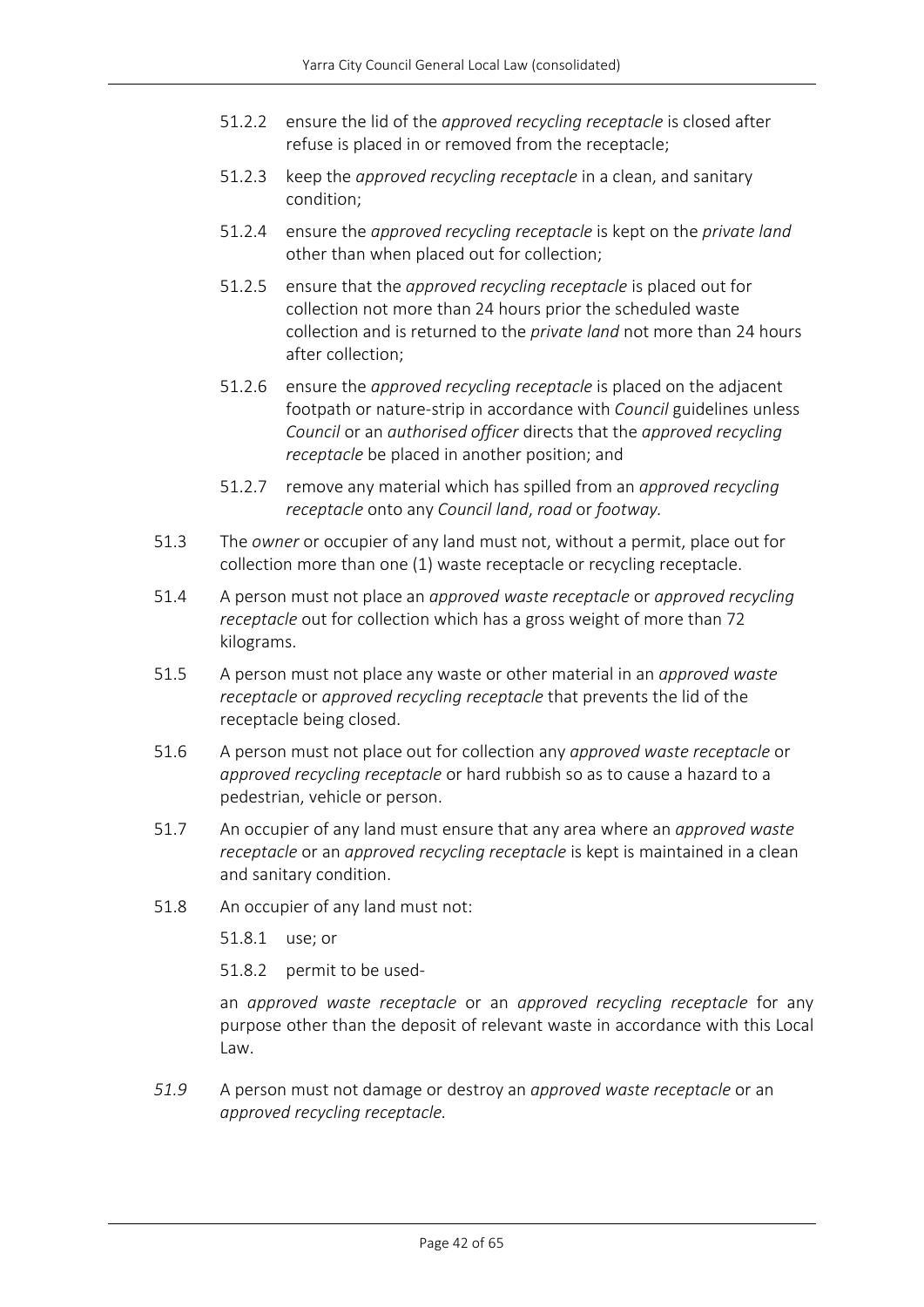51.10 An occupier of *private land* must comply with any requirements for the placement of an *approved waste receptacle* or an *approved recycling receptacle* specified in the *procedure and protocols manual*.

### <span id="page-42-0"></span>52. Hard Rubbish and Green Waste Collection

52.1 If *Council* or an *authorised officer* has given public notice that a hard rubbish or green waste collection will be made or *Council* or an *authorised officer* has arranged to collect any hard rubbish left out for collection by a person, any hard rubbish or green waste to be collected must be left for collection in a neat, tidy, safe and orderly manner, and in accordance with the *Council's* or the *authorised officer's* directions.

### <span id="page-42-1"></span>53. Interference with waste

53.1 A person must not, unless authorised:

remove or interfere with any waste placed out for collection in an *approved waste receptacle* or *approved recycling receptacle* or hard rubbish.

### <span id="page-42-2"></span>54. Storage of Trade Waste

- 54.1 The owner or occupier of any land must ensure that any *trade waste hopper* kept on the land is constructed and maintained in accordance with any requirements specified in the *procedure and protocols manual*.
- 54.2 A person must not collect any *trade waste* from any *trade waste hopper* before 7am or after 8pm Monday to Saturday and before 9 am or after 8pm on any Sunday and public holidays.

### <span id="page-42-3"></span>55. Storage Site for Trade Waste

- 55.1 The *owner* of any land must, if directed by *Council* or an *authorised officer*, comply with any direction.
- 55.2 *Council* or an *authorised officer* may direct an *owner* of land to carry out work where a *trade waste hopper* is kept:
	- 55.2.1 to have a floor of an impermeable surface;
	- 55.2.2 is drained to an outlet approved by the *Council* or an *authorised officer*;
	- 55.2.3 is supplied with water from a tap and hose; and
	- 55.2.4 is maintained in a clean and sanitary condition.

### <span id="page-42-4"></span>56. Trade Waste Hoppers and Noise

- 56.1 A person must not place a *trade waste hopper* on a *road* or Council land for longer than is practicably required for the emptying of the *trade waste hopper*.
- 56.2 A person must not place a trade waste hopper which may cause an: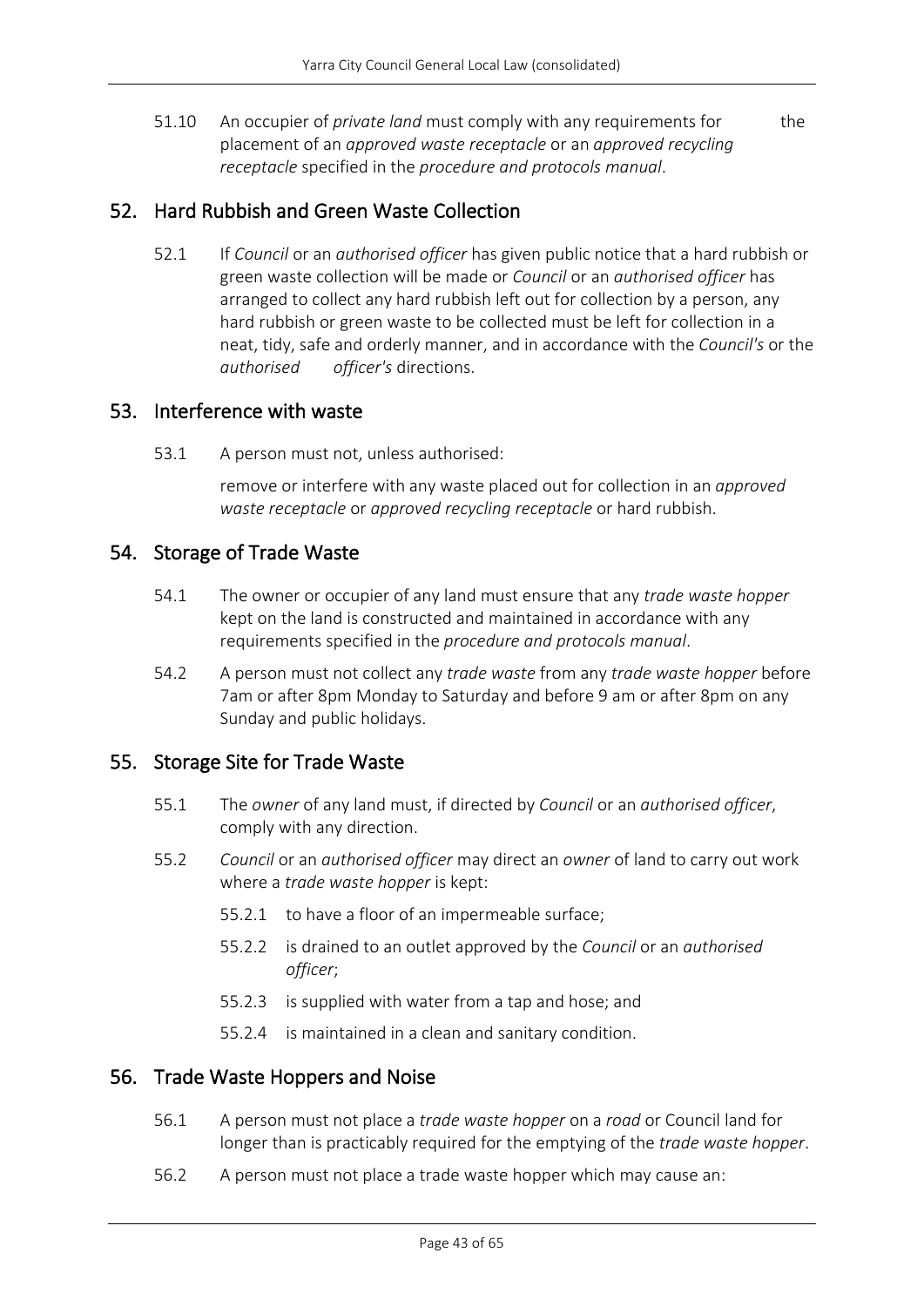56.2.1 obstruction; or

56.2.2 danger –

to any person on a *road* or *Council land*.

- 56.3 An occupier of land that uses a trade waste hopper must ensure the lid of the trade waste hopper is closed at all times.
- 56.4 An occupier of land that uses a trade waste hopper must repair any damage, caused by the placing or emptying of the trade waste hopper, to any vehicle crossing, road, footway, kerb or drain

### <span id="page-43-0"></span>57. Screening of Bins and Hopper

- 57.1 The *Council* or an *authorised officer* may, by notice in writing, direct the *owner* or occupier of any land to install, repair, replace or modify a fence or other means of screening an a*pproved waste receptacle*, *approved recycling receptacle,* other receptacle or *trade waste hopper* from public view if the *approved waste receptacle*, *approved recycling receptacle,* other receptacle or *trade waste hopper* is unsightly, dangerous or detrimental the amenity of the neighbourhood.
- 57.2 A person must comply with a notice issued to him or her under clause 57.1 within any time specified in the notice.

### <span id="page-43-1"></span>58. Deliveries to Commercial Premises

- 58.1 A person must not without a permit, deliver or collect goods or provide a service to a commercial enterprise or allow a refrigeration unit mounted on a vehicle to run:
	- 58.1.1 After 10 pm on any day;
	- 58.1.2 Before 7 am on a Monday to Saturday (inclusive); and
	- 58.1.3 Before 9 am on a Sunday or Public Holiday.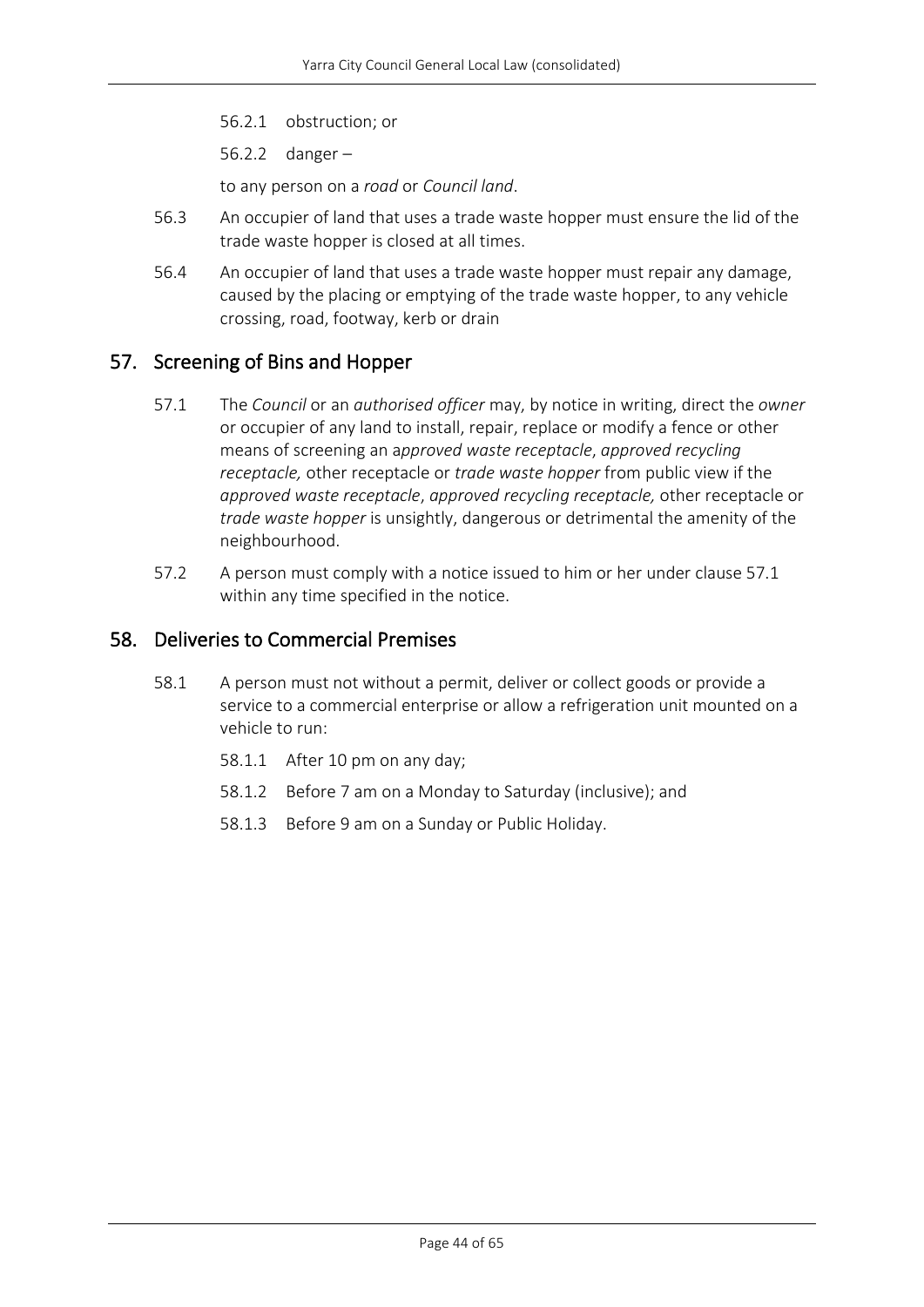# PART 18 – ANIMALS AND BIRDS

### <span id="page-44-1"></span><span id="page-44-0"></span>59. Application of Part 18

- 59.1 This Part does not apply to any land:
	- 59.1.1 on which a registered domestic *animal* business is located; or
	- 59.1.2 on which an animal hospital or veterinary practice is located; or
	- 59.1.3 on which an animal educational facility is located; or
	- 59.1.4 if the use of the land for this purpose is permitted under the Planning Scheme applicable to the land.

### <span id="page-44-2"></span>60. Keeping of Domestic Animals

60.1 Unless permitted under the *Planning Scheme* applicable to the land, a person must not, without a *permit*, keep or allow to be kept on any land, other than a flat or unit, any more of each species or group of *animals* and birds specified in the following table.

| <b>Type of Animal</b>                                          | Maximum Allowed  |
|----------------------------------------------------------------|------------------|
| dogs (over three (3) months old)                               | 2                |
| cats (over three (3) months old)                               | C                |
| poultry other than those specified below                       | $\cap$           |
| roosters                                                       | $\left( \right)$ |
| peafowl or guinea fowl, pheasants,<br>turkeys, ducks and geese | $\left( \right)$ |
| chickens                                                       | 5                |
| domestic birds - caged non-poultry                             | 15               |
| farm animals                                                   | ∩                |
| ferrets                                                        | $\mathcal{P}$    |
| guinea pigs, rabbits, rats or mice                             | 4 (in total)     |

### Permitted Animals and Birds on Properties other than Flats and Units

- 60.2 Unless permitted under the *Planning Scheme* applicable to the land, a person must not, without a *permit*, keep an *animal*, bird, reptile or bees of a species not listed in the table in clause 60.1 on any land, other than a flat or unit.
- 60.3 Unless permitted under the *Planning Scheme* applicable to the land on which a flat or unit is located a person must not, without a *permit*, keep or allow to be kept in a flat or unit any more of each type or group of *animals* or birds than is stated in the following table.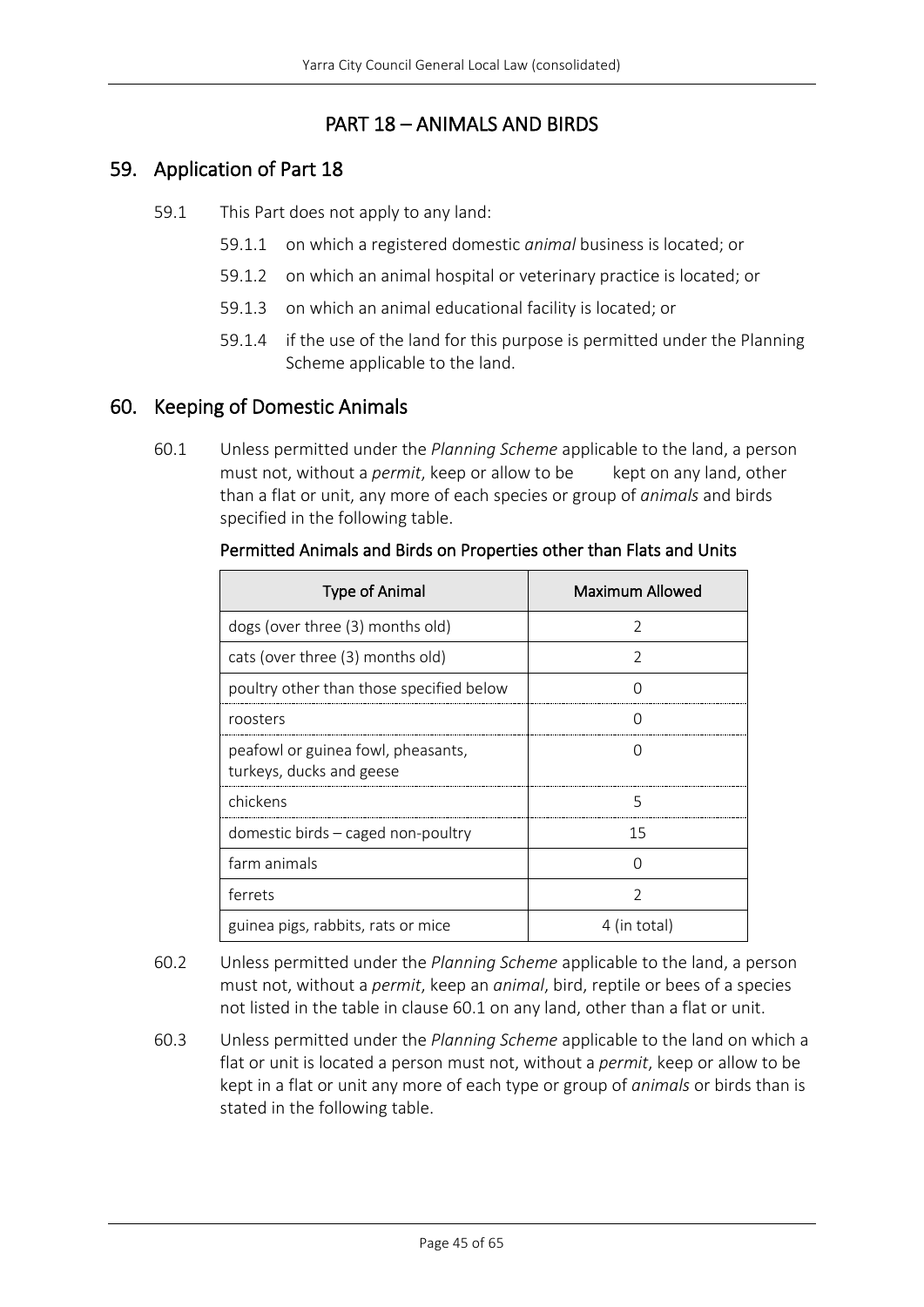| <b>Type of Animal</b>                                                              | Maximum Allowed |
|------------------------------------------------------------------------------------|-----------------|
| dogs (over three (3) months old)                                                   |                 |
| cats (over three (3) months old)                                                   |                 |
| All poultry including those specified below                                        |                 |
| chickens, roosters, pheasants, peafowl or<br>guinea fowl, turkeys, ducks and geese |                 |
| domestic birds $-$ caged non-poultry                                               |                 |
| farm animals                                                                       |                 |
| Ferrets, guinea pigs, rabbits, rats or mice                                        | 2 (in total)    |

### Permitted Animals and Birds in Flats and Units

60.4 Unless permitted under the Planning Scheme applicable to the land on which the flat or unit is located, a person must not, without a permit, keep any animal, bird, reptile or bees of a species not listed in the table in clause 60.3 in a flat or unit.

# <span id="page-45-0"></span>61. Keeping of Animals and Birds

- 61.1 An occupier of land must ensure that any structure, cage or run used for housing an animal or bird is maintained in a clean and sanitary condition.
- 61.2 An occupier of land must ensure that any land on which an animal or bird is kept is kept free from refuse, rubbish and other material which harbours or may harbour vermin.
- 61.3 An occupier of land must ensure that all food for consumption by an animal or bird is kept or stored in a vermin and fly-proof receptacle.
- 61.4 An occupier of land must ensure that all manure, excrement, refuse or rubbish associated with the keeping of an animal or bird is removed and placed in a container suitable for the containment of the manure, excrement refuse or rubbish so that it does not detrimentally affect the amenity of the area.
- 61.5 A person must not keep or allow to be kept on any land a structure for the housing of poultry or pigeons (including any pen, compound or yard attached to a poultry yard of pigeon loft):
	- 61.5.1 within the front setback to the street or the side setback to a side street (excluding a lane);
	- 61.5.2 within a distance of two (2) meters from the boundary of any adjoining land in separate ownership or occupation; and
	- 61.5.3 within three (3) meters from any dwelling on any adjoining land in separate ownership or occupation.

# <span id="page-45-2"></span><span id="page-45-1"></span>62. Feeding of Animals and Birds

62.1 A person must not feed or leave food for an animal or bird in a public place.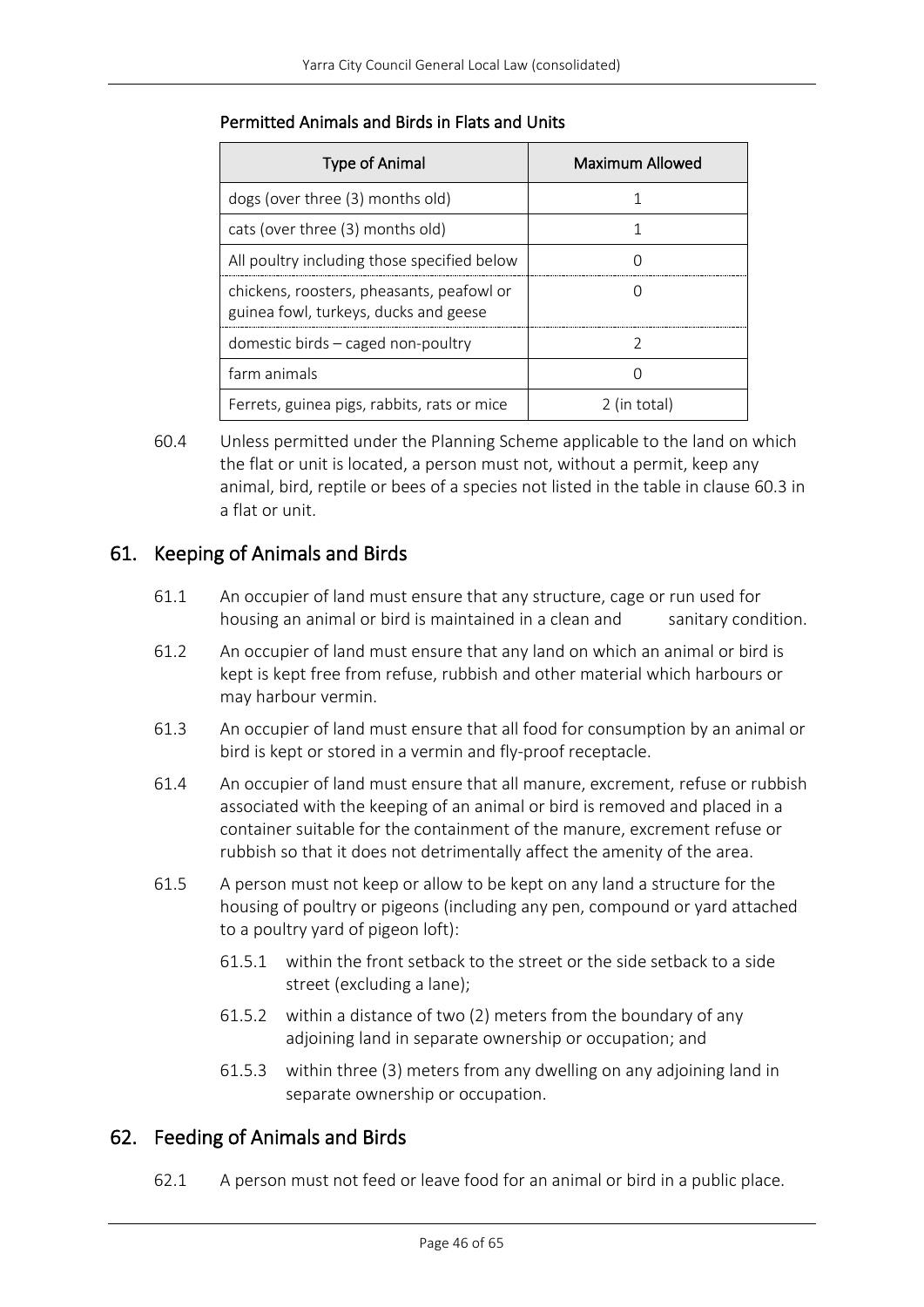- 62.2 Nothing in clause [62.1](#page-45-2) applies to any person feeding or leaving food for an animal that is:
	- 62.2.1 registered under the Domestic Animals Act 1994; and
	- 62.2.2 under the effective control of that person.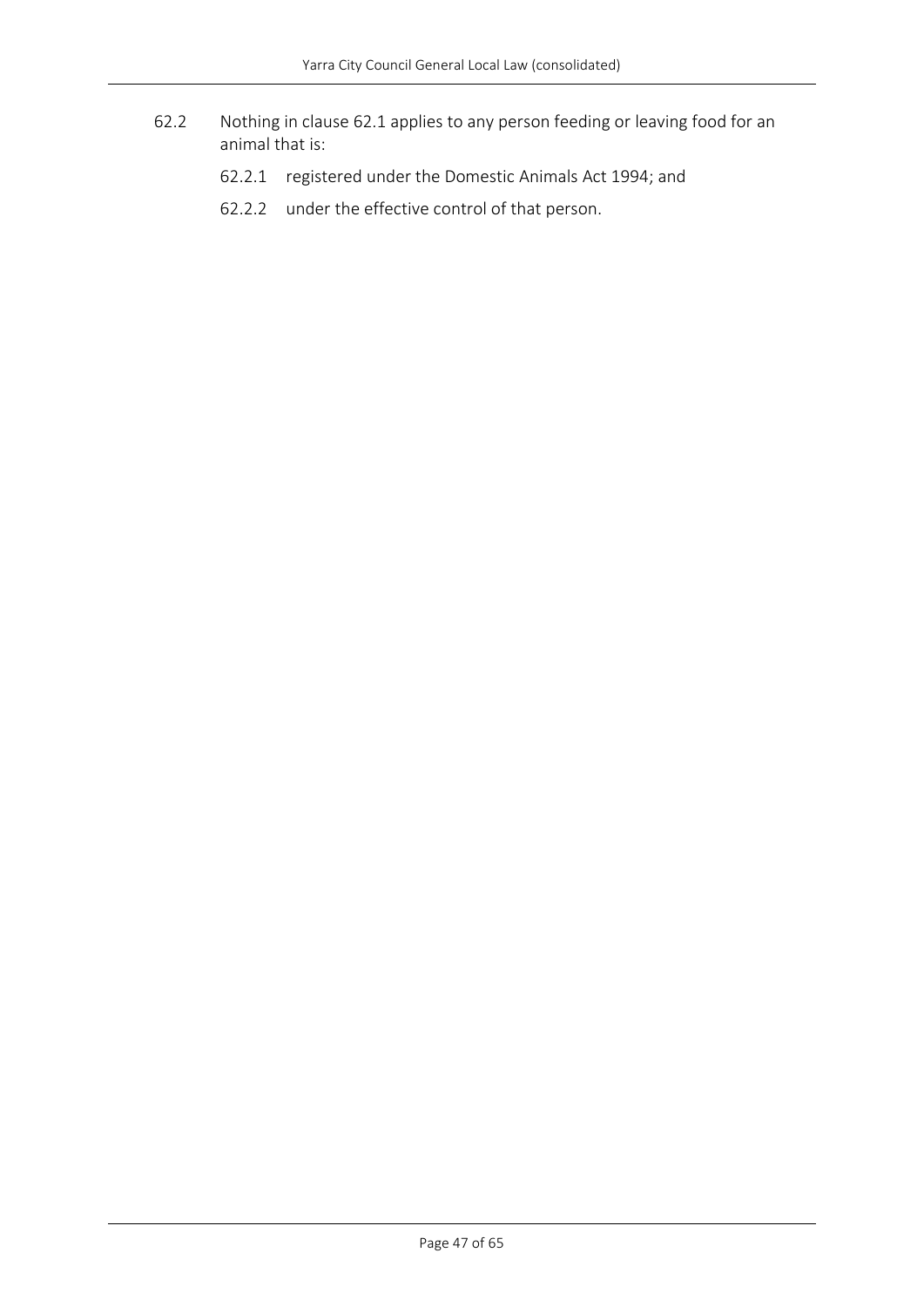# PART 19 – MANAGEMENT OF DRAINS

### <span id="page-47-1"></span><span id="page-47-0"></span>63. Maintenance of Drains

63.1 An *owner* or occupier of *private land* must ensure that a drain which is located on the *private land* is maintained and not in disrepair.

### <span id="page-47-2"></span>64. Tapping into Drains

64.1 A person must not, without a permit, destroy, damage or tap into any drain vested in Council.

### <span id="page-47-4"></span><span id="page-47-3"></span>65. Building over Drains

- 65.1 An owner or occupier of any land must not without a permit or the written agreement of the Council:
	- 65.1.1 build anything; or
	- 65.1.2 cause or allow anything to be built-

over a drain, sewer, watercourse or associated infrastructure that is vested in the *Council* or another *public authority* or over any easement existing for the benefit of the *Council*.

- 65.2 Nothing in claus[e 65.1](#page-47-4) applies to any person who:
	- 65.2.1 builds anything; or
	- 65.2.2 causes or allows anything to be built-
	- 65.2.3 over a drain, or sewer, watercourse or associated infrastructure easement in accordance with any building approval given under the Building Act 1993.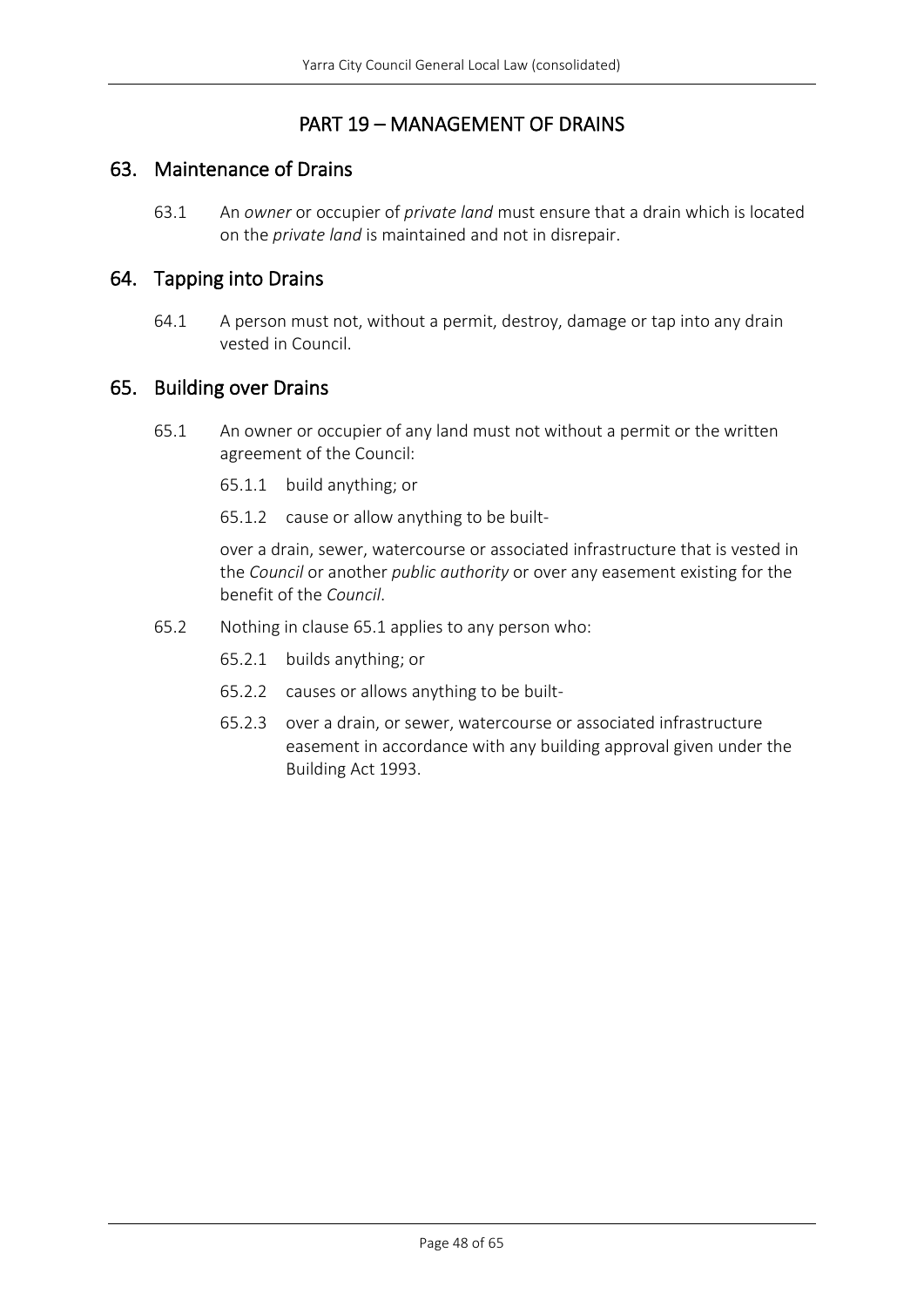# PART 20 – OPEN AIR BURNING AND INCINERATORS

### <span id="page-48-1"></span><span id="page-48-0"></span>66. Fires

- 66.1 A person must not, without a *permit*, in the open air light or allow to be lit a fire unless the fire is in a purpose-built or constructed barbeque for the purpose of cooking food, a purpose built or constructed pizza oven or other oven for the purpose of cooking food or in a chiminea.
- 66.2 Clause 66.1 does not apply to a person using a tool of trade whilst using that tool for the purpose for which it is to be used.
- 66.3 A person must not use an incinerator or allow an incinerator to be used on private land.

### <span id="page-48-2"></span>67. Extinguishing Fires

- 67.1 A person who has lit or allowed a fire to remain alight contrary to this Part, or any condition contained in a permit, must extinguish the fire immediately on being directed to do so by:
	- 67.1.1 an *authorised officer*;
	- 67.1.2 a member of the Victoria Police acting in the course of his or her duties; or
	- 67.1.3 an employee of the Metropolitan Fire Brigade acting in the course of his or her duties.
- 67.2 If an authorised officer reasonably suspects that a person has contravened any clause in this Part may direct a person to immediately extinguish any fire.

### <span id="page-48-3"></span>68. Nuisances

- 68.1 A person must not burn or cause or permit to be burned:
	- 68.1.1 any substance in the open air, if the burning of the substance will, or is likely to, cause a nuisance, be dangerous to health or any person or be offensive to any person; or
	- 68.1.2 any rubber, plastic, waste petroleum, oil, or waste petroleum oil, paint or receptacle which contains or did contain paint, manufactured chemical, pressurized can, textile fabric or food waste.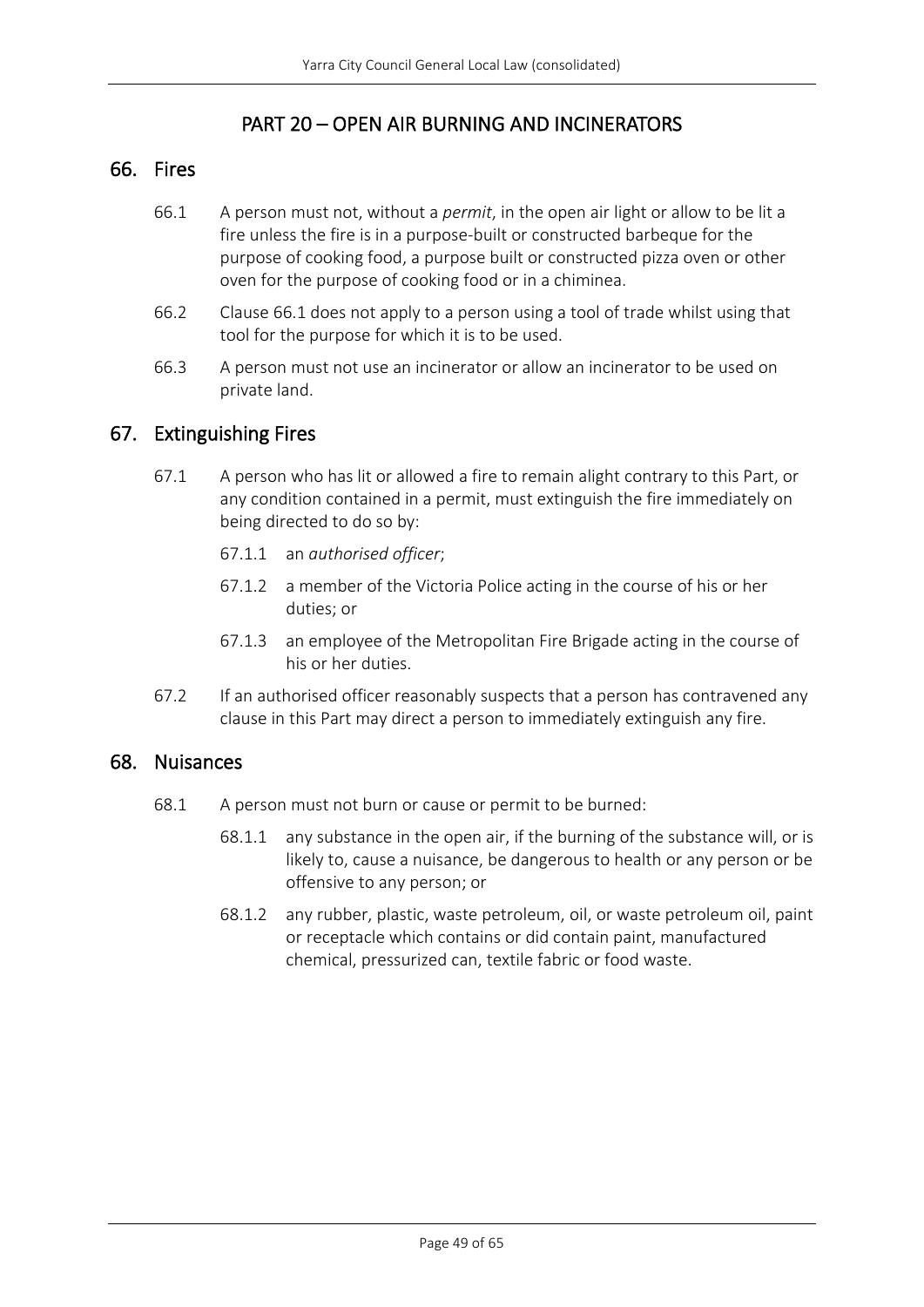# PART 20A – CONSUMPTION OF LIQUOR IN PUBLIC PLACES

### <span id="page-49-1"></span><span id="page-49-0"></span>68A. Introduction to this Part

This Part is not intended to criminalise social or economic disadvantage or chronic health issues, nor to create barriers to seeking or receiving support from appropriate health and social services. People may be in vulnerable circumstances if they are:

- (i) experiencing homelessness
- (ii) socially, culturally or economically marginalised
- (iii) experiencing chronic physical or mental health issues

For these reasons, in situations in which provisions in this Part would usually apply, Authorised Officers must address the reason for the apparent breach of the provision and first offer the option of support through local health and outreach services and/or considering the non-punitive options set out in the Procedure and Protocols Manual.

### <span id="page-49-2"></span>68B. Prescription by the Council

- 68B.1 A prescription is only to be made under this clause 68B where it is evident to the Council that there is an extraordinary and imminent risk to public safety related to the possession, control or consumption of liquor in a public place (or part of a public place).
- 68B.2 The Council may prescribe a public place (or part of a public place) to be a Prescribed Area for the purposes of this Part.
- 68B.3 If the Council prescribes a public place (or part of a public place) to be a Prescribed Area, the prescription may also specify:
	- 68B.3.1 days on; or
	- 68B.3.2 times between which

a person must not:

- 68B.3.3 consume any liquor; or
- 68B.3.4 possess or control any liquor other than in a sealed container

in the Prescribed Area.

- 68B.4 The Council must not make a prescription without first complying with the Procedure and Protocols Manual.
- 68B.5 Any prescription by the Council under this Part will not be effective, and no person can be prejudicially affected or made subject to any liability under this Part, until notice of the prescription is published on the Council's website.
- 68B.6 A prescription by the Council under this Part may:
	- 68B.6.1 expire, if it is specified to remain in operation only for a limited period and that period passes; and
	- 68B.6.2 be revoked by resolution of the Council.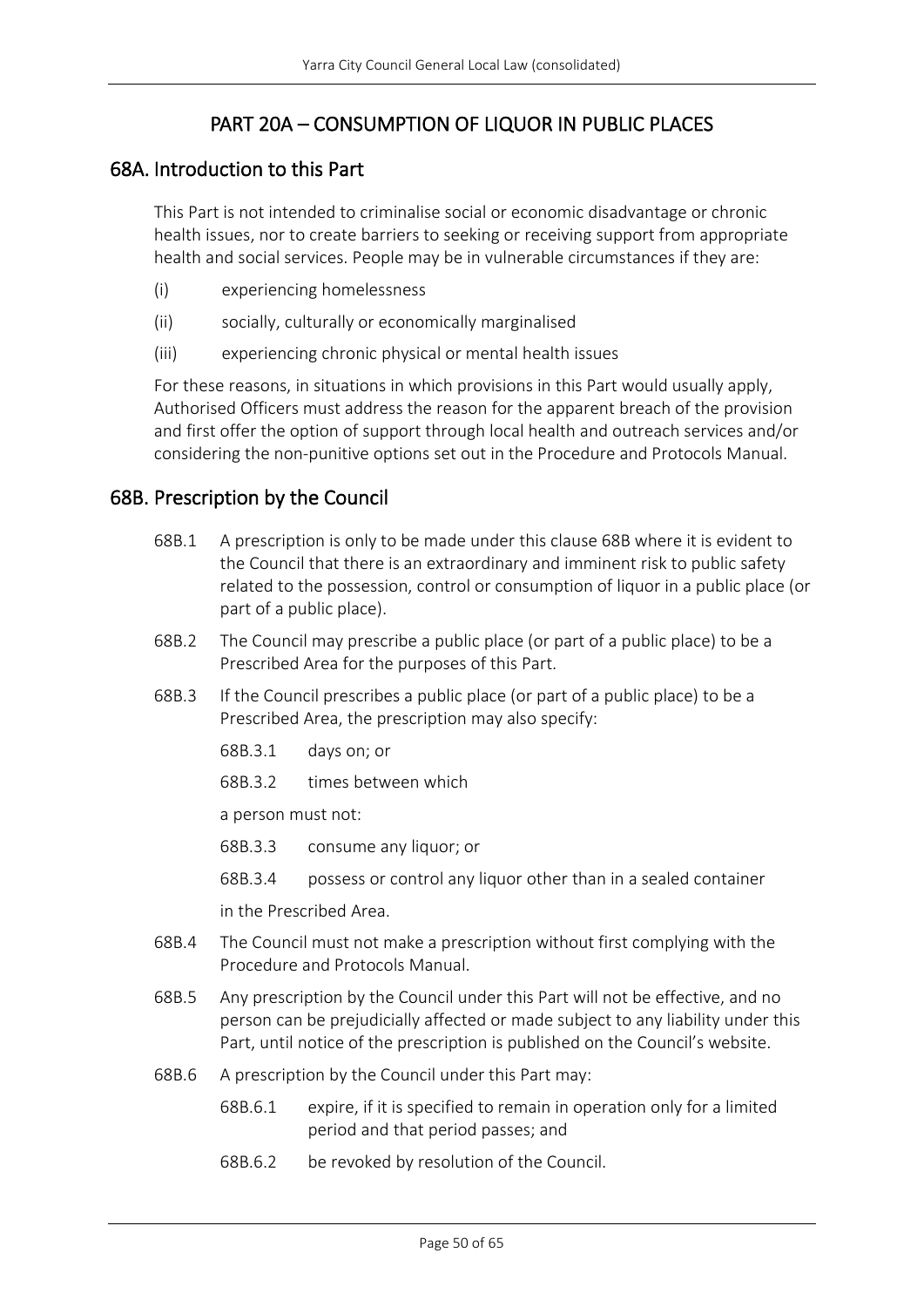### <span id="page-50-0"></span>68C. General Prohibition

- 68C.1 A person must not:
	- 68C.1.1 consume any liquor; or
	- 68C.1.2 possess or control any liquor other than in a sealed container

at any time:

- 68C.1.3 between 9pm and 9am on the following day while present in a municipal reserve;
- 68C.1.4 in a Prescribed Area, contrary to the terms of any prescription made in respect of that Prescribed Area;
- 68C.1.5 on a footway adjoining any area which is licensed under the *Liquor Control Reform Act 1998*, if the premises in respect of which the area is licensed:
	- 68C.1.5.1 is open for business or otherwise trading; and
	- 68C.1.5.2 does not have as its predominant purpose the sale of packaged liquor;
- 68C.1.6 within 10 metres of a pedestrian entrance or exit to an aquatic or leisure centre, a public library, a Maternal and Child Health Centre, a play centre, a child care centre, a pre-school, a school or any other building or structure used predominantly for the purpose of providing services to families or children, whether the person is on a footway or not; and
- 68C.1.7 while on any road (excluding a footway), whether in a vehicle or not.

### <span id="page-50-1"></span>68D. Clarification

If a person is present in a municipal reserve between 9am and 9pm and the person's location is one of the places in or on which a person is prohibited from:

- 68D.1 consuming any liquor; or
- 68D.2 possessing or controlling any liquor other than in a sealed container under sub-clause 68C.1.4, 68C.1.5, 68C.1.6 or 68C.1.7, that person will, if they:
- 68D.3 consume any liquor; or
- 68D.4 possess or control any liquor other than in a sealed container,

breach sub-clause 68C.1.4, 68C.1.5, 68C.1.6 or 68C.1.7 (as the case may be).

### <span id="page-50-2"></span>68E. Additional Prohibitions

- 68E.1 Notwithstanding clause 68C, a person must not:
	- 68E.1.1 consume any liquor; or
	- 68E.1.2 possess or control any liquor other than in a sealed container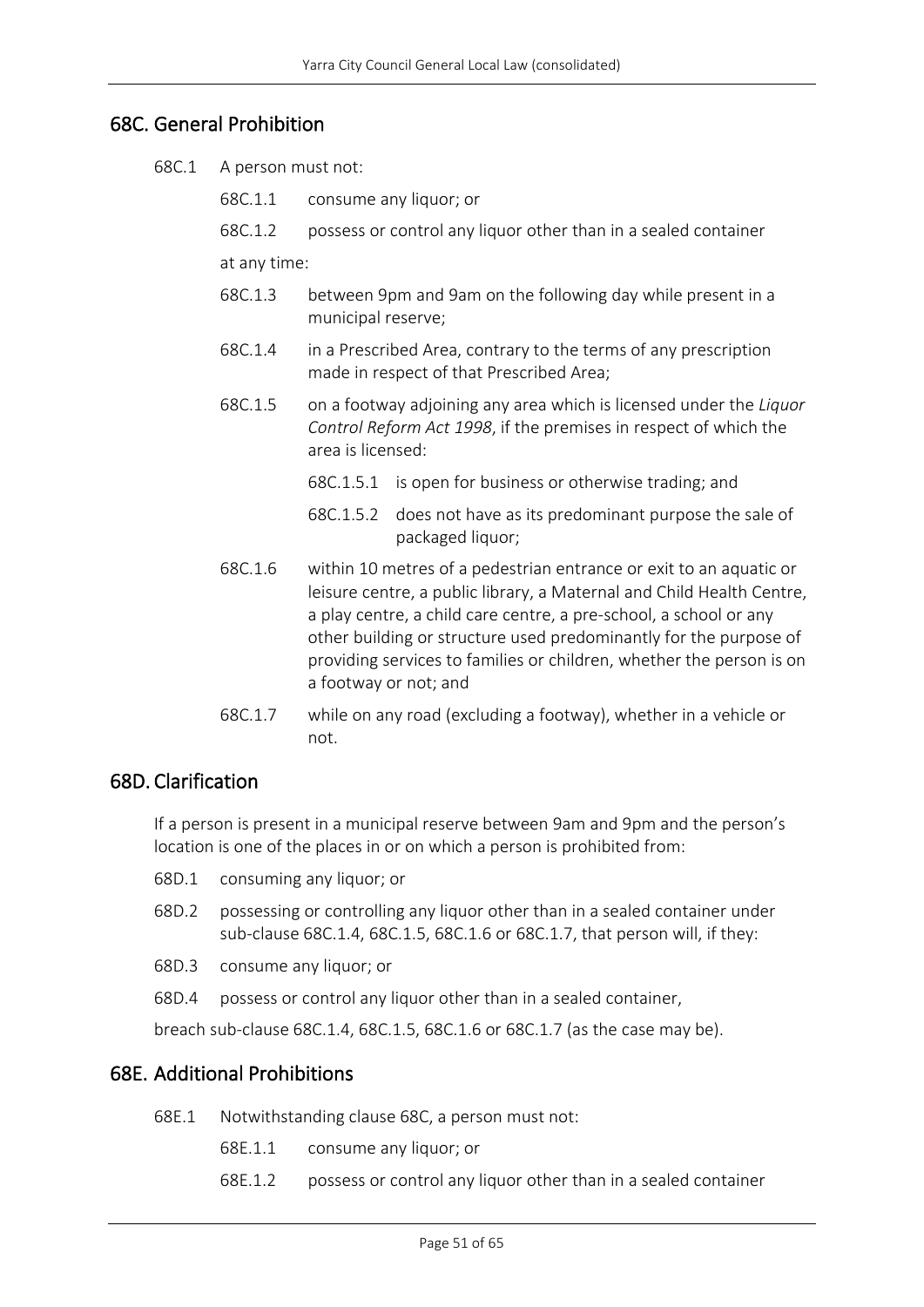in:

- 68E.1.3 the area around Swan Street, Cremorne and Richmond, which is bounded by Tanner and Gipps Streets to the north, Church Street to the east, the railway line to the south and Punt Road to the west (being the area shaded red in the map attached to this Local Law), from 9pm on the day immediately preceding the AFL Grand Final until 9am on the day immediately following the AFL Grand Final; or
- 68E.1.4 any public place from 9pm on 30 December to 9am on 1 January.

### <span id="page-51-0"></span>68F. Directions by Authorised Officer

- 68F.1 If an Authorised Officer observes a person contravening clause 68C or 68E, and it is clear to the Authorised Officer that the person is not vulnerable within the meaning of the Procedure and Protocols Manual, the Authorised Officer may direct the person to:
	- 68F.1.1 cease the consumption of liquor;
	- 68F.1.2 seal the container of liquor; or
	- 68F.1.3 dispose of the liquor into a receptacle approved by the Authorised Officer.
- 68F.2 A person to whom a direction is given under sub-clause 68F.1 must comply with that direction.

### <span id="page-51-1"></span>68G. Exceptions

- 68G.1 Nothing in clause 68C or 68E applies to any person who is:
	- 68G.1.1 on premises which are or in an area which is licensed under the *Liquor Control Reform Act 1998*; or
	- 68G.1.2 attending an Event prescribed by Council.
- 68G.2 Council may, for the purposes of this Part, prescribe a festival or other event as an Event to which clause 68C or 68E does not apply.
- 68G.3 Any prescription which is made by Council under sub-clause 68G.2 must be published on Council's website, and must specify:
	- 68G.3.1 the period during which the Event is being conducted;
	- 68G.3.2 the area of the municipal district in which the Event is being conducted, which may be described by words, a plan or a map or a combination of words, a plan and a map;
	- 68G.3.3 areas within the Event that are designated as allowing responsible service of liquor and the specified times during which liquor may be served there; and
	- 68G.3.4 the name of the person or persons conducting the Event.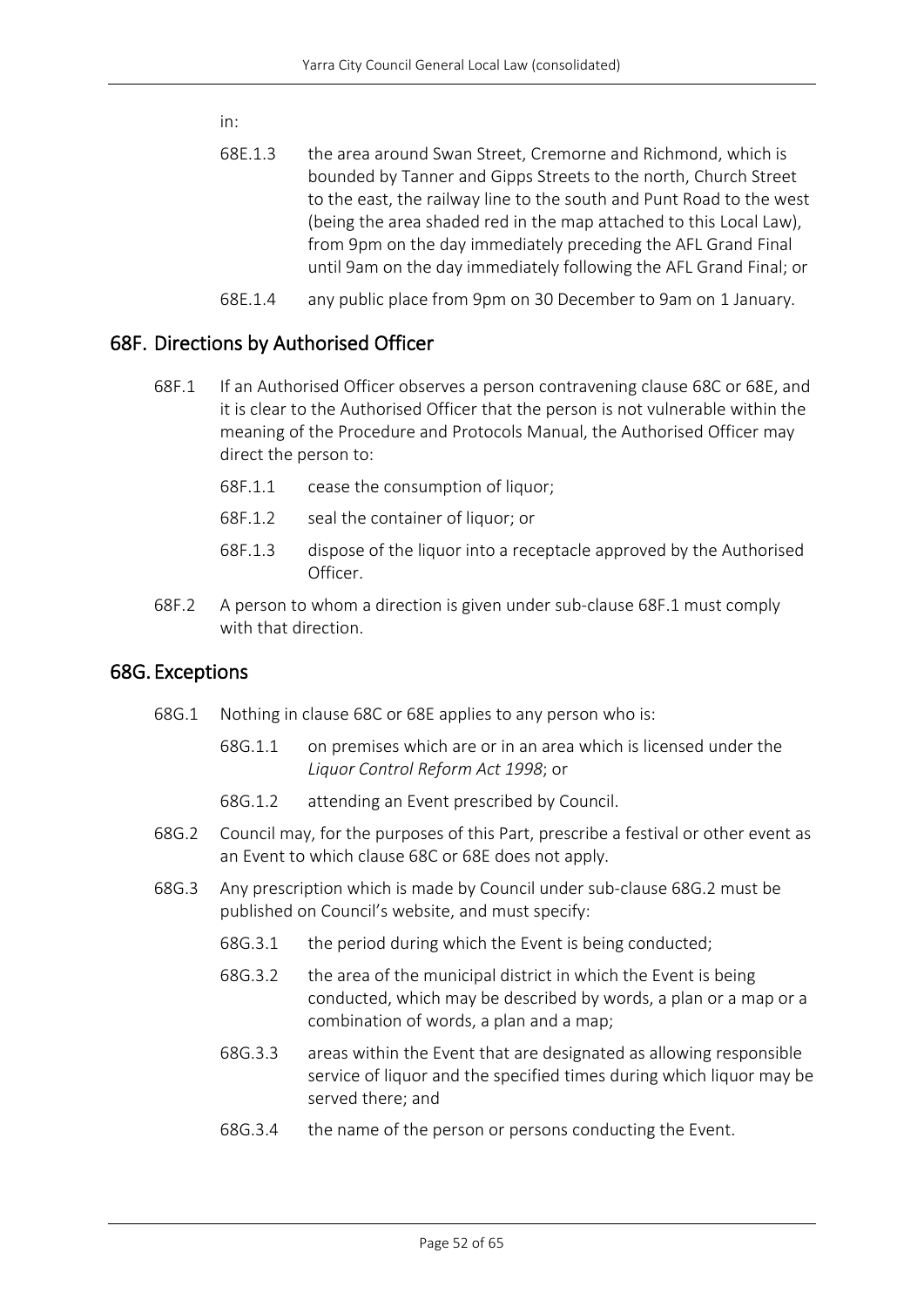# PART 21 – ADMINISTRATION AND ENFORCEMENT

### <span id="page-52-1"></span><span id="page-52-0"></span>69. Impounding

- 69.1 An *authorised officer* may seize and impound anything which is, has been or is being used or possessed in contravention of this Local Law.
- 69.2 Where anything has been impounded under this Local Law, the Council or an authorised officer must, if it is practicable to do so, serve notice of impounding personally or by mail on the person who appears to be the owner of the impounded thing.
- 69.3 An impounded thing must be surrendered to its owner or a person acting on behalf of its owner (who provides evidence to the satisfaction of an *authorised officer* of his or her authority from the owner)
	- if:
	- 69.3.1 evidence to the satisfaction of the *authorised officer* being provided of the owner's right to the thing; and
	- 69.3.2 payment of any fee determined by the Council or an authorised officer from time to time.
- 69.4 If an impounded thing has not been surrendered to its owner or a person acting on the owner's behalf within 14 days of the notice of impounding being served or, if no notice impounding has been served, of the act of impounding, Council may:
	- 69.4.1 sell;
	- 69.4.2 give away;
	- 69.4.3 destroy-

the impounded thing.

### <span id="page-52-2"></span>70. Permits and Public Space Licence Agreements

- 70.1 A person who makes an application for a permit must:
	- 70.1.1 lodge with *Council* or an *authorised officer* an application in a form prescribed by *Council or* an *authorised officer*; and
	- 70.1.2 pay the appropriate application fee.
- 70.2 Council or an authorised officer may require an applicant to provide additional information before further considering an application for a permit.
- 70.3 Council may require a person applying for a permit to give public notice of the application and entitle any person to make a submission.
- 70.4 Subject to clause 70.5 the Council or an authorised officer in its, his or her absolute discretion may issue a permit with or without conditions or refuse to issue a permit.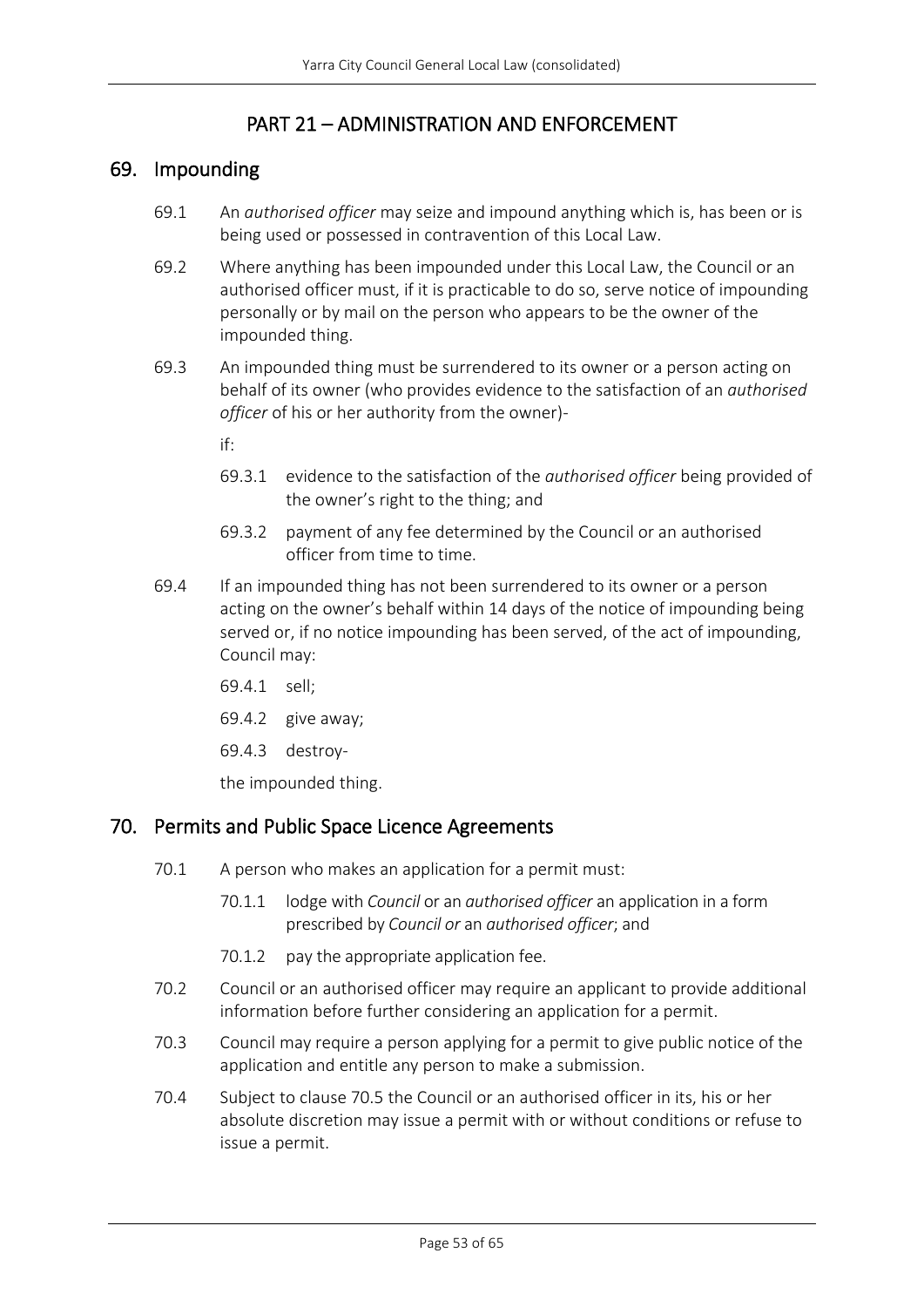- 70.5 An authorised officer may not issue or enter into a Public Space Licence Agreement for any semi-permanent or permanent structure located or to be located on land classified in the Planning Scheme as a Public Park and Recreational Zone or a Public Conservation and Resource Zone unless the Council has authorised the issue of Public Space Licences for such structures on that land by resolution passed at an ordinary meeting of Council.
- 70.6 The Council must keep a register of permits.
- 70.7 A permit expires on the date specified in the permit or if no such date is specified one (1) year after the date of issue.
- 70.8 In deciding to grant a permit, Council may require the applicant to lodge with Council a security bond in an amount and in a manner as Council or an authorised officer considers reasonable in the circumstances.
- 70.9 Council may;
	- 70.9.1 use any security bond to remedy a breach of a condition of a permit or contravention or failure to comply with the Local Law;
	- 70.9.2 release any security bond upon the satisfactory completion of any activity authorised by the permit.
- 70.10 If after 12 months, from the date on which the release of the security bond may be released, Council cannot locate the person entitled to the security bond or remaining security bond, Council may retain the security bond or remaining security bond and pay the money into its general revenue.
- 70.11 Council may by resolution, from time to time, determine fees for the purposes of this Local Law, and:
	- 70.11.1 in determining any fees and charges, may establish a system or structure of fees and charges, including a minimum or maximum fee or charge if it considers it is appropriate to do so; and
	- 70.11.2 may waive, reduce or alter a fee with or without conditions.

### <span id="page-53-0"></span>71. Considering Applications

- 71.1 In considering an application for a permit the Council or an authorised officer may consider:
	- 71.1.1 any policy or guideline adopted by the Council or anything contained in the *procedure and protocols manual* relating to the subject matter of the application for the permit;
	- 71.1.2 any submission that may be received in respect of the application;
	- 71.1.3 any comments that may be made in respect of the application by any public authority, Government department, community organisation or other body or person; and
	- 71.1.4 any other relevant matter.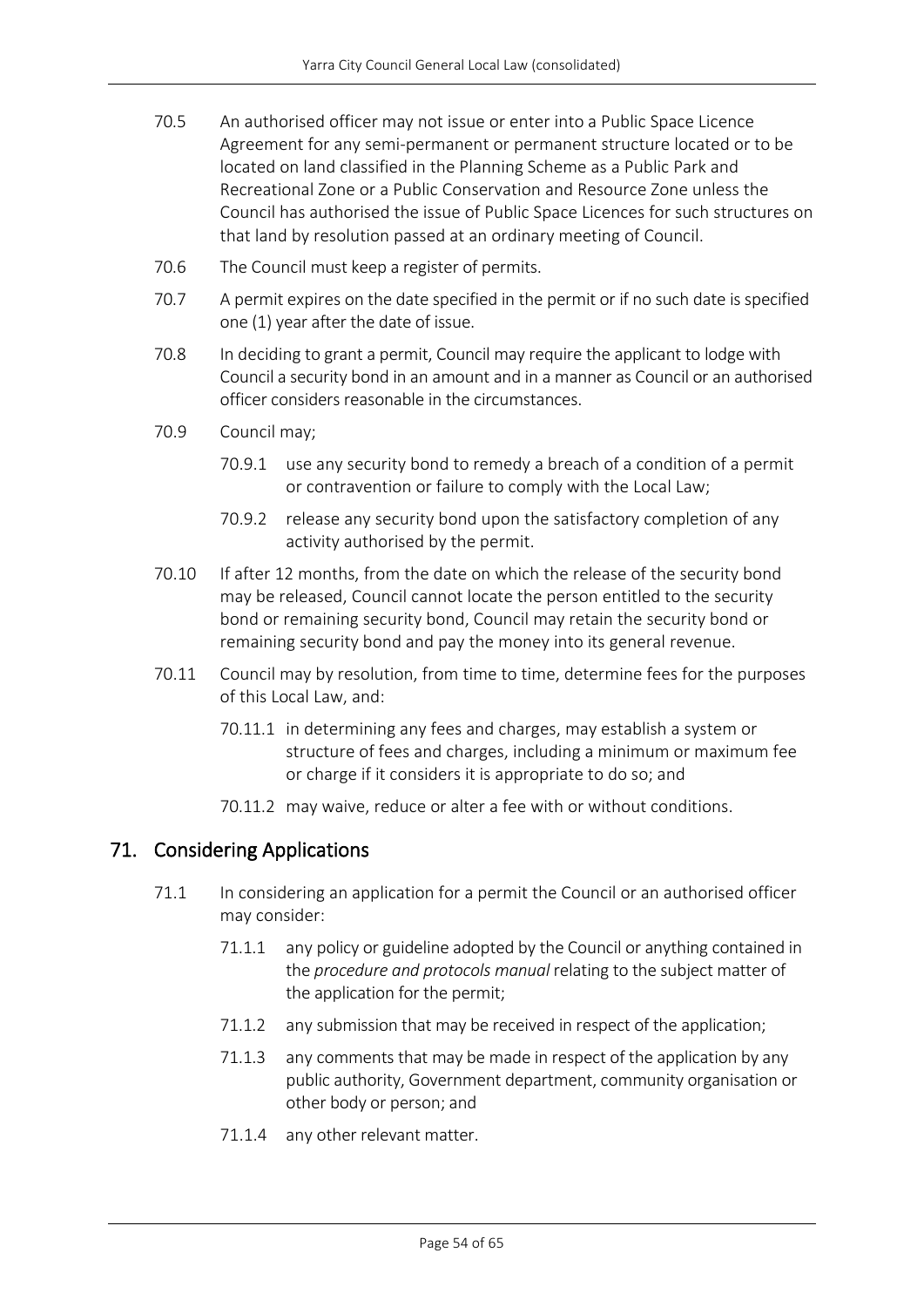### <span id="page-54-0"></span>72. Correction of Permit

- 72.1 The Council or an authorised officer may correct a permit issued if the permit contains:
	- 72.1.1 a clerical mistake or an error arising from any accident, slip or omission; or
	- 72.1.2 an evident and material miscalculation of figures or any evident and material mistake in the description of any person, thing or property referred to in the *permit*.
- 72.2 The Council or the authorised officer must note the correction in the register of permits.

### <span id="page-54-1"></span>73. Grounds for Cancellation of or Amendment of Permits

- 73.1 The Council or an authorised officer may cancel or amend any permit if it, he or she considers that there has been:
	- 73.1.1 a material misstatement or concealment of facts in relation to the application for a *permit*;
	- 73.1.2 any material mistake in relation to the issue of the permit;
	- 73.1.3 any material change of circumstances which has occurred since the issue of the permit;
	- 73.1.4 a failure to comply with the conditions of the permit was issued; or
	- 73.1.5 a failure to comply with a Notice to Comply within the time specified in the Notice to Comply.
- 73.2 The Council or the authorised officer must notify the holder of a permit of the Council's or authorised officer's intention to amend or cancel the permit and give the holder of that permit an opportunity to make a written submission before the permit is amended or cancelled.
- 73.3 If the Council or the authorised officer, after considering any written submission made by the permit holder, determines to cancel or amend the permit, the Council or authorised officer must note that cancellation or amendment in the register of permits.

### <span id="page-54-2"></span>74. Exemptions

- 74.1 Council or an authorised officer may, by written notice, exempt any person or class of persons from the requirement to obtain a permit, either generally or at specified times.
- 74.2 Any person or class of persons, specified in the *Procedure and Protocols manual* may be exempt from the requirement to obtain a permit.
- 74.3 Council or an authorised officer may, require an applicant to provide additional information before dealing with an application for an exemption.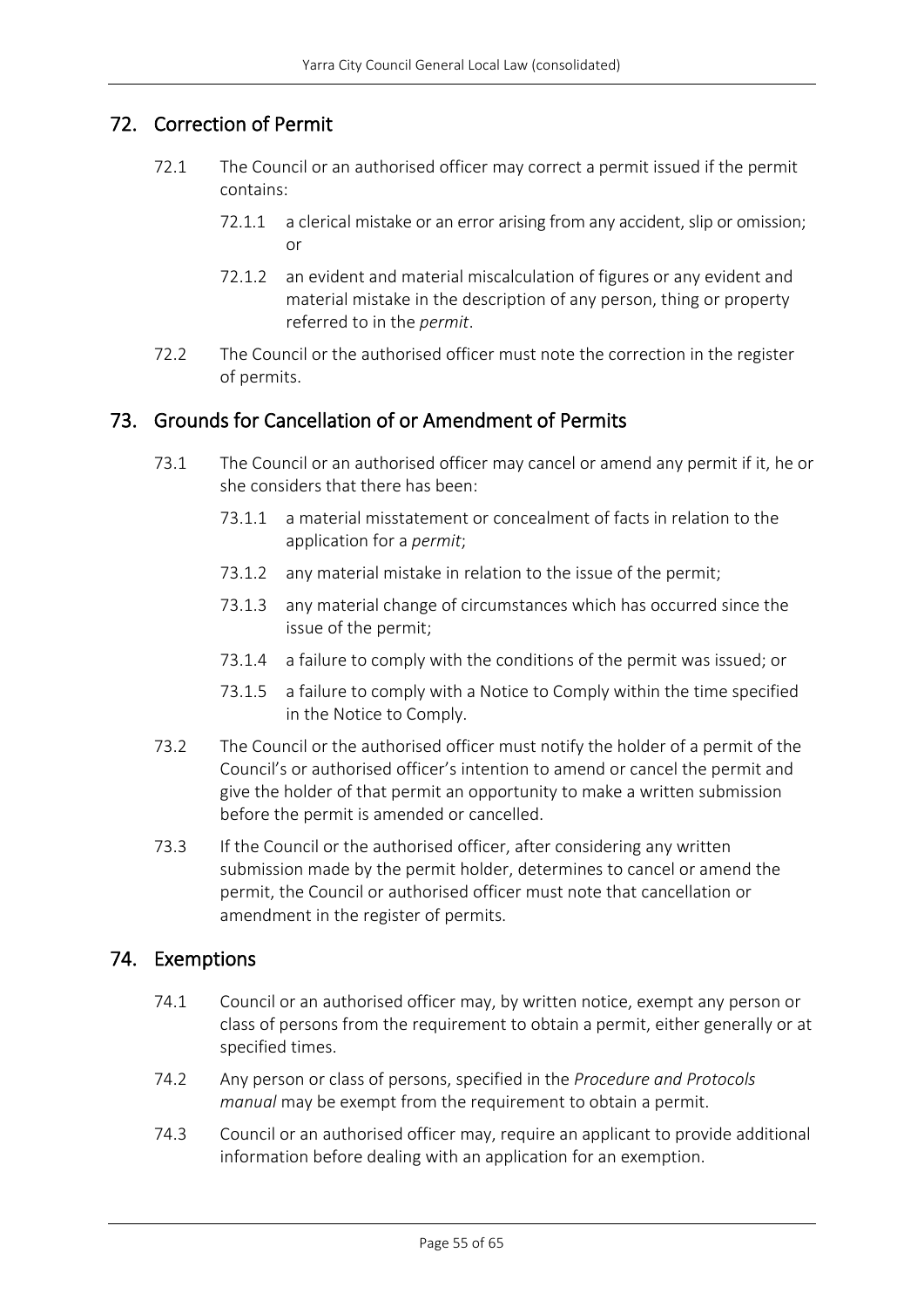- 74.4 An exemption from the requirement to obtain a permit may be granted subject to conditions.
- 74.5 A person must comply with the conditions of an exemption from the requirement to obtain a permit.

# <span id="page-55-0"></span>75. Notices to Comply

- 75.1 If an authorised officer reasonably believes that a person has contravened or failed to comply with the Local Law, the authorised officer may issue to the person a written notice to comply, requiring that person to stop contravening or to comply with the Local Law or to remedy any contravention or failure.
- 75.2 A notice to comply must include:
	- 75.2.1 the name of the person or if not know the statement "the owner" or "the occupier";
	- 75.2.2 the clause of the Local Law contravened or failed to comply with;
	- 75.2.3 the action required;
	- 75.2.4 the time for compliance;
	- 75.2.5 the date on which it is issued; and
	- 75.2.6 the authorised officer's name or Council identification number.
- 75.3 The time required by a notice to comply served under this Local Law must be reasonable in the circumstances and what will be reasonable will vary depending on the matters to be remedied, but should take into account, if applicable:
	- 75.3.1 the amount of work involved;
	- 75.3.2 the degree of difficulty;
	- 75.3.3 the availability of necessary materials or other necessary items;
	- 75.3.4 climatic conditions;
	- 75.3.5 the degree of risk or potential risk; and
	- 75.3.6 any other relevant factor.
- 75.4 A person must comply with a notice to comply.
- 75.5 If a person does not comply with a notice to comply, Council or an authorised officer or any employee or any other person authorised in writing by Council or an authorised officer, may enter upon any private land or public land on which there is any such failure to comply and do all acts, matters or things that are required to comply with the notice to comply.
- 75.6 All costs and expenses including any administration fee incurred by council in carrying out any acts, matters or things are a debt due to Council from the person on whom the notice to comply was issued.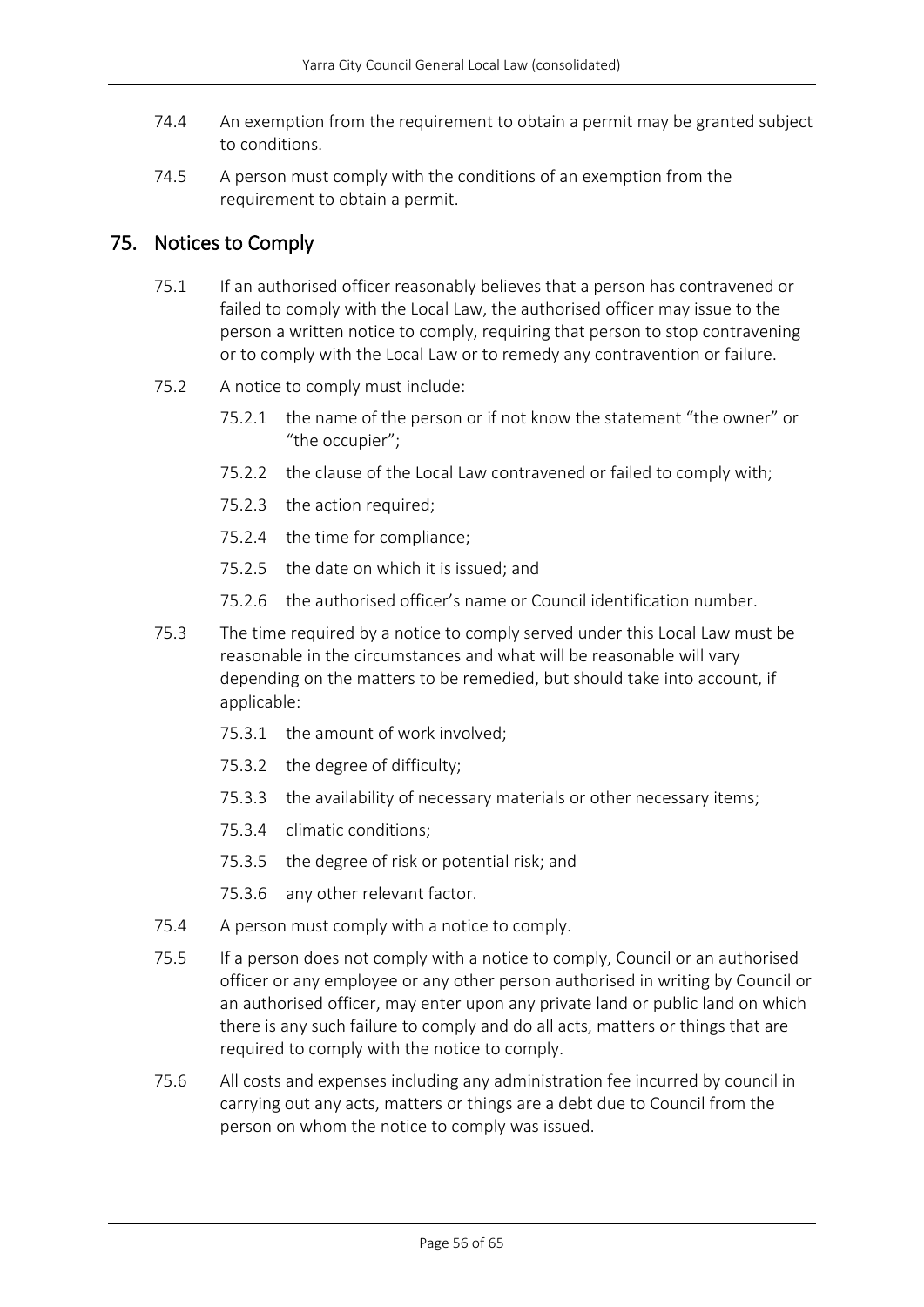### <span id="page-56-0"></span>76. Appeals

- 76.1 A person may request Council or an authorised officer to review an order, direction or notice issued in relation to him or her under this Local Law.
- 76.2 If a request for review has been made, the person requesting the review must do everything practicable to co-operate in the prompt and speedy review of the order, direction or notice.

### <span id="page-56-1"></span>77. Urgent Circumstances

- 77.1 Council or an authorised officer may act to remedy any circumstance which threatens a person's life, health or property, or an animal, or which Council or the authorised officer considers necessary to prevent any danger to the environment or any nuisance arising, without serving a notice to comply, provided that:
	- 77.1.1 the circumstance arises out of a person's use of *Council land*, a recreational reserve, a municipal building, a *road* or *footway* or failure to comply or contravention of a clause of this Local Law;
	- 77.1.2 Council or the authorised officer considers the circumstance to be sufficiently urgent and that the time necessary to serve, or the potential difficulty in serving a notice to comply may place the person's life, health or property, or the animal, or the environment at risk or in danger of substantial detriment;
	- 77.1.3 the action taken is no more than the minimal reasonably necessary to remedy the urgent circumstance; and
	- 77.1.4 the person on whom a notice to comply would have been issued is notified of the urgent circumstance and action taken to remedy it as soon as possible.

### <span id="page-56-2"></span>78. Offences

78.1 A person who:

- 78.1.1 contravenes or fails to comply with any provision under this Local Law; or
- 78.1.2 contravenes or fails to comply with any condition contained in a permit; or
- 78.1.3 contravenes or fails to comply with a notice to comply; or
- 78.1.4 fails to comply with a direction of an authorised officer-

is guilty of an offence and is liable to:

- 78.1.5 the penalty stated under a provision, or if no penalty is stated then twenty (20) penalty units;
- 78.1.6 a further penalty of two (2) penalty units for each day after conviction during which the contravention continues; and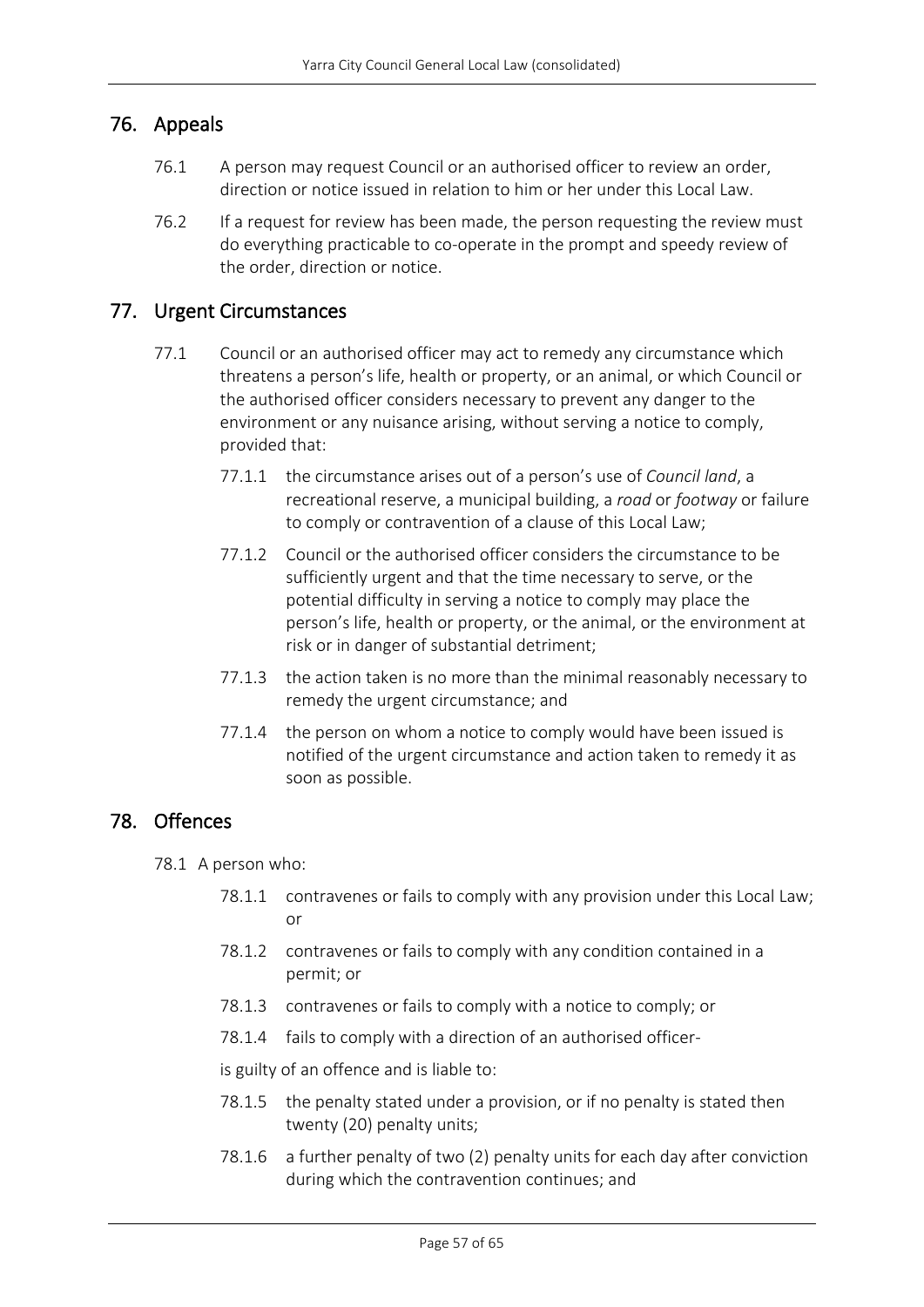- 78.1.7 upon conviction for a second or subsequent offence, a penalty of twenty (20) penalty units will apply.
- 78.2 As an alternative to prosecution for an offence, a person may be served with an Infringement Notice under clause 79.
- 78.3 A person who is found guilty of an offence under this Local Law must pay Council all reasonable costs incurred by Council in remedying the contravention or failure.

### <span id="page-57-0"></span>79. Infringement Notices

- 79.1 If an authorised officer reasonably believes that a person has committed an offence against this Local Law, the *authorised officer* may issue and serve on that person an infringement notice as an alternative to a prosecution for that offence.
- 79.2 The penalties fixed for infringement notices are set out in Schedule 1, or if no penalty is fixed, the penalty is two (2) penalty units.

### <span id="page-57-1"></span>80. Delegation

- 80.1 In accordance with section 114 of the Act, Council delegates to:
	- 80.1.1 the *Chief Executive Officer* and to each *authorised officer* the powers, discretions and authorities of *Council* under this Local Law including the powers and discretions to issue or refuse *permits*, fix conditions and durations relevant to such *permits*, cancel *permits*, require additional information, apply guidelines or policies of *Council*, waive the need for any *permit*, waive, fix or reduce fees or charges, issue any notice to comply, or to do any act matter or thing necessary or incidental to the exercise of any function or power of Council.
- 80.2 Nothing in clause 80.1 prevents Council from revoking any delegation to any member of Council staff or from delegating any or any other duty imposed or function or power conferred by this Local Law to any member of Council staff.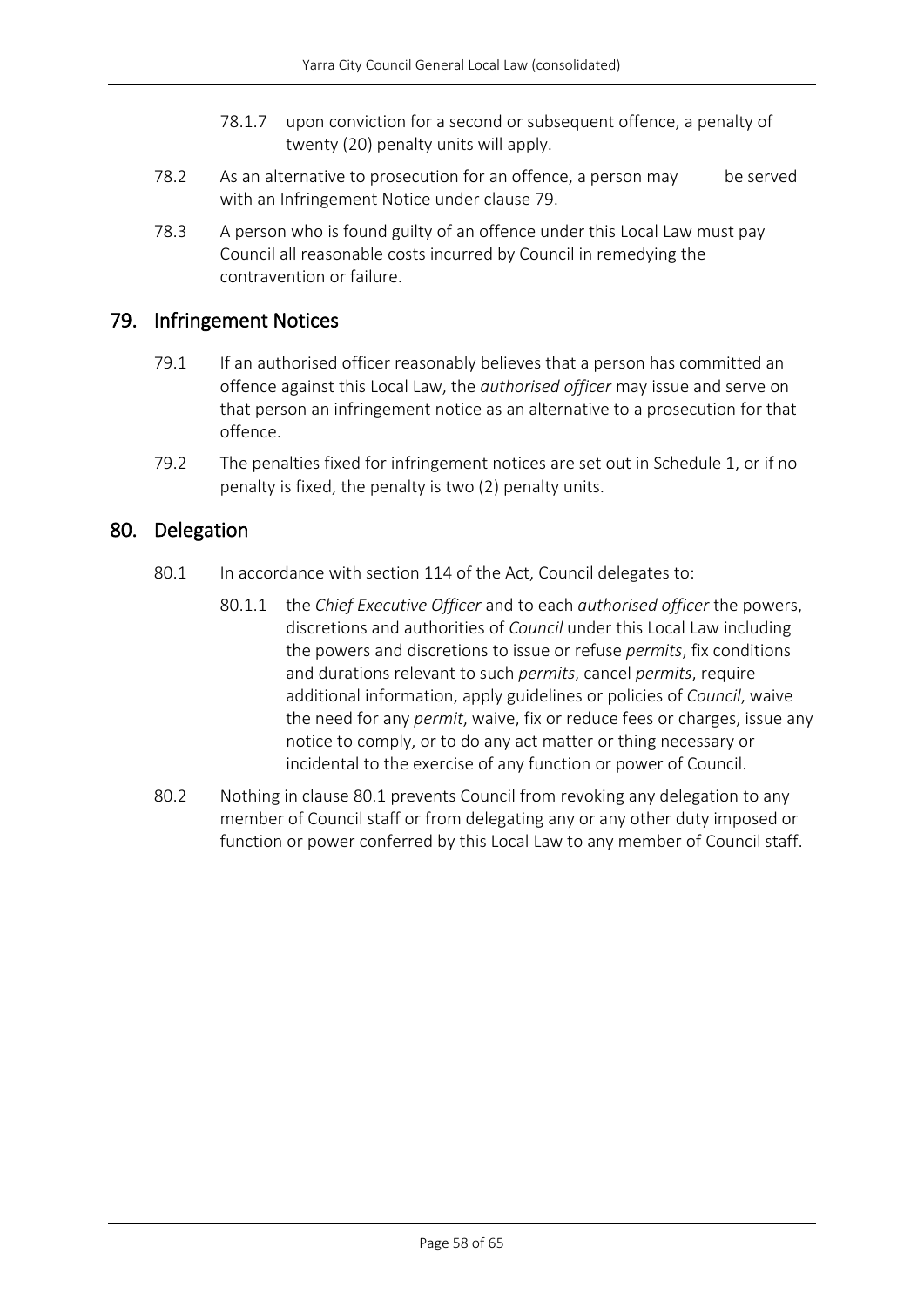# SCHEDULE 1

<span id="page-58-0"></span>Infringement Notice value and Court penalty for contravention of this Local Law

| (All values expressed in Penalty Units) |  |
|-----------------------------------------|--|
|-----------------------------------------|--|

| Clause | <b>Description of Offence</b>                                             | Infringement<br><b>Notice</b> | Court<br>penalty |
|--------|---------------------------------------------------------------------------|-------------------------------|------------------|
| 10.1   | <b>Obstructions and Hazards</b>                                           |                               |                  |
|        | Advertising sign or other object obstructing<br>Council land or views     | 3                             | 20               |
| 10.2   | Bulk rubbish container or other thing on road                             | 3                             | 20               |
| 10.3   | Place or pick up bulk rubbish container after<br>hours                    | 3                             | 20               |
| 11.2   | Fencing vacant land                                                       | 5                             | 20               |
|        | Fail to comply with direction                                             |                               |                  |
| 12.2   | Securing dilapidated land                                                 | 5                             | 20               |
|        | Fail to comply with direction                                             |                               |                  |
| 13.1   | Vehicle crossings                                                         | 5                             | 20               |
|        | Construct vehicle crossing without permit                                 |                               |                  |
| 13.4   | Fail to make application to Council                                       | 3                             | 20               |
| 13.7   | Carry out work without a permit                                           | 5                             | 20               |
| 13.8   | Fail to repair damage                                                     | 10                            | 20               |
| 13.10  | Fail to comply with notice                                                | 5                             | 20               |
| 15.3   | Failure to collect a shopping trolley                                     | 3                             | 20               |
| 16.3   | Fail to collect and dispose animal excrement                              | 5                             | 20               |
| 16.4   | Allow excrement to remain                                                 | 5                             | 20               |
| 19.3   | <b>Commercial fitness activities</b>                                      |                               |                  |
|        | Conduct activity in recreational reserve without<br>a permit              | 5                             | 20               |
| 19.4   | Conduct activity in contravention of a condition                          | 3                             | 20               |
| 19.5   | Conduct activity in an exclusion zone                                     | 5                             | 20               |
| 20.1   | <b>Commercial dog walkers</b>                                             | 5                             | 20               |
|        | Fail to have a permit                                                     |                               |                  |
| 20.2   | Fail to produce a permit, no effective control,<br>more than 4 dogs       | 5                             | 20               |
| 21.1   | <b>Damage Council assets</b>                                              | 10                            | 20               |
|        | Damage to Council asset                                                   |                               |                  |
| 22.1   | <b>Occupation of Council land</b><br>Occupy Council land without a permit | 10                            | 20               |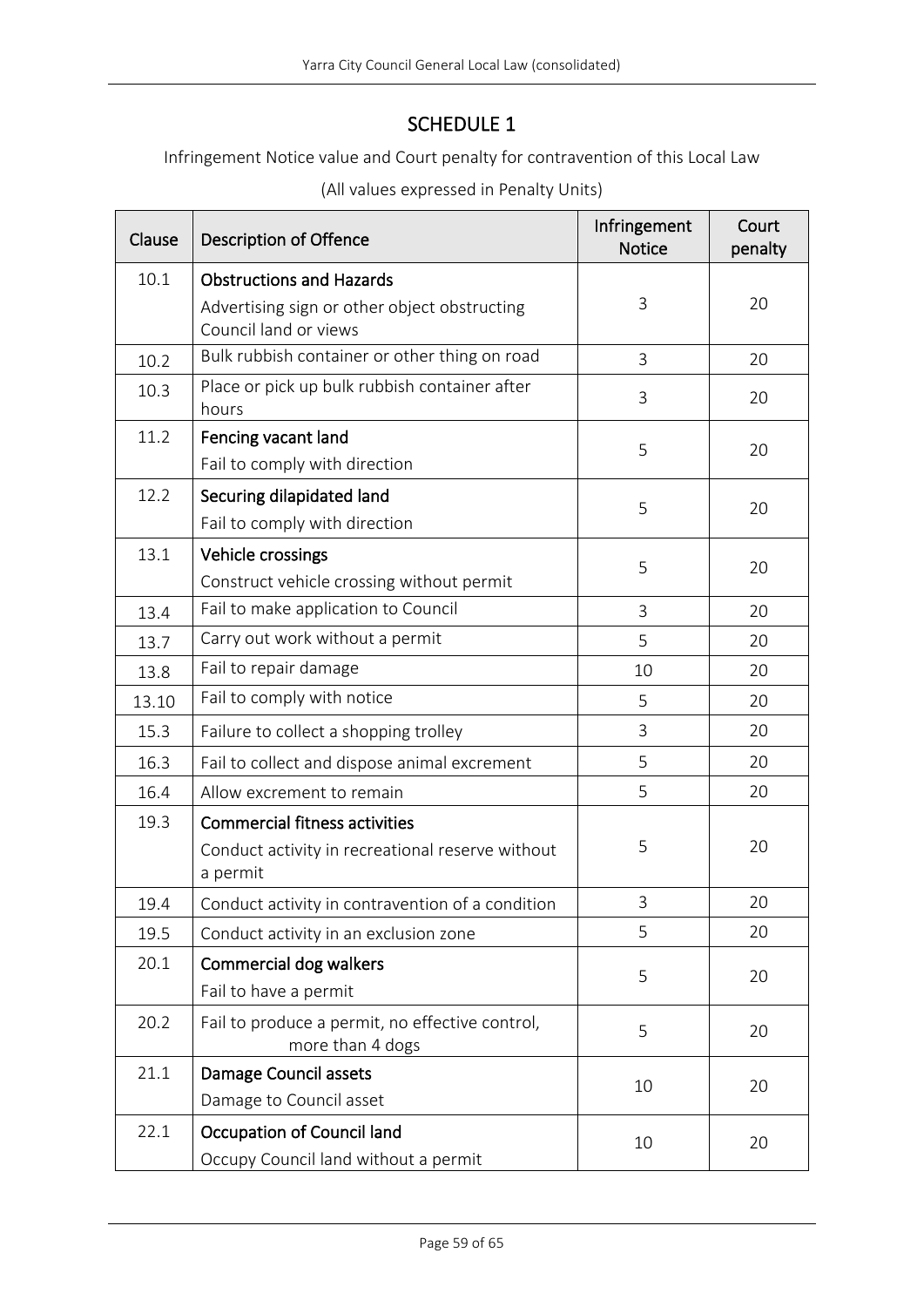| Clause | <b>Description of Offence</b>                                                                                                                     | Infringement<br><b>Notice</b> | Court<br>penalty |
|--------|---------------------------------------------------------------------------------------------------------------------------------------------------|-------------------------------|------------------|
| 23.1   | Occupation of roads for filming<br>No filming permit                                                                                              | 10                            | 20               |
| 24.1   | Occupation of roads or Council land<br>Fail to have a permit                                                                                      | 10                            | 20               |
| 25.1.5 | <b>Asset Protection Permit</b><br>Fail to have a permit                                                                                           | 10                            | 20               |
| 25.1.6 | Breach of condition                                                                                                                               | 10                            | 20               |
| 25.1.7 | Fail to pay an asset protection permit bond                                                                                                       | 10                            | 20               |
| 26.1   | <b>Street Signs, Goods and Furniture</b><br>Display of sign. Goods or furniture on road /<br>footway without a Public Space Licence<br>Agreement. | 5                             | 20               |
| 26.4   | Failure to remove sign, goods or furniture from<br>road / footway when directed by Authorised<br>Officer                                          | 5                             | 20               |
| 26.5   | Failure to remove semi-permanent or<br>permanent structure from road / footway when<br>directed by Authorised Officer                             | 5                             | 20               |
| 26.6   | Failure to remove for lease sign                                                                                                                  | 5                             | 20               |
| 27.1   | Persons selling goods<br>Selling any goods from road / footway without a<br>permit                                                                | 4                             | 20               |
| 27.3   | Without a permit, selling goods carried about on<br>person, animal or vehicle. (Selling on road /<br>footway / door to door)                      | 5                             | 20               |
| 28.1   | <b>Street collectors</b><br>Street collection without a permit                                                                                    | 5                             | 20               |
| 31.1   | Spoils on Roads<br>Driving a commercial / trade vehicle with muddy<br>/ soiled wheels and tyres                                                   | 10                            | 20               |
| 31.2   | Driving a commercial / trade vehicle and allowing<br>spoils to fall onto road                                                                     | 10                            | 20               |
| 31.3   | Whilst cleaning a commercial / trade vehicle,<br>allowing grease, oil, clay etc. to run, onto the<br>road or into a drain                         | 10                            | 20               |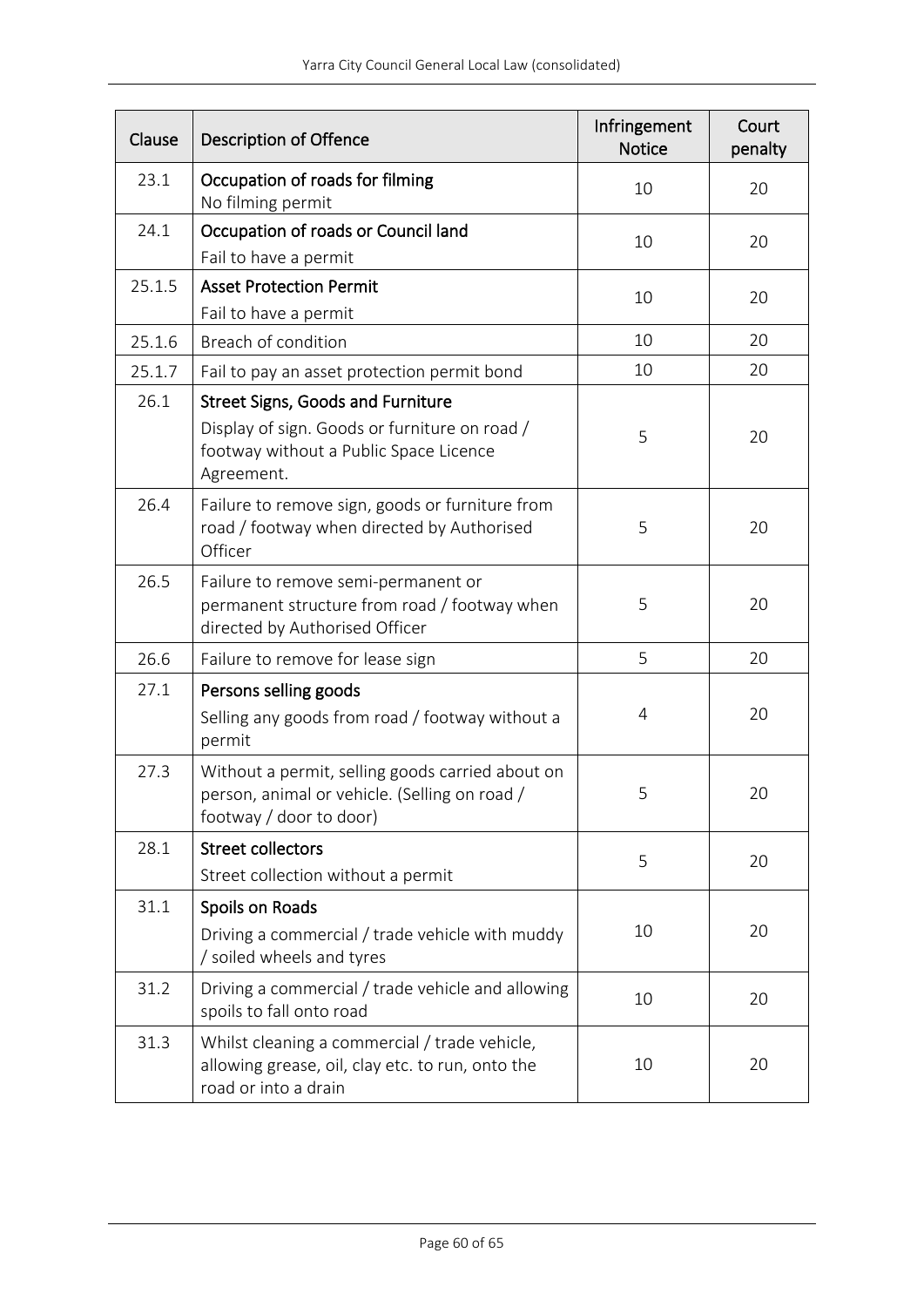| Clause | <b>Description of Offence</b>                                                                                                                                                                                                                                          | Infringement<br><b>Notice</b> | Court<br>penalty |
|--------|------------------------------------------------------------------------------------------------------------------------------------------------------------------------------------------------------------------------------------------------------------------------|-------------------------------|------------------|
| 32.1   | Repair and Display of Vehicles<br>Repairing, or in the course of a business,<br>displaying a vehicle for sale from road or<br>footway etc.                                                                                                                             | 5                             | 20               |
| 33.1   | <b>Noisy Vehicles</b><br>Leaving a stationary (heavy) vehicle's motor<br>running for longer than 5 minutes (warm up and<br>cool down)<br>Permitting a refrigeration unit mounted on a<br>vehicle to operate between 7:00pm and 7:00am,<br>in designated planning zones | 5                             | 20               |
| 34.1   | Safety<br>Failure to maintain a safe work site (or vehicle)<br>on or adjacent to a road or Council land                                                                                                                                                                | 5                             | 20               |
| 36.1   | <b>Parking Permits</b><br>Offence to sell, give away or rent a Vehicle<br>Parking Permit                                                                                                                                                                               | 5                             | 20               |
| 37.1   | Offence to accept or to use a permit where not<br>the Vehicle Parking Permit Holder                                                                                                                                                                                    | 5                             | 20               |
| 38.1   | Offences relating to falsification of Vehicle<br>Parking Permits                                                                                                                                                                                                       | 5                             | 20               |
| 39.1   | Significant tree<br>Remove, damage, destroy or lop significant tree                                                                                                                                                                                                    | 10                            | 20               |
| 39.4   | Owner of land on which significant tree<br>removed, damaged, destroyed or lopped                                                                                                                                                                                       | 10                            | 20               |
| 40.1   | Use of land<br>Use land for materials, storage of vehicles,<br>machinery                                                                                                                                                                                               | 10                            | 20               |
| 40.2   | Use land to repair or service vehicle                                                                                                                                                                                                                                  | 10                            | 20               |
| 40.3   | Caravan, tent etc. on land                                                                                                                                                                                                                                             | 5                             | 20               |
| 40.4   | Occupy caravan, tent etc. on land                                                                                                                                                                                                                                      | 5                             | 20               |
| 41.1   | Unsightly land<br>Cause or allow land to be kept in an unsightly<br>condition                                                                                                                                                                                          | 10                            | 20               |
| 41.2   | Must ensure land kept in certain condition                                                                                                                                                                                                                             | 10                            | 20               |
| 42.1   | Dilapidated buildings<br>Owner of dilapidated building                                                                                                                                                                                                                 | 5                             | 20               |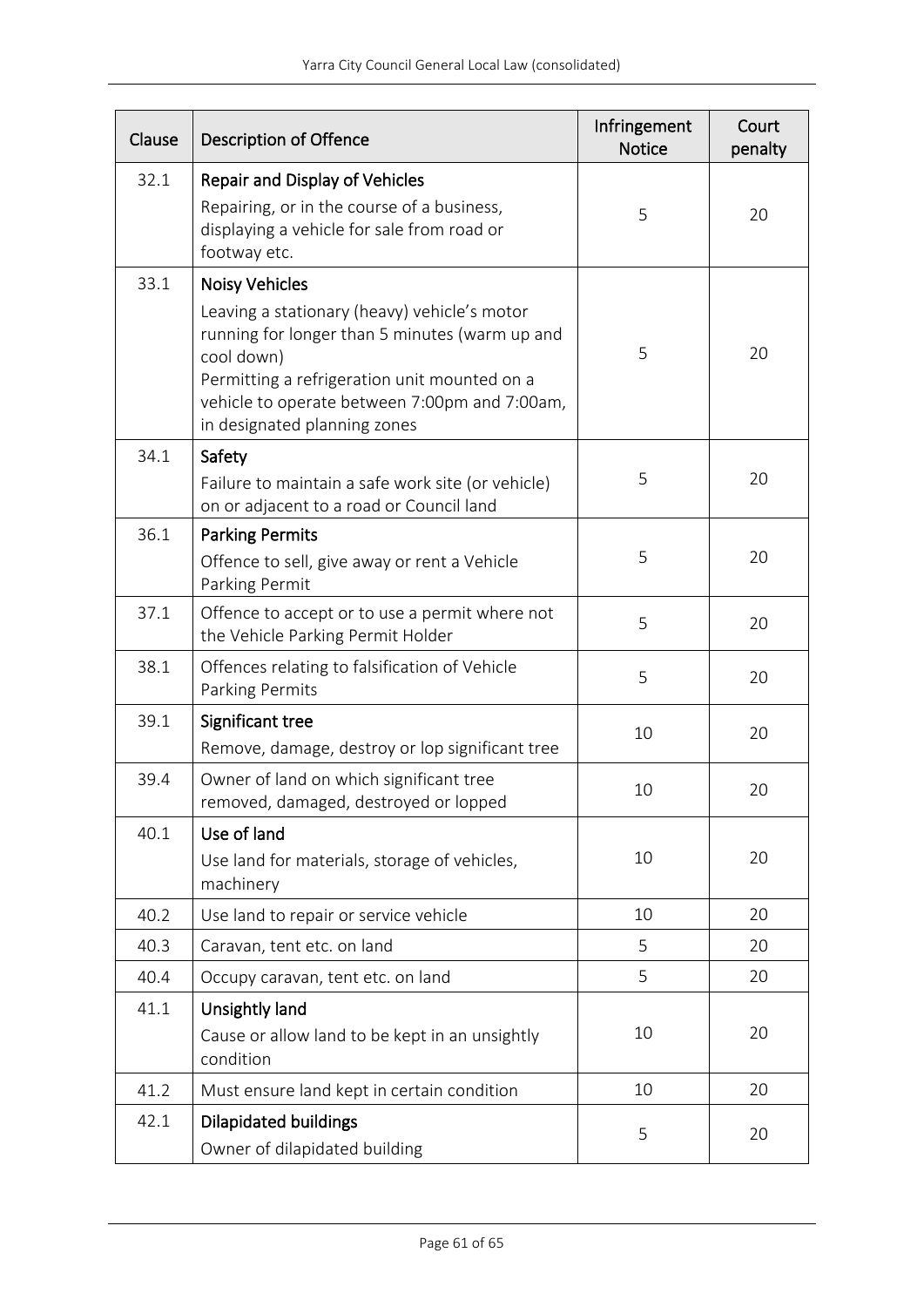| Clause | <b>Description of Offence</b>                                                                                   | Infringement<br><b>Notice</b> | Court<br>penalty |
|--------|-----------------------------------------------------------------------------------------------------------------|-------------------------------|------------------|
| 43.1   | <b>Circuses, Carnivals and Festivals</b><br>Fail to have a permit                                               | 10                            | 20               |
| 44.2   | Disturbing noise in council's parks and gardens<br>Fail to have a permit                                        | 5                             | 20               |
| 44.3   | Produce sound heard in a habitable room<br>without a permit                                                     | 3                             | 20               |
| 45.3   | <b>Occasional Events</b><br>Occasional event without a permit                                                   | 5                             | 20               |
| 45.4   | Fail to comply with a permit condition                                                                          | 3                             | 20               |
| 46.1   | <b>Activities on Council land</b><br>Launch or land hot air balloon without a permit                            | 5                             | 20               |
| 46.3   | Activities on Council land contrary to local law                                                                | 5                             | 20               |
| 47.1   | Heavy Motor vehicle<br>Keep heavy motor vehicle on land without a<br>permit                                     | 5                             | 20               |
| 48.1   | Use of awnings for advertising<br>Use awning and veranda for advertising without<br>a permit                    | 10                            | 20               |
| 49.1   | <b>Building works</b><br>Building work carried out side of hours                                                | 10                            | 20               |
| 49.3   | Contamination of storm water system                                                                             | 10                            | 20               |
| 49.4   | No refuse facility and/or fail to comply with<br>requirements                                                   | 10                            | 20               |
| 49.5   | Control of refuse                                                                                               | 10                            | 20               |
| 49.6   | Fail to remove refuse                                                                                           | 10                            | 20               |
| 49.7   | Access to land other than authorised                                                                            | 10                            | 20               |
| 49.8   | No toilets                                                                                                      | 10                            | 20               |
| 49.10  | Fail to submit waste management plan                                                                            | 10                            | 20               |
| 49.12  | Carry out building work prior to approval of<br>waste management plan                                           | 10                            | 20               |
| 49.13  | Fail to comply with waste management plan                                                                       | 10                            | 20               |
| 49.14  | Exceed noise limit or other nuisance                                                                            | 10                            | 20               |
| 50.1   | Disposal of refrigerators and compartments<br>Disposal of refrigerator, ice chest etc. in a<br>dangerous manner | 10                            | 20               |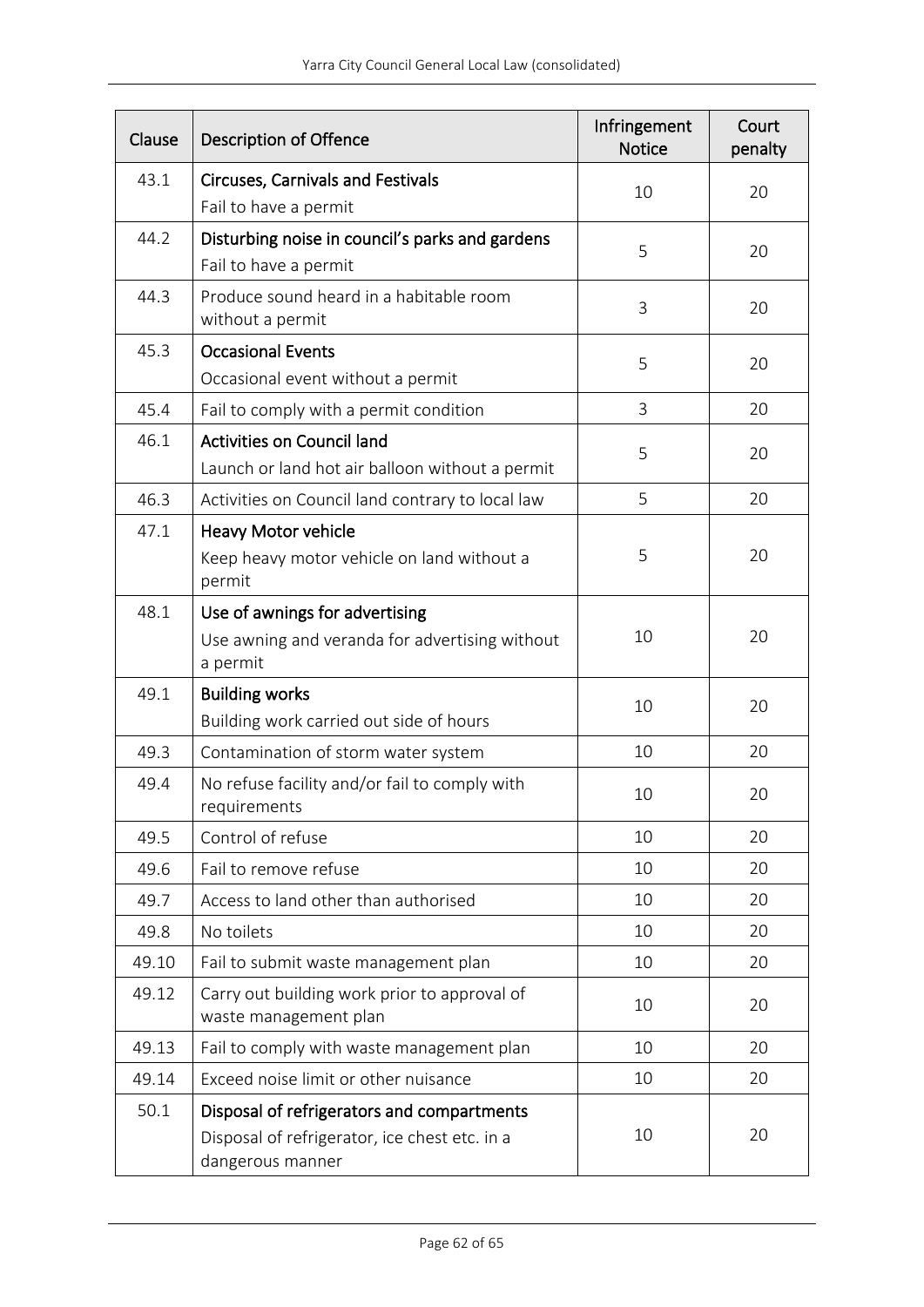| Clause | <b>Description of Offence</b>                                                         | Infringement<br><b>Notice</b> | Court<br>penalty |
|--------|---------------------------------------------------------------------------------------|-------------------------------|------------------|
| 50.2   | Disposal of refrigerator, ice chest etc. on Council<br>land                           | 10                            | 20               |
| 51.1   | Household waste collection<br>Failure to comply with waste collection<br>requirements | 5                             | 20               |
| 51.2   | Failure to comply with recycling collection<br>requirements                           | 5                             | 20               |
| 51.3   | More than one waste or recycling receptacle                                           | 5                             | 20               |
| 51.4   | Over weight                                                                           | 5                             | 20               |
| 51.5   | Lid unable to be closed                                                               | 5                             | 20               |
| 51.6   | Creating hazards                                                                      | 5                             | 20               |
| 51.7   | Fail to maintain a clean and sanitary condition                                       | 5                             | 20               |
| 51.8   | Use receptacle other than for waste                                                   | 5                             | 20               |
| 51.9   | Damage or destroy receptacle                                                          | 5                             | 20               |
| 51.10  | Fail to comply with requirements of procedure<br>and protocols manual                 | 5                             | 20               |
| 52.1   | Hard rubbish and green waste collection<br>Fail to comply with requirement            | 5                             | 20               |
| 53.1   | Interference with waste<br>Interfere with waste                                       | 5                             | 20               |
| 54.1   | Storage of trade waste<br>Fail to comply with procedure and protocols<br>manual       | 10                            | 20               |
| 54.2   | Collection outside of hours                                                           | 10                            | 20               |
| 55.1   | Screening of bins and hoppers<br>Fail to comply with direction                        | 10                            | 20               |
| 56.1   | Trade waste hoppers and noise<br>Leave out on road or Council land.                   | 10                            | 20               |
| 56.2   | Cause an obstruction or danger                                                        | 10                            | 20               |
| 56.3   | Lid not closed                                                                        | 10                            | 20               |
| 56.4   | Fail to repair damage                                                                 | 10                            | 20               |
| 57.2   | Screening of bins and hopper<br>Fail to comply with a notice                          | 5                             | 20               |
| 58.1   | <b>Deliveries to Commercial Premises</b><br>Deliveries outside of hours               | 10                            | 20               |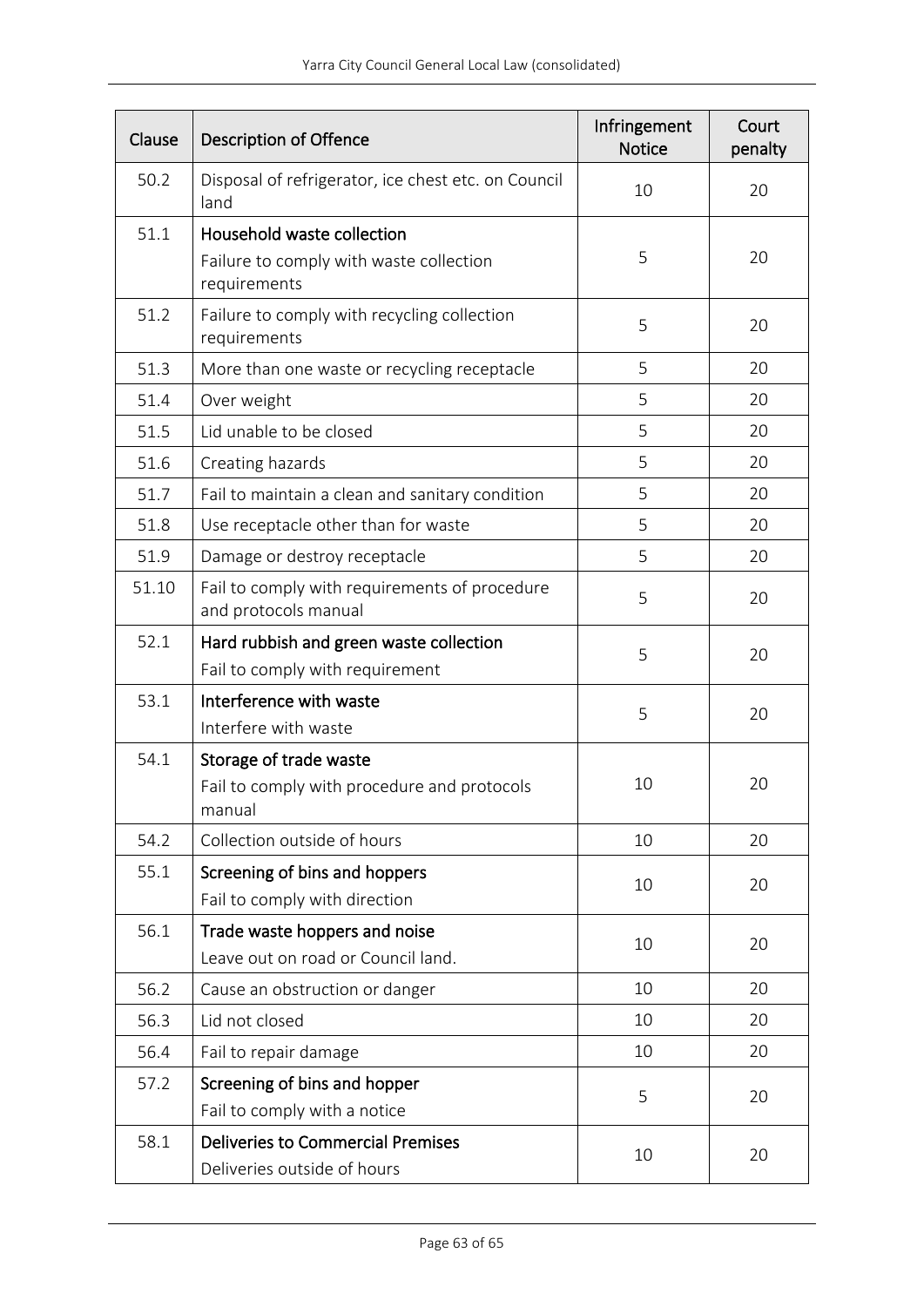| Clause           | <b>Description of Offence</b>                                                             | Infringement<br><b>Notice</b> | Court<br>penalty |
|------------------|-------------------------------------------------------------------------------------------|-------------------------------|------------------|
| 60.1/2           | Animals and birds in dwellings<br>No permit                                               | 5                             | 20               |
| 60.3/4           | Animals and birds in flats and units<br>No permit                                         | 5                             | 20               |
| 61.1/2/<br>3/4/5 | Keeping of animals and birds<br>Fail to comply with requirements for housing              | 5                             | 20               |
| 62.1             | Feeding animals and birds in a public place<br>Feeding animals or birds in a public place | 5                             | 20               |
| 63.1             | <b>Maintain drains</b><br>Fail to maintain a drain                                        | 5                             | 20               |
| 64.1             | Tapping into drains<br>Tap into a drain without a permit                                  | 5                             | 20               |
| 65.1             | <b>Building over drains</b><br>Build over a drain without a permit                        | 5                             | 20               |
| 66.1             | Open air fires<br>No permit                                                               | 10                            | 20               |
| 67.1             | <b>Extinguish fire</b><br>Fail to extinguish fire                                         | 10                            | 20               |
| 68.1             | <b>Nuisances</b><br>Cause nuisance due to burning                                         | 10                            | 20               |
| 68F.2            | Failure to comply with direction given by<br>Authorised Officer                           | $\mathbf{1}$                  | 20               |
| 75.4             | Notice to comply<br>Fail to comply with a notice to comply                                | 5                             | 20               |
| 78.1.2           | <b>Offences</b><br>Fail to comply with conditions of a permit                             | 5                             | 20               |
| 78.1.4           | <b>Offences</b><br>Fail to comply with direction of authorised<br>officer                 | 5                             | 20               |